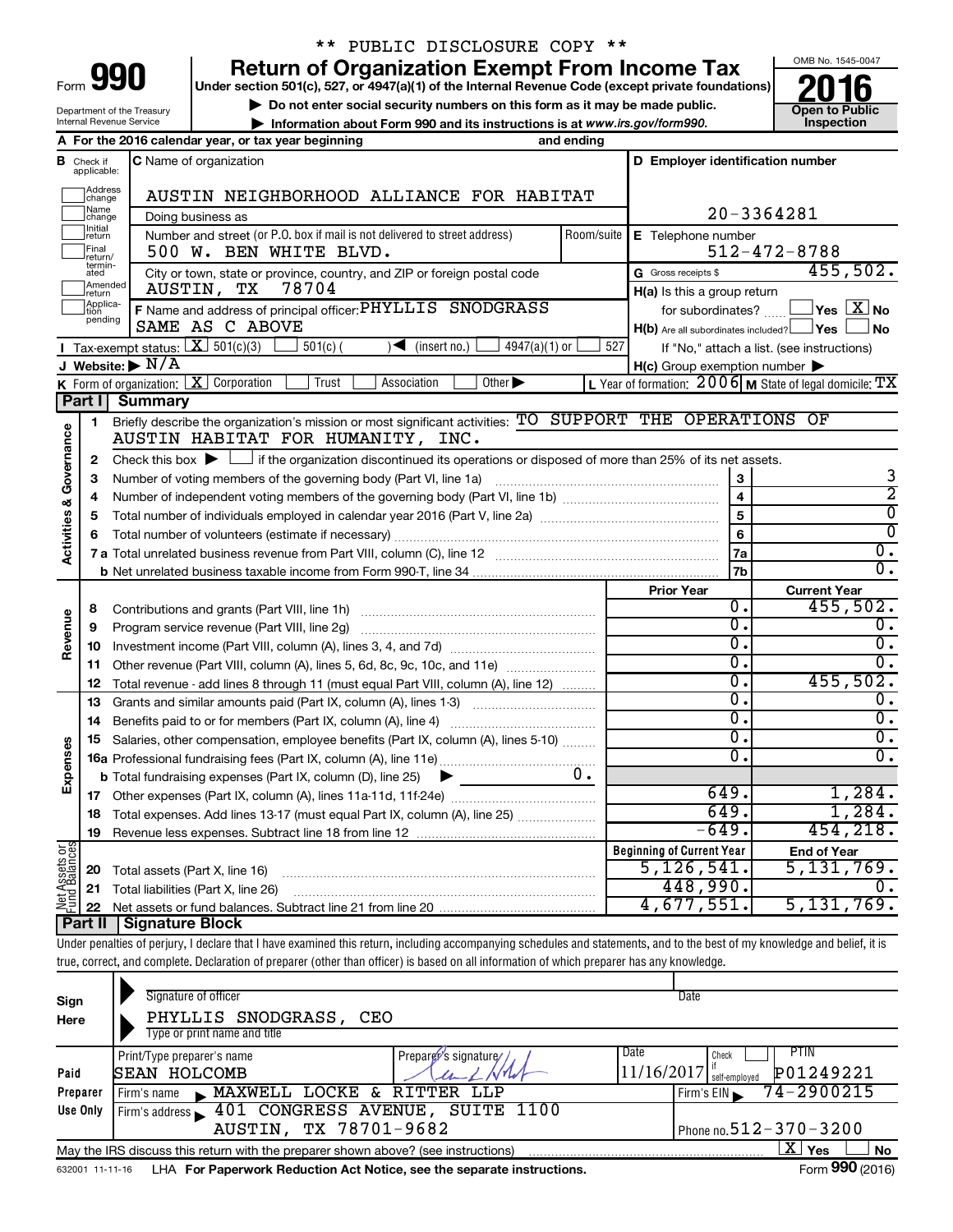| Part III   Statement of Program Service Accomplishments<br>Briefly describe the organization's mission:<br>1<br>TO SUPPORT THE LAND ACQUISITION AND DEVELOPMENT OF AUSTIN HABITAT FOR<br>HUMANITY, INC.<br>Did the organization undertake any significant program services during the year which were not listed on the<br>$\mathbf{2}$<br>$\exists$ Yes $\boxed{\text{X}}$ No<br>prior Form 990 or 990-EZ?<br>If "Yes," describe these new services on Schedule O.<br>$\exists$ Yes $\boxed{\text{X}}$ No<br>Did the organization cease conducting, or make significant changes in how it conducts, any program services?<br>3<br>If "Yes," describe these changes on Schedule O.<br>Describe the organization's program service accomplishments for each of its three largest program services, as measured by expenses.<br>4<br>Section 501(c)(3) and 501(c)(4) organizations are required to report the amount of grants and allocations to others, the total expenses, and<br>revenue, if any, for each program service reported.<br>$1,284.$ including grants of \$<br>4a<br>) (Expenses \$<br>) (Revenue \$<br>(Code:<br>TO SUPPORT THE LAND ACQUISITION AND DEVELOPMENT OF AUSTIN HABITAT FOR<br>HUMANITY, INC.<br>4b<br>(Expenses \$<br>(Revenue \$<br>(Code:<br>including grants of \$<br>4с<br>(Code: ) (Expenses \$<br>including grants of \$<br>) (Revenue \$<br>Other program services (Describe in Schedule O.)<br>4d<br>(Expenses \$<br>(Revenue \$<br>including grants of \$<br>1,284.<br>Total program service expenses<br>4е<br>$F_{\text{OCD}}$ 990 (2016) | 20-3364281<br>AUSTIN NEIGHBORHOOD ALLIANCE FOR HABITAT<br>Page 2<br>Form 990 (2016) |
|--------------------------------------------------------------------------------------------------------------------------------------------------------------------------------------------------------------------------------------------------------------------------------------------------------------------------------------------------------------------------------------------------------------------------------------------------------------------------------------------------------------------------------------------------------------------------------------------------------------------------------------------------------------------------------------------------------------------------------------------------------------------------------------------------------------------------------------------------------------------------------------------------------------------------------------------------------------------------------------------------------------------------------------------------------------------------------------------------------------------------------------------------------------------------------------------------------------------------------------------------------------------------------------------------------------------------------------------------------------------------------------------------------------------------------------------------------------------------------------------------------------------------------------------------------------------------------|-------------------------------------------------------------------------------------|
|                                                                                                                                                                                                                                                                                                                                                                                                                                                                                                                                                                                                                                                                                                                                                                                                                                                                                                                                                                                                                                                                                                                                                                                                                                                                                                                                                                                                                                                                                                                                                                                |                                                                                     |
|                                                                                                                                                                                                                                                                                                                                                                                                                                                                                                                                                                                                                                                                                                                                                                                                                                                                                                                                                                                                                                                                                                                                                                                                                                                                                                                                                                                                                                                                                                                                                                                |                                                                                     |
|                                                                                                                                                                                                                                                                                                                                                                                                                                                                                                                                                                                                                                                                                                                                                                                                                                                                                                                                                                                                                                                                                                                                                                                                                                                                                                                                                                                                                                                                                                                                                                                |                                                                                     |
|                                                                                                                                                                                                                                                                                                                                                                                                                                                                                                                                                                                                                                                                                                                                                                                                                                                                                                                                                                                                                                                                                                                                                                                                                                                                                                                                                                                                                                                                                                                                                                                |                                                                                     |
|                                                                                                                                                                                                                                                                                                                                                                                                                                                                                                                                                                                                                                                                                                                                                                                                                                                                                                                                                                                                                                                                                                                                                                                                                                                                                                                                                                                                                                                                                                                                                                                |                                                                                     |
|                                                                                                                                                                                                                                                                                                                                                                                                                                                                                                                                                                                                                                                                                                                                                                                                                                                                                                                                                                                                                                                                                                                                                                                                                                                                                                                                                                                                                                                                                                                                                                                |                                                                                     |
|                                                                                                                                                                                                                                                                                                                                                                                                                                                                                                                                                                                                                                                                                                                                                                                                                                                                                                                                                                                                                                                                                                                                                                                                                                                                                                                                                                                                                                                                                                                                                                                |                                                                                     |
|                                                                                                                                                                                                                                                                                                                                                                                                                                                                                                                                                                                                                                                                                                                                                                                                                                                                                                                                                                                                                                                                                                                                                                                                                                                                                                                                                                                                                                                                                                                                                                                |                                                                                     |
|                                                                                                                                                                                                                                                                                                                                                                                                                                                                                                                                                                                                                                                                                                                                                                                                                                                                                                                                                                                                                                                                                                                                                                                                                                                                                                                                                                                                                                                                                                                                                                                |                                                                                     |
|                                                                                                                                                                                                                                                                                                                                                                                                                                                                                                                                                                                                                                                                                                                                                                                                                                                                                                                                                                                                                                                                                                                                                                                                                                                                                                                                                                                                                                                                                                                                                                                |                                                                                     |
|                                                                                                                                                                                                                                                                                                                                                                                                                                                                                                                                                                                                                                                                                                                                                                                                                                                                                                                                                                                                                                                                                                                                                                                                                                                                                                                                                                                                                                                                                                                                                                                |                                                                                     |
|                                                                                                                                                                                                                                                                                                                                                                                                                                                                                                                                                                                                                                                                                                                                                                                                                                                                                                                                                                                                                                                                                                                                                                                                                                                                                                                                                                                                                                                                                                                                                                                |                                                                                     |
|                                                                                                                                                                                                                                                                                                                                                                                                                                                                                                                                                                                                                                                                                                                                                                                                                                                                                                                                                                                                                                                                                                                                                                                                                                                                                                                                                                                                                                                                                                                                                                                |                                                                                     |
|                                                                                                                                                                                                                                                                                                                                                                                                                                                                                                                                                                                                                                                                                                                                                                                                                                                                                                                                                                                                                                                                                                                                                                                                                                                                                                                                                                                                                                                                                                                                                                                |                                                                                     |
|                                                                                                                                                                                                                                                                                                                                                                                                                                                                                                                                                                                                                                                                                                                                                                                                                                                                                                                                                                                                                                                                                                                                                                                                                                                                                                                                                                                                                                                                                                                                                                                |                                                                                     |
|                                                                                                                                                                                                                                                                                                                                                                                                                                                                                                                                                                                                                                                                                                                                                                                                                                                                                                                                                                                                                                                                                                                                                                                                                                                                                                                                                                                                                                                                                                                                                                                |                                                                                     |
|                                                                                                                                                                                                                                                                                                                                                                                                                                                                                                                                                                                                                                                                                                                                                                                                                                                                                                                                                                                                                                                                                                                                                                                                                                                                                                                                                                                                                                                                                                                                                                                |                                                                                     |
|                                                                                                                                                                                                                                                                                                                                                                                                                                                                                                                                                                                                                                                                                                                                                                                                                                                                                                                                                                                                                                                                                                                                                                                                                                                                                                                                                                                                                                                                                                                                                                                |                                                                                     |
|                                                                                                                                                                                                                                                                                                                                                                                                                                                                                                                                                                                                                                                                                                                                                                                                                                                                                                                                                                                                                                                                                                                                                                                                                                                                                                                                                                                                                                                                                                                                                                                |                                                                                     |
|                                                                                                                                                                                                                                                                                                                                                                                                                                                                                                                                                                                                                                                                                                                                                                                                                                                                                                                                                                                                                                                                                                                                                                                                                                                                                                                                                                                                                                                                                                                                                                                |                                                                                     |
|                                                                                                                                                                                                                                                                                                                                                                                                                                                                                                                                                                                                                                                                                                                                                                                                                                                                                                                                                                                                                                                                                                                                                                                                                                                                                                                                                                                                                                                                                                                                                                                |                                                                                     |
|                                                                                                                                                                                                                                                                                                                                                                                                                                                                                                                                                                                                                                                                                                                                                                                                                                                                                                                                                                                                                                                                                                                                                                                                                                                                                                                                                                                                                                                                                                                                                                                |                                                                                     |
|                                                                                                                                                                                                                                                                                                                                                                                                                                                                                                                                                                                                                                                                                                                                                                                                                                                                                                                                                                                                                                                                                                                                                                                                                                                                                                                                                                                                                                                                                                                                                                                |                                                                                     |
|                                                                                                                                                                                                                                                                                                                                                                                                                                                                                                                                                                                                                                                                                                                                                                                                                                                                                                                                                                                                                                                                                                                                                                                                                                                                                                                                                                                                                                                                                                                                                                                |                                                                                     |
|                                                                                                                                                                                                                                                                                                                                                                                                                                                                                                                                                                                                                                                                                                                                                                                                                                                                                                                                                                                                                                                                                                                                                                                                                                                                                                                                                                                                                                                                                                                                                                                |                                                                                     |
|                                                                                                                                                                                                                                                                                                                                                                                                                                                                                                                                                                                                                                                                                                                                                                                                                                                                                                                                                                                                                                                                                                                                                                                                                                                                                                                                                                                                                                                                                                                                                                                |                                                                                     |
|                                                                                                                                                                                                                                                                                                                                                                                                                                                                                                                                                                                                                                                                                                                                                                                                                                                                                                                                                                                                                                                                                                                                                                                                                                                                                                                                                                                                                                                                                                                                                                                |                                                                                     |
|                                                                                                                                                                                                                                                                                                                                                                                                                                                                                                                                                                                                                                                                                                                                                                                                                                                                                                                                                                                                                                                                                                                                                                                                                                                                                                                                                                                                                                                                                                                                                                                |                                                                                     |
|                                                                                                                                                                                                                                                                                                                                                                                                                                                                                                                                                                                                                                                                                                                                                                                                                                                                                                                                                                                                                                                                                                                                                                                                                                                                                                                                                                                                                                                                                                                                                                                |                                                                                     |
|                                                                                                                                                                                                                                                                                                                                                                                                                                                                                                                                                                                                                                                                                                                                                                                                                                                                                                                                                                                                                                                                                                                                                                                                                                                                                                                                                                                                                                                                                                                                                                                |                                                                                     |
|                                                                                                                                                                                                                                                                                                                                                                                                                                                                                                                                                                                                                                                                                                                                                                                                                                                                                                                                                                                                                                                                                                                                                                                                                                                                                                                                                                                                                                                                                                                                                                                |                                                                                     |
|                                                                                                                                                                                                                                                                                                                                                                                                                                                                                                                                                                                                                                                                                                                                                                                                                                                                                                                                                                                                                                                                                                                                                                                                                                                                                                                                                                                                                                                                                                                                                                                |                                                                                     |
|                                                                                                                                                                                                                                                                                                                                                                                                                                                                                                                                                                                                                                                                                                                                                                                                                                                                                                                                                                                                                                                                                                                                                                                                                                                                                                                                                                                                                                                                                                                                                                                |                                                                                     |
|                                                                                                                                                                                                                                                                                                                                                                                                                                                                                                                                                                                                                                                                                                                                                                                                                                                                                                                                                                                                                                                                                                                                                                                                                                                                                                                                                                                                                                                                                                                                                                                |                                                                                     |
|                                                                                                                                                                                                                                                                                                                                                                                                                                                                                                                                                                                                                                                                                                                                                                                                                                                                                                                                                                                                                                                                                                                                                                                                                                                                                                                                                                                                                                                                                                                                                                                |                                                                                     |
|                                                                                                                                                                                                                                                                                                                                                                                                                                                                                                                                                                                                                                                                                                                                                                                                                                                                                                                                                                                                                                                                                                                                                                                                                                                                                                                                                                                                                                                                                                                                                                                |                                                                                     |
|                                                                                                                                                                                                                                                                                                                                                                                                                                                                                                                                                                                                                                                                                                                                                                                                                                                                                                                                                                                                                                                                                                                                                                                                                                                                                                                                                                                                                                                                                                                                                                                |                                                                                     |
|                                                                                                                                                                                                                                                                                                                                                                                                                                                                                                                                                                                                                                                                                                                                                                                                                                                                                                                                                                                                                                                                                                                                                                                                                                                                                                                                                                                                                                                                                                                                                                                |                                                                                     |
|                                                                                                                                                                                                                                                                                                                                                                                                                                                                                                                                                                                                                                                                                                                                                                                                                                                                                                                                                                                                                                                                                                                                                                                                                                                                                                                                                                                                                                                                                                                                                                                |                                                                                     |
|                                                                                                                                                                                                                                                                                                                                                                                                                                                                                                                                                                                                                                                                                                                                                                                                                                                                                                                                                                                                                                                                                                                                                                                                                                                                                                                                                                                                                                                                                                                                                                                |                                                                                     |
|                                                                                                                                                                                                                                                                                                                                                                                                                                                                                                                                                                                                                                                                                                                                                                                                                                                                                                                                                                                                                                                                                                                                                                                                                                                                                                                                                                                                                                                                                                                                                                                |                                                                                     |
|                                                                                                                                                                                                                                                                                                                                                                                                                                                                                                                                                                                                                                                                                                                                                                                                                                                                                                                                                                                                                                                                                                                                                                                                                                                                                                                                                                                                                                                                                                                                                                                |                                                                                     |
|                                                                                                                                                                                                                                                                                                                                                                                                                                                                                                                                                                                                                                                                                                                                                                                                                                                                                                                                                                                                                                                                                                                                                                                                                                                                                                                                                                                                                                                                                                                                                                                |                                                                                     |
|                                                                                                                                                                                                                                                                                                                                                                                                                                                                                                                                                                                                                                                                                                                                                                                                                                                                                                                                                                                                                                                                                                                                                                                                                                                                                                                                                                                                                                                                                                                                                                                |                                                                                     |
|                                                                                                                                                                                                                                                                                                                                                                                                                                                                                                                                                                                                                                                                                                                                                                                                                                                                                                                                                                                                                                                                                                                                                                                                                                                                                                                                                                                                                                                                                                                                                                                |                                                                                     |
|                                                                                                                                                                                                                                                                                                                                                                                                                                                                                                                                                                                                                                                                                                                                                                                                                                                                                                                                                                                                                                                                                                                                                                                                                                                                                                                                                                                                                                                                                                                                                                                |                                                                                     |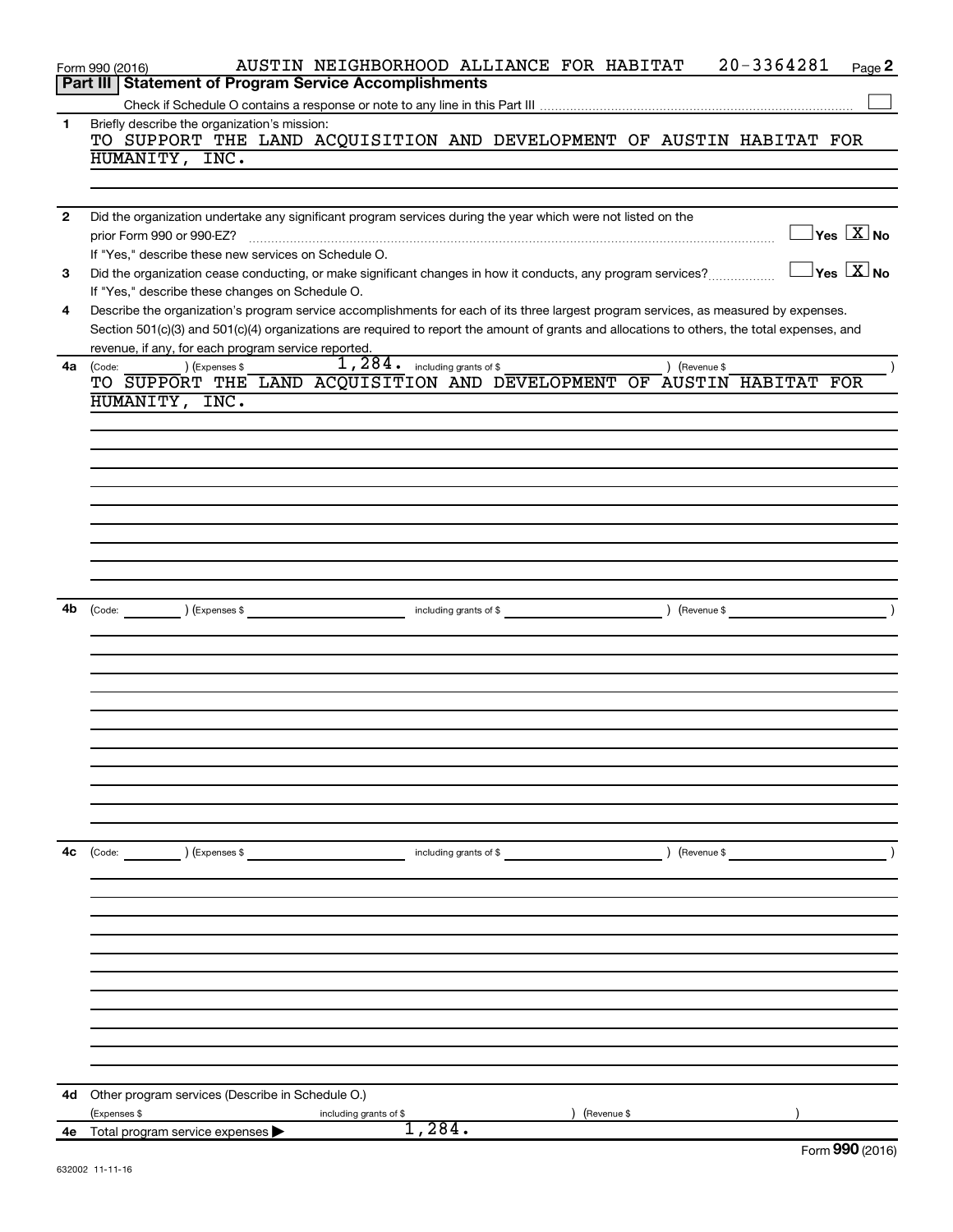|  |  |  | AUSTIN NEIGHBORHOOD ALLIANCE FOR HABITAT |  |  |  | 20-3364281 | Page <b>3</b> |
|--|--|--|------------------------------------------|--|--|--|------------|---------------|
|--|--|--|------------------------------------------|--|--|--|------------|---------------|

|    |                                                                                                                                                                                                                                      |                          | Yes                   | No                          |
|----|--------------------------------------------------------------------------------------------------------------------------------------------------------------------------------------------------------------------------------------|--------------------------|-----------------------|-----------------------------|
| 1  | Is the organization described in section $501(c)(3)$ or $4947(a)(1)$ (other than a private foundation)?                                                                                                                              |                          |                       |                             |
|    |                                                                                                                                                                                                                                      | 1                        | X                     |                             |
| 2  |                                                                                                                                                                                                                                      | $\mathbf{2}$             | $\overline{\text{x}}$ |                             |
| 3  | Did the organization engage in direct or indirect political campaign activities on behalf of or in opposition to candidates for                                                                                                      |                          |                       |                             |
|    |                                                                                                                                                                                                                                      | 3                        |                       | x                           |
| 4  | Section 501(c)(3) organizations. Did the organization engage in lobbying activities, or have a section 501(h) election in effect                                                                                                     |                          |                       |                             |
|    |                                                                                                                                                                                                                                      | 4                        |                       | x                           |
| 5  | Is the organization a section 501(c)(4), 501(c)(5), or 501(c)(6) organization that receives membership dues, assessments, or                                                                                                         |                          |                       |                             |
|    |                                                                                                                                                                                                                                      | 5                        |                       | x                           |
| 6  | Did the organization maintain any donor advised funds or any similar funds or accounts for which donors have the right to                                                                                                            |                          |                       |                             |
|    | provide advice on the distribution or investment of amounts in such funds or accounts? If "Yes," complete Schedule D, Part I                                                                                                         | 6                        |                       | x                           |
| 7  | Did the organization receive or hold a conservation easement, including easements to preserve open space,                                                                                                                            |                          |                       |                             |
|    | the environment, historic land areas, or historic structures? If "Yes," complete Schedule D, Part II                                                                                                                                 | $\overline{\phantom{a}}$ |                       | x                           |
| 8  | Did the organization maintain collections of works of art, historical treasures, or other similar assets? If "Yes," complete                                                                                                         |                          |                       |                             |
|    | Schedule D, Part III <b>Marting Community Contract Contract Contract Contract Contract Contract Contract Contract Contract Contract Contract Contract Contract Contract Contract Contract Contract Contract Contract Contract Co</b> | 8                        |                       | x                           |
| 9  | Did the organization report an amount in Part X, line 21, for escrow or custodial account liability, serve as a custodian for                                                                                                        |                          |                       |                             |
|    | amounts not listed in Part X; or provide credit counseling, debt management, credit repair, or debt negotiation services?                                                                                                            |                          |                       |                             |
|    | If "Yes," complete Schedule D, Part IV                                                                                                                                                                                               | 9                        |                       | X                           |
| 10 | Did the organization, directly or through a related organization, hold assets in temporarily restricted endowments, permanent                                                                                                        |                          |                       |                             |
|    |                                                                                                                                                                                                                                      | 10                       |                       | x                           |
| 11 | If the organization's answer to any of the following questions is "Yes," then complete Schedule D, Parts VI, VII, VIII, IX, or X                                                                                                     |                          |                       |                             |
|    | as applicable.                                                                                                                                                                                                                       |                          |                       |                             |
|    | a Did the organization report an amount for land, buildings, and equipment in Part X, line 10? If "Yes," complete Schedule D,                                                                                                        |                          |                       |                             |
|    | Part VI                                                                                                                                                                                                                              | 11a                      |                       | X                           |
|    | <b>b</b> Did the organization report an amount for investments - other securities in Part X, line 12 that is 5% or more of its total                                                                                                 |                          |                       |                             |
|    |                                                                                                                                                                                                                                      | 11b                      |                       | x                           |
|    | c Did the organization report an amount for investments - program related in Part X, line 13 that is 5% or more of its total                                                                                                         |                          |                       |                             |
|    |                                                                                                                                                                                                                                      | 11c                      |                       | x                           |
|    | d Did the organization report an amount for other assets in Part X, line 15 that is 5% or more of its total assets reported in                                                                                                       |                          |                       |                             |
|    |                                                                                                                                                                                                                                      | 11d                      | х                     | $\overline{\mathbf{X}}$     |
|    | e Did the organization report an amount for other liabilities in Part X, line 25? If "Yes," complete Schedule D, Part X                                                                                                              | <b>11e</b>               |                       |                             |
| f. | Did the organization's separate or consolidated financial statements for the tax year include a footnote that addresses                                                                                                              |                          |                       | x                           |
|    | the organization's liability for uncertain tax positions under FIN 48 (ASC 740)? If "Yes," complete Schedule D, Part X                                                                                                               | 11f                      |                       |                             |
|    | 12a Did the organization obtain separate, independent audited financial statements for the tax year? If "Yes," complete                                                                                                              |                          |                       |                             |
|    | Schedule D, Parts XI and XII                                                                                                                                                                                                         | 12a                      |                       | x                           |
|    | b Was the organization included in consolidated, independent audited financial statements for the tax year?                                                                                                                          |                          | X                     |                             |
|    | If "Yes," and if the organization answered "No" to line 12a, then completing Schedule D, Parts XI and XII is optional                                                                                                                | 12 <sub>b</sub><br>13    |                       | X                           |
| 13 |                                                                                                                                                                                                                                      |                          |                       | $\overline{\mathtt{x}}$     |
|    |                                                                                                                                                                                                                                      | 14a                      |                       |                             |
| b  | Did the organization have aggregate revenues or expenses of more than \$10,000 from grantmaking, fundraising, business,                                                                                                              |                          |                       |                             |
|    | investment, and program service activities outside the United States, or aggregate foreign investments valued at \$100,000                                                                                                           |                          |                       | x                           |
| 15 | Did the organization report on Part IX, column (A), line 3, more than \$5,000 of grants or other assistance to or for any                                                                                                            | 14b                      |                       |                             |
|    |                                                                                                                                                                                                                                      | 15                       |                       | X                           |
|    |                                                                                                                                                                                                                                      |                          |                       |                             |
| 16 | Did the organization report on Part IX, column (A), line 3, more than \$5,000 of aggregate grants or other assistance to                                                                                                             | 16                       |                       | x                           |
| 17 | Did the organization report a total of more than \$15,000 of expenses for professional fundraising services on Part IX,                                                                                                              |                          |                       |                             |
|    |                                                                                                                                                                                                                                      | 17                       |                       | x                           |
| 18 | Did the organization report more than \$15,000 total of fundraising event gross income and contributions on Part VIII, lines                                                                                                         |                          |                       |                             |
|    |                                                                                                                                                                                                                                      | 18                       |                       | x                           |
| 19 | Did the organization report more than \$15,000 of gross income from gaming activities on Part VIII, line 9a? If "Yes,"                                                                                                               |                          |                       |                             |
|    |                                                                                                                                                                                                                                      | 19                       |                       | x                           |
|    |                                                                                                                                                                                                                                      |                          |                       | $T_{\text{max}}$ 000 (0010) |

Form (2016) **990**

Form 990 (2016)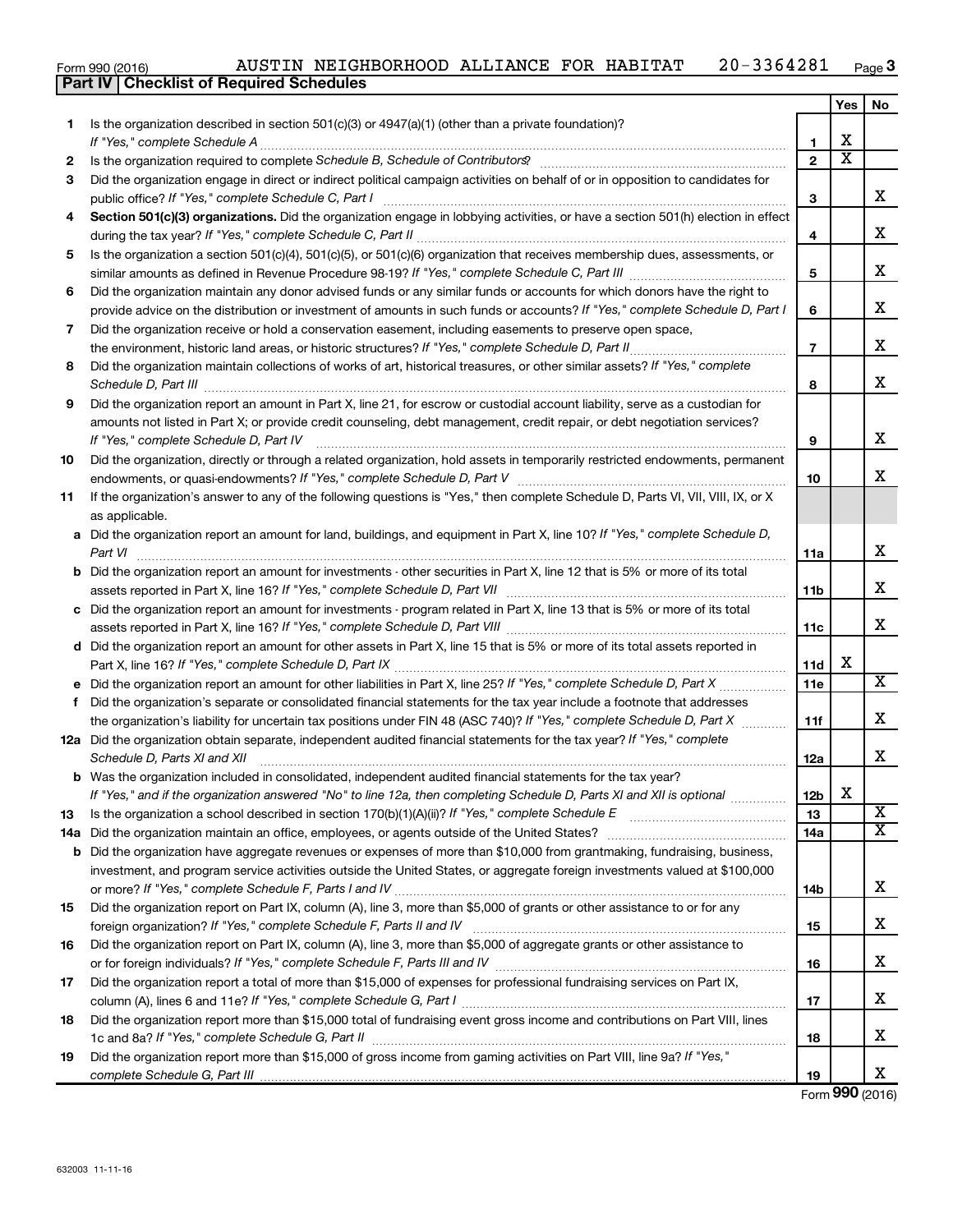| Form 990 (2016) |  | AUSTIN NEIGHBORHOOD ALLIANCE FOR HABITAT |  |  |  | 20-3364281 | Page 4 |
|-----------------|--|------------------------------------------|--|--|--|------------|--------|
|-----------------|--|------------------------------------------|--|--|--|------------|--------|

|    | <b>Part IV   Checklist of Required Schedules (continued)</b>                                                                        |                 |     |                         |
|----|-------------------------------------------------------------------------------------------------------------------------------------|-----------------|-----|-------------------------|
|    |                                                                                                                                     |                 | Yes | No                      |
|    | 20a Did the organization operate one or more hospital facilities? If "Yes," complete Schedule H                                     | 20a             |     | X                       |
|    |                                                                                                                                     | 20 <sub>b</sub> |     |                         |
| 21 | Did the organization report more than \$5,000 of grants or other assistance to any domestic organization or                         |                 |     |                         |
|    |                                                                                                                                     | 21              |     | х                       |
| 22 | Did the organization report more than \$5,000 of grants or other assistance to or for domestic individuals on                       |                 |     |                         |
|    |                                                                                                                                     | 22              |     | х                       |
| 23 | Did the organization answer "Yes" to Part VII, Section A, line 3, 4, or 5 about compensation of the organization's current          |                 |     |                         |
|    | and former officers, directors, trustees, key employees, and highest compensated employees? If "Yes," complete                      |                 |     |                         |
|    | Schedule J <b>Martin Communication Communication</b> Contract of the Communication Communication Communication Communication        | 23              | X   |                         |
|    | 24a Did the organization have a tax-exempt bond issue with an outstanding principal amount of more than \$100,000 as of the         |                 |     |                         |
|    | last day of the year, that was issued after December 31, 2002? If "Yes," answer lines 24b through 24d and complete                  |                 |     |                         |
|    | Schedule K. If "No", go to line 25a                                                                                                 | 24a             |     | x                       |
| b  |                                                                                                                                     | 24 <sub>b</sub> |     |                         |
|    | c Did the organization maintain an escrow account other than a refunding escrow at any time during the year to defease              |                 |     |                         |
|    |                                                                                                                                     | 24c             |     |                         |
|    |                                                                                                                                     | 24d             |     |                         |
|    | 25a Section 501(c)(3), 501(c)(4), and 501(c)(29) organizations. Did the organization engage in an excess benefit                    |                 |     |                         |
|    |                                                                                                                                     | 25a             |     | x                       |
|    | <b>b</b> Is the organization aware that it engaged in an excess benefit transaction with a disqualified person in a prior year, and |                 |     |                         |
|    | that the transaction has not been reported on any of the organization's prior Forms 990 or 990-EZ? If "Yes," complete               |                 |     |                         |
|    | Schedule L, Part I                                                                                                                  | 25b             |     | х                       |
| 26 | Did the organization report any amount on Part X, line 5, 6, or 22 for receivables from or payables to any current or               |                 |     |                         |
|    | former officers, directors, trustees, key employees, highest compensated employees, or disqualified persons? If "Yes,"              |                 |     |                         |
|    | complete Schedule L, Part II                                                                                                        | 26              |     | X                       |
| 27 | Did the organization provide a grant or other assistance to an officer, director, trustee, key employee, substantial                |                 |     |                         |
|    | contributor or employee thereof, a grant selection committee member, or to a 35% controlled entity or family member                 |                 |     |                         |
|    |                                                                                                                                     |                 |     | x                       |
| 28 | Was the organization a party to a business transaction with one of the following parties (see Schedule L, Part IV                   |                 |     |                         |
|    | instructions for applicable filing thresholds, conditions, and exceptions):                                                         |                 |     |                         |
| а  | A current or former officer, director, trustee, or key employee? If "Yes," complete Schedule L, Part IV                             | 28a             |     | х                       |
| b  | A family member of a current or former officer, director, trustee, or key employee? If "Yes," complete Schedule L, Part IV          | 28b             |     | $\overline{\mathbf{X}}$ |
|    | c An entity of which a current or former officer, director, trustee, or key employee (or a family member thereof) was an officer,   |                 |     |                         |
|    | director, trustee, or direct or indirect owner? If "Yes," complete Schedule L, Part IV                                              | 28c             |     | х                       |
| 29 |                                                                                                                                     | 29              |     | $\overline{\mathbf{X}}$ |
| 30 | Did the organization receive contributions of art, historical treasures, or other similar assets, or qualified conservation         |                 |     |                         |
|    |                                                                                                                                     | 30              |     | ᅀ                       |
| 31 | Did the organization liquidate, terminate, or dissolve and cease operations?                                                        |                 |     |                         |
|    |                                                                                                                                     | 31              |     | х                       |
| 32 | Did the organization sell, exchange, dispose of, or transfer more than 25% of its net assets? If "Yes," complete                    |                 |     |                         |
|    | Schedule N, Part II                                                                                                                 | 32              |     | х                       |
| 33 | Did the organization own 100% of an entity disregarded as separate from the organization under Regulations                          |                 |     |                         |
|    |                                                                                                                                     | 33              |     | х                       |
| 34 | Was the organization related to any tax-exempt or taxable entity? If "Yes," complete Schedule R, Part II, III, or IV, and           |                 |     |                         |
|    | Part V, line 1                                                                                                                      | 34              | х   |                         |
|    |                                                                                                                                     | 35a             |     | x                       |
|    | b If "Yes" to line 35a, did the organization receive any payment from or engage in any transaction with a controlled entity         |                 |     |                         |
|    |                                                                                                                                     | 35b             |     |                         |
| 36 | Section 501(c)(3) organizations. Did the organization make any transfers to an exempt non-charitable related organization?          |                 |     |                         |
|    |                                                                                                                                     | 36              |     | x                       |
| 37 | Did the organization conduct more than 5% of its activities through an entity that is not a related organization                    |                 |     |                         |
|    |                                                                                                                                     | 37              |     | х                       |
| 38 | Did the organization complete Schedule O and provide explanations in Schedule O for Part VI, lines 11b and 19?                      |                 |     |                         |
|    |                                                                                                                                     | 38              | х   |                         |

Form (2016) **990**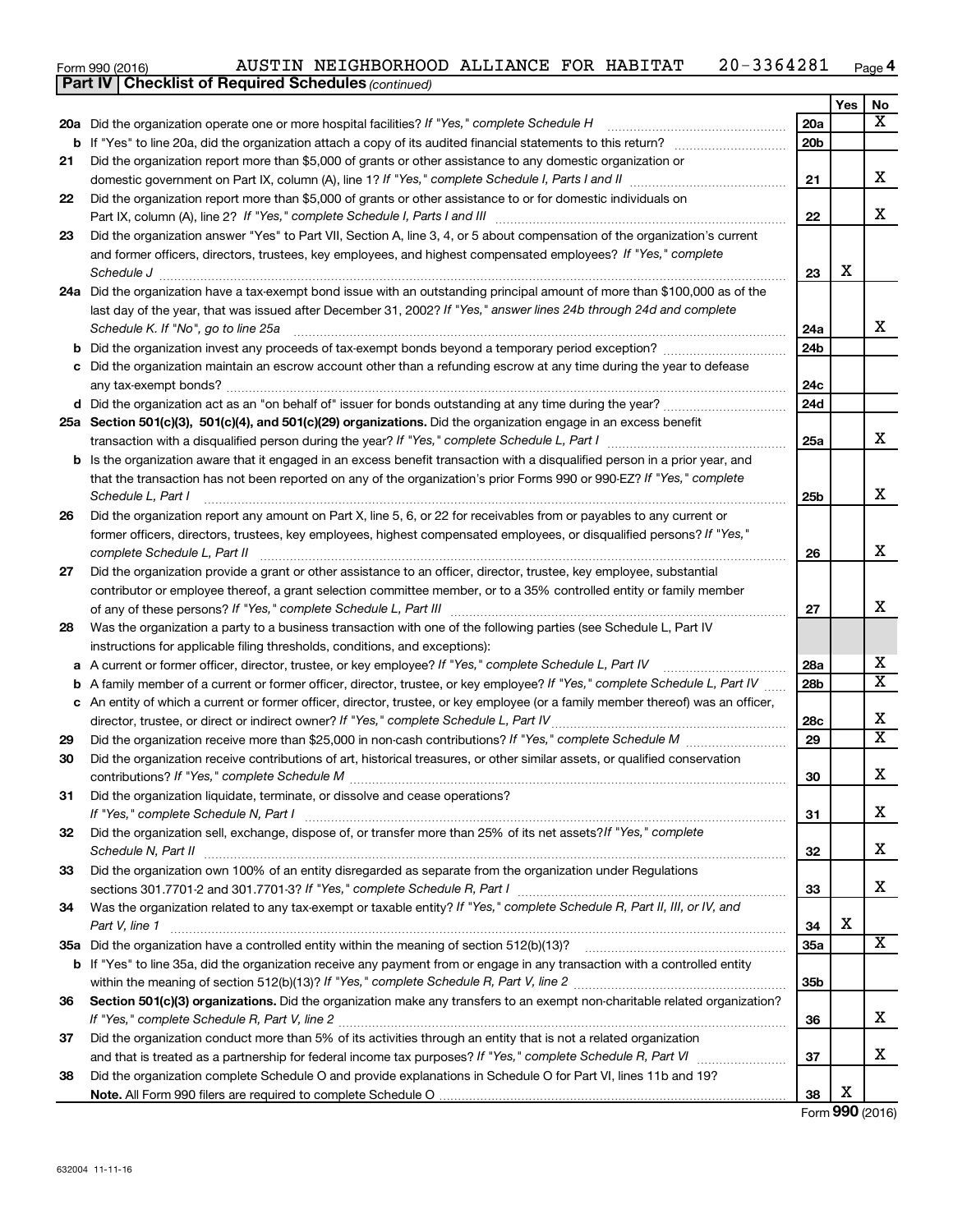|               | $20 - 3364281$<br>AUSTIN NEIGHBORHOOD ALLIANCE FOR HABITAT<br>Form 990 (2016)                                                                   |                |     | Page 5                  |
|---------------|-------------------------------------------------------------------------------------------------------------------------------------------------|----------------|-----|-------------------------|
| <b>Part V</b> | <b>Statements Regarding Other IRS Filings and Tax Compliance</b>                                                                                |                |     |                         |
|               | Check if Schedule O contains a response or note to any line in this Part V                                                                      |                |     |                         |
|               |                                                                                                                                                 |                | Yes | No                      |
|               | 0<br>1a Enter the number reported in Box 3 of Form 1096. Enter -0- if not applicable <i>manumerane</i> manu-<br>1a                              |                |     |                         |
|               | 1 <sub>b</sub><br>Enter the number of Forms W-2G included in line 1a. Enter -0- if not applicable                                               |                |     |                         |
|               | c Did the organization comply with backup withholding rules for reportable payments to vendors and reportable gaming                            |                |     |                         |
|               |                                                                                                                                                 | 1c             |     |                         |
|               | 2a Enter the number of employees reported on Form W-3, Transmittal of Wage and Tax Statements,                                                  |                |     |                         |
|               | $\overline{0}$<br>filed for the calendar year ending with or within the year covered by this return<br>2a                                       |                |     |                         |
|               |                                                                                                                                                 | 2 <sub>b</sub> |     |                         |
|               |                                                                                                                                                 |                |     |                         |
|               | 3a Did the organization have unrelated business gross income of \$1,000 or more during the year?                                                | 3a             |     | х                       |
|               |                                                                                                                                                 | 3 <sub>b</sub> |     |                         |
|               | 4a At any time during the calendar year, did the organization have an interest in, or a signature or other authority over, a                    |                |     |                         |
|               | financial account in a foreign country (such as a bank account, securities account, or other financial account)?                                | 4a             |     | х                       |
|               | <b>b</b> If "Yes," enter the name of the foreign country: $\blacktriangleright$                                                                 |                |     |                         |
|               | See instructions for filing requirements for FinCEN Form 114, Report of Foreign Bank and Financial Accounts (FBAR).                             |                |     |                         |
|               |                                                                                                                                                 | 5a             |     | х                       |
| b             |                                                                                                                                                 | 5 <sub>b</sub> |     | $\overline{\mathbf{X}}$ |
|               |                                                                                                                                                 | 5 <sub>c</sub> |     |                         |
|               | 6a Does the organization have annual gross receipts that are normally greater than \$100,000, and did the organization solicit                  |                |     |                         |
|               |                                                                                                                                                 | 6а             |     | x                       |
|               | b If "Yes," did the organization include with every solicitation an express statement that such contributions or gifts                          |                |     |                         |
|               | were not tax deductible?                                                                                                                        | 6b             |     |                         |
| 7             | Organizations that may receive deductible contributions under section 170(c).                                                                   |                |     |                         |
| a             | Did the organization receive a payment in excess of \$75 made partly as a contribution and partly for goods and services provided to the payor? | 7а             |     | х                       |
|               |                                                                                                                                                 | 7b             |     |                         |
|               | c Did the organization sell, exchange, or otherwise dispose of tangible personal property for which it was required                             |                |     | x                       |
|               | to file Form 8282?<br>7d                                                                                                                        | 7c             |     |                         |
|               |                                                                                                                                                 |                |     | х                       |
|               |                                                                                                                                                 | 7е<br>7f       |     | $\overline{\mathbf{X}}$ |
| f             | If the organization received a contribution of qualified intellectual property, did the organization file Form 8899 as required?                | 7g             | N/R |                         |
|               | h If the organization received a contribution of cars, boats, airplanes, or other vehicles, did the organization file a Form 1098-C?            | 7h             | N/R |                         |
| 8             | N/A<br>Sponsoring organizations maintaining donor advised funds. Did a donor advised fund maintained by the                                     |                |     |                         |
|               | sponsoring organization have excess business holdings at any time during the year?                                                              | 8              |     |                         |
| 9             | Sponsoring organizations maintaining donor advised funds.                                                                                       |                |     |                         |
| а             | N/A<br>Did the sponsoring organization make any taxable distributions under section 4966?                                                       | 9а             |     |                         |
| b             | N/A                                                                                                                                             | 9b             |     |                         |
| 10            | Section 501(c)(7) organizations. Enter:                                                                                                         |                |     |                         |
| а             | 10a                                                                                                                                             |                |     |                         |
| b             | 10 <sub>b</sub><br>Gross receipts, included on Form 990, Part VIII, line 12, for public use of club facilities                                  |                |     |                         |
| 11            | Section 501(c)(12) organizations. Enter:                                                                                                        |                |     |                         |
| а             | N/A<br>11a                                                                                                                                      |                |     |                         |
| b             | Gross income from other sources (Do not net amounts due or paid to other sources against                                                        |                |     |                         |
|               | amounts due or received from them.)<br>11b                                                                                                      |                |     |                         |
|               | 12a Section 4947(a)(1) non-exempt charitable trusts. Is the organization filing Form 990 in lieu of Form 1041?                                  | <b>12a</b>     |     |                         |
|               | <b>b</b> If "Yes," enter the amount of tax-exempt interest received or accrued during the year $\ldots \mathbf{N}/\mathbf{A}$ .<br>12b          |                |     |                         |
| 13            | Section 501(c)(29) qualified nonprofit health insurance issuers.                                                                                |                |     |                         |
|               | N/A                                                                                                                                             | 13a            |     |                         |
|               | Note. See the instructions for additional information the organization must report on Schedule O.                                               |                |     |                         |
|               | <b>b</b> Enter the amount of reserves the organization is required to maintain by the states in which the                                       |                |     |                         |
|               | 13 <sub>b</sub>                                                                                                                                 |                |     |                         |
|               | 13c                                                                                                                                             |                |     |                         |
|               | 14a Did the organization receive any payments for indoor tanning services during the tax year?                                                  | 14a            |     | х                       |
|               |                                                                                                                                                 | 14b            |     |                         |

| Form 990 (2016) |  |
|-----------------|--|
|-----------------|--|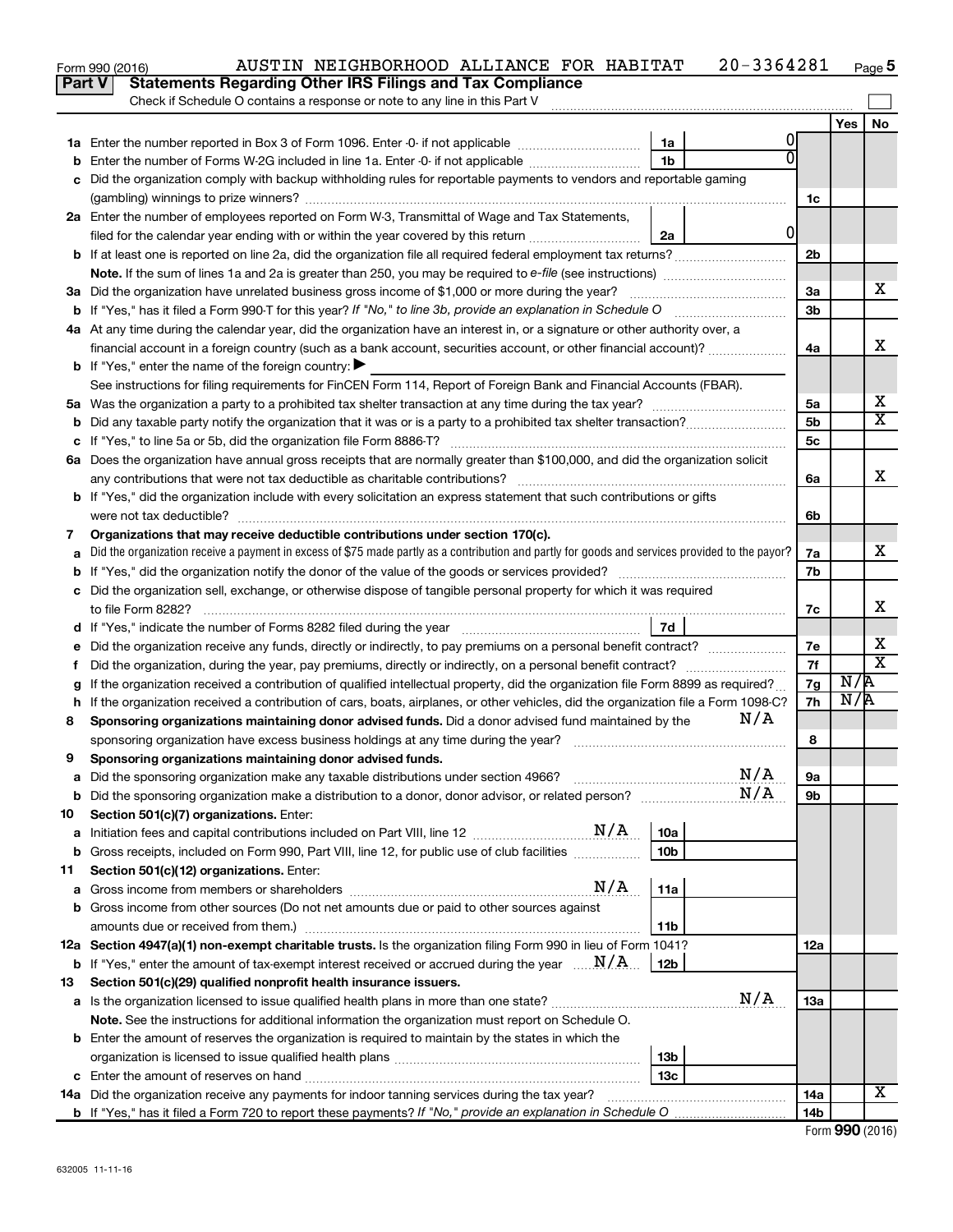### Form 990 (2016) Page AUSTIN NEIGHBORHOOD ALLIANCE FOR HABITAT 20-3364281 **6**

**Part VI** Governance, Management, and Disclosure For each "Yes" response to lines 2 through 7b below, and for a "No" response *to line 8a, 8b, or 10b below, describe the circumstances, processes, or changes in Schedule O. See instructions.*

|     | Check if Schedule O contains a response or note to any line in this Part VI                                                                                                                                                    |                 |                         | $\overline{\textbf{x}}$ |
|-----|--------------------------------------------------------------------------------------------------------------------------------------------------------------------------------------------------------------------------------|-----------------|-------------------------|-------------------------|
|     | <b>Section A. Governing Body and Management</b>                                                                                                                                                                                |                 |                         |                         |
|     |                                                                                                                                                                                                                                |                 | Yes                     | No                      |
|     | 1a Enter the number of voting members of the governing body at the end of the tax year<br>1a                                                                                                                                   |                 |                         |                         |
|     | If there are material differences in voting rights among members of the governing body, or if the governing                                                                                                                    |                 |                         |                         |
|     | body delegated broad authority to an executive committee or similar committee, explain in Schedule O.                                                                                                                          |                 |                         |                         |
| b   | Enter the number of voting members included in line 1a, above, who are independent<br>1b                                                                                                                                       |                 |                         |                         |
| 2   | Did any officer, director, trustee, or key employee have a family relationship or a business relationship with any other                                                                                                       |                 |                         |                         |
|     |                                                                                                                                                                                                                                | $\mathbf{2}$    |                         | х                       |
| 3   | Did the organization delegate control over management duties customarily performed by or under the direct supervision                                                                                                          |                 |                         |                         |
|     | of officers, directors, or trustees, or key employees to a management company or other person?                                                                                                                                 | 3               |                         | х                       |
| 4   | Did the organization make any significant changes to its governing documents since the prior Form 990 was filed?                                                                                                               | 4               |                         | $\overline{\textbf{x}}$ |
| 5   |                                                                                                                                                                                                                                | 5               |                         | х                       |
| 6   |                                                                                                                                                                                                                                | 6               |                         | $\overline{\textbf{x}}$ |
| 7a  | Did the organization have members, stockholders, or other persons who had the power to elect or appoint one or                                                                                                                 |                 |                         |                         |
|     |                                                                                                                                                                                                                                | 7a              |                         | х                       |
|     | <b>b</b> Are any governance decisions of the organization reserved to (or subject to approval by) members, stockholders, or                                                                                                    |                 |                         |                         |
|     | persons other than the governing body?                                                                                                                                                                                         | 7b              |                         | x                       |
| 8   | Did the organization contemporaneously document the meetings held or written actions undertaken during the year by the following:                                                                                              |                 |                         |                         |
| a   |                                                                                                                                                                                                                                | 8а              | х                       |                         |
| b   |                                                                                                                                                                                                                                | 8b              | $\overline{\mathbf{x}}$ |                         |
| 9   | Is there any officer, director, trustee, or key employee listed in Part VII, Section A, who cannot be reached at the                                                                                                           |                 |                         |                         |
|     | organization's mailing address? If "Yes," provide the names and addresses in Schedule O                                                                                                                                        | 9               |                         | x                       |
|     | Section B. Policies (This Section B requests information about policies not required by the Internal Revenue Code.)                                                                                                            |                 |                         |                         |
|     |                                                                                                                                                                                                                                |                 | Yes                     | No                      |
|     |                                                                                                                                                                                                                                | 10a             |                         | х                       |
|     | b If "Yes," did the organization have written policies and procedures governing the activities of such chapters, affiliates,                                                                                                   |                 |                         |                         |
|     |                                                                                                                                                                                                                                | 10 <sub>b</sub> |                         |                         |
|     | 11a Has the organization provided a complete copy of this Form 990 to all members of its governing body before filing the form?                                                                                                | 11a             | $\overline{\textbf{x}}$ |                         |
| b   | Describe in Schedule O the process, if any, used by the organization to review this Form 990.                                                                                                                                  |                 |                         |                         |
| 12a | Did the organization have a written conflict of interest policy? If "No," go to line 13                                                                                                                                        | 12a             | х                       |                         |
| b   | Were officers, directors, or trustees, and key employees required to disclose annually interests that could give rise to conflicts?                                                                                            | 12 <sub>b</sub> | $\overline{\textbf{x}}$ |                         |
| с   | Did the organization regularly and consistently monitor and enforce compliance with the policy? If "Yes," describe                                                                                                             |                 |                         |                         |
|     | in Schedule O how this was done                                                                                                                                                                                                | 12c             | X                       |                         |
| 13  |                                                                                                                                                                                                                                | 13              | $\overline{\mathbf{X}}$ |                         |
| 14  |                                                                                                                                                                                                                                | 14              | $\overline{\mathbf{X}}$ |                         |
| 15  | Did the process for determining compensation of the following persons include a review and approval by independent                                                                                                             |                 |                         |                         |
|     | persons, comparability data, and contemporaneous substantiation of the deliberation and decision?                                                                                                                              |                 |                         |                         |
|     | The organization's CEO, Executive Director, or top management official manufactured content of the organization's CEO, Executive Director, or top management official manufactured content of the organization's CEO, Executiv | 15a             | х                       |                         |
|     |                                                                                                                                                                                                                                | 15b             | X                       |                         |
|     | If "Yes" to line 15a or 15b, describe the process in Schedule O (see instructions).                                                                                                                                            |                 |                         |                         |
|     | 16a Did the organization invest in, contribute assets to, or participate in a joint venture or similar arrangement with a                                                                                                      |                 |                         |                         |
|     | taxable entity during the year?                                                                                                                                                                                                | <b>16a</b>      |                         | x                       |
|     | b If "Yes," did the organization follow a written policy or procedure requiring the organization to evaluate its participation                                                                                                 |                 |                         |                         |
|     | in joint venture arrangements under applicable federal tax law, and take steps to safeguard the organization's                                                                                                                 |                 |                         |                         |
|     | exempt status with respect to such arrangements?                                                                                                                                                                               | 16b             |                         |                         |
|     | <b>Section C. Disclosure</b>                                                                                                                                                                                                   |                 |                         |                         |
| 17  | <b>NONE</b><br>List the states with which a copy of this Form 990 is required to be filed $\blacktriangleright$                                                                                                                |                 |                         |                         |
| 18  | Section 6104 requires an organization to make its Forms 1023 (or 1024 if applicable), 990, and 990-T (Section 501(c)(3)s only) available                                                                                       |                 |                         |                         |
|     | for public inspection. Indicate how you made these available. Check all that apply.                                                                                                                                            |                 |                         |                         |
|     | $\lfloor x \rfloor$ Own website<br>$\lfloor X \rfloor$ Another's website<br>$\lfloor x \rfloor$ Upon request<br>Other (explain in Schedule O)                                                                                  |                 |                         |                         |
| 19  | Describe in Schedule O whether (and if so, how) the organization made its governing documents, conflict of interest policy, and financial                                                                                      |                 |                         |                         |
|     | statements available to the public during the tax year.                                                                                                                                                                        |                 |                         |                         |
| 20  | State the name, address, and telephone number of the person who possesses the organization's books and records:                                                                                                                |                 |                         |                         |
|     | LORI STEINER - 512-472-8788                                                                                                                                                                                                    |                 |                         |                         |
|     | 78704<br>500 W. BEN WHITE BLVD., AUSTIN, TX                                                                                                                                                                                    |                 |                         |                         |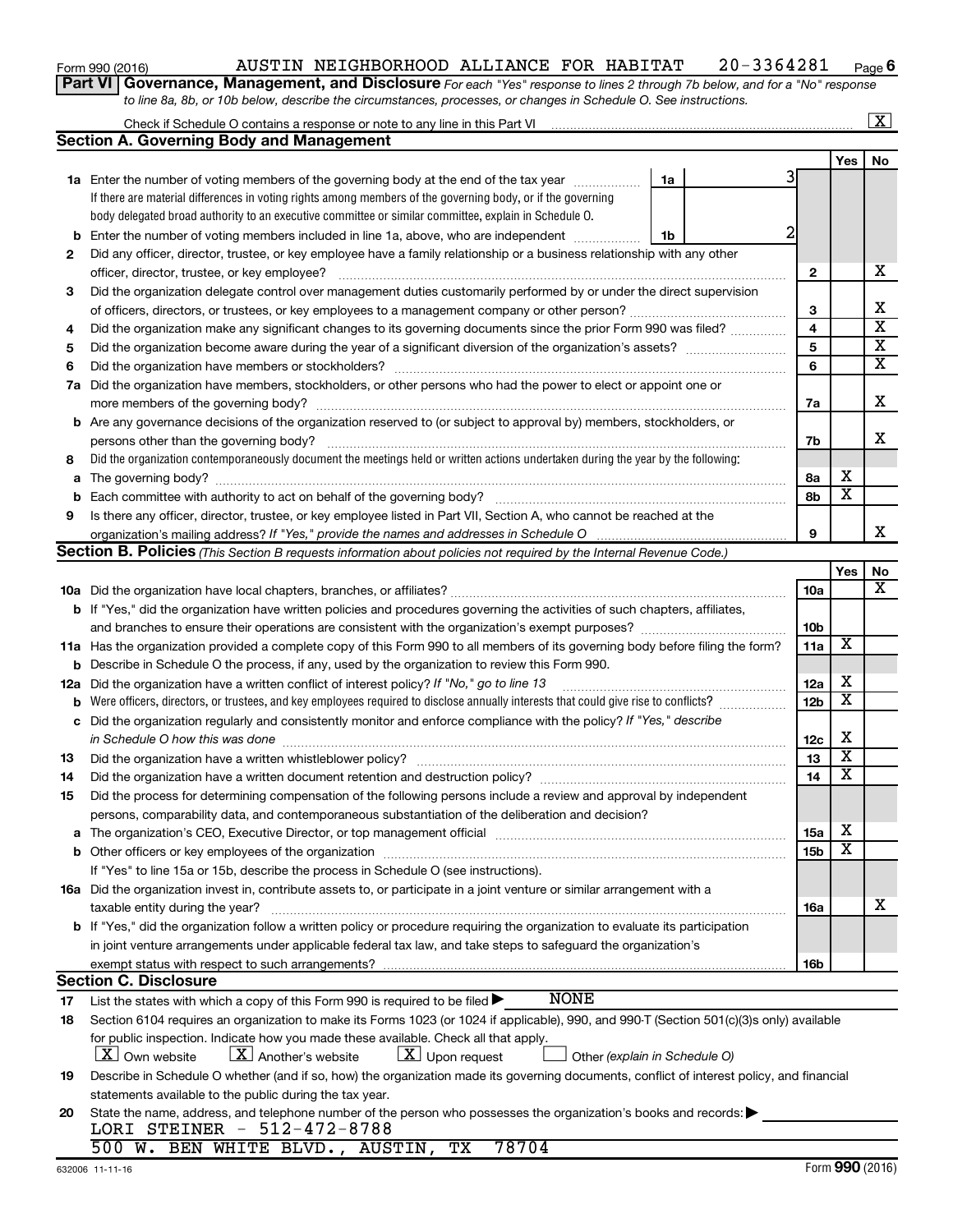**Part VII Compensation of Officers, Directors, Trustees, Key Employees, Highest Compensated Employees, and Independent Contractors**

Check if Schedule O contains a response or note to any line in this Part VII

**Section A. Officers, Directors, Trustees, Key Employees, and Highest Compensated Employees**

**1a**  Complete this table for all persons required to be listed. Report compensation for the calendar year ending with or within the organization's tax year.

**•** List all of the organization's current officers, directors, trustees (whether individuals or organizations), regardless of amount of compensation. Enter -0- in columns  $(D)$ ,  $(E)$ , and  $(F)$  if no compensation was paid.

**•** List all of the organization's **current** key employees, if any. See instructions for definition of "key employee."

**•** List the organization's five current highest compensated employees (other than an officer, director, trustee, or key employee) who received reportable compensation (Box 5 of Form W-2 and/or Box 7 of Form 1099-MISC) of more than \$100,000 from the organization and any related organizations.

**•** List all of the organization's former officers, key employees, and highest compensated employees who received more than \$100,000 of reportable compensation from the organization and any related organizations.

**•** List all of the organization's former directors or trustees that received, in the capacity as a former director or trustee of the organization, more than \$10,000 of reportable compensation from the organization and any related organizations.

List persons in the following order: individual trustees or directors; institutional trustees; officers; key employees; highest compensated employees; and former such persons.

Check this box if neither the organization nor any related organization compensated any current officer, director, or trustee.  $\Box$ 

| (A)                   | (B)           |                                |                                 |                                                                          | (C)          |                                   |        | (D)             | (E)                        | (F)           |
|-----------------------|---------------|--------------------------------|---------------------------------|--------------------------------------------------------------------------|--------------|-----------------------------------|--------|-----------------|----------------------------|---------------|
| Name and Title        | Average       |                                |                                 | Position<br>(do not check more than one<br>box, unless person is both an |              |                                   |        | Reportable      | Reportable<br>compensation | Estimated     |
|                       | hours per     |                                |                                 |                                                                          |              |                                   |        | compensation    |                            | amount of     |
|                       | week          |                                | officer and a director/trustee) |                                                                          |              |                                   |        | from            | from related               | other         |
|                       | (list any     |                                |                                 |                                                                          |              |                                   |        | the             | organizations              | compensation  |
|                       | hours for     |                                |                                 |                                                                          |              |                                   |        | organization    | (W-2/1099-MISC)            | from the      |
|                       | related       |                                |                                 |                                                                          |              |                                   |        | (W-2/1099-MISC) |                            | organization  |
|                       | organizations |                                |                                 |                                                                          |              |                                   |        |                 |                            | and related   |
|                       | below         | Individual trustee or director | Institutional trustee           |                                                                          | Key employee |                                   |        |                 |                            | organizations |
|                       | line)         |                                |                                 | Officer                                                                  |              | Highest compensated<br>  employee | Former |                 |                            |               |
| (1) WILLIE MAE SAWYER | 1.00          |                                |                                 |                                                                          |              |                                   |        |                 |                            |               |
| <b>DIRECTOR</b>       |               | $\mathbf X$                    |                                 |                                                                          |              |                                   |        | 0.              | 0.                         | $\mathbf 0$ . |
| (2) MILDRED DAVIS     | 1.00          |                                |                                 |                                                                          |              |                                   |        |                 |                            |               |
| <b>DIRECTOR</b>       |               | $\mathbf X$                    |                                 |                                                                          |              |                                   |        | $\mathbf 0$ .   | $0$ .                      | $\mathbf 0$ . |
| (3) PHYLLIS SNODGRASS | 1.00          |                                |                                 |                                                                          |              |                                   |        |                 |                            |               |
| CEO                   | 45.00         |                                |                                 | $\mathbf X$                                                              |              |                                   |        | 0.              | 149,999.                   | 10, 207.      |
| (4) LORI STEINER      | 1.00          |                                |                                 |                                                                          |              |                                   |        |                 |                            |               |
| CFO                   | 45.00         |                                |                                 | $\mathbf X$                                                              |              |                                   |        | 0.              | 32,506.                    | 1,215.        |
| (5) MAT KING          | 1.00          |                                |                                 |                                                                          |              |                                   |        |                 |                            |               |
| $_{\mbox{\tiny CFO}}$ | 45.00         |                                |                                 | $\mathbf X$                                                              |              |                                   |        | 0.              | 69,037.                    | 5,400.        |
|                       |               |                                |                                 |                                                                          |              |                                   |        |                 |                            |               |
|                       |               |                                |                                 |                                                                          |              |                                   |        |                 |                            |               |
|                       |               |                                |                                 |                                                                          |              |                                   |        |                 |                            |               |
|                       |               |                                |                                 |                                                                          |              |                                   |        |                 |                            |               |
|                       |               |                                |                                 |                                                                          |              |                                   |        |                 |                            |               |
|                       |               |                                |                                 |                                                                          |              |                                   |        |                 |                            |               |
|                       |               |                                |                                 |                                                                          |              |                                   |        |                 |                            |               |
|                       |               |                                |                                 |                                                                          |              |                                   |        |                 |                            |               |
|                       |               |                                |                                 |                                                                          |              |                                   |        |                 |                            |               |
|                       |               |                                |                                 |                                                                          |              |                                   |        |                 |                            |               |
|                       |               |                                |                                 |                                                                          |              |                                   |        |                 |                            |               |
|                       |               |                                |                                 |                                                                          |              |                                   |        |                 |                            |               |
|                       |               |                                |                                 |                                                                          |              |                                   |        |                 |                            |               |
|                       |               |                                |                                 |                                                                          |              |                                   |        |                 |                            |               |
|                       |               |                                |                                 |                                                                          |              |                                   |        |                 |                            |               |
|                       |               |                                |                                 |                                                                          |              |                                   |        |                 |                            |               |
|                       |               |                                |                                 |                                                                          |              |                                   |        |                 |                            |               |
|                       |               |                                |                                 |                                                                          |              |                                   |        |                 |                            |               |
|                       |               |                                |                                 |                                                                          |              |                                   |        |                 |                            |               |
|                       |               |                                |                                 |                                                                          |              |                                   |        |                 |                            |               |
|                       |               |                                |                                 |                                                                          |              |                                   |        |                 |                            |               |
|                       |               |                                |                                 |                                                                          |              |                                   |        |                 |                            |               |
|                       |               |                                |                                 |                                                                          |              |                                   |        |                 |                            |               |
|                       |               |                                |                                 |                                                                          |              |                                   |        |                 |                            |               |
|                       |               |                                |                                 |                                                                          |              |                                   |        |                 |                            |               |

**7**

 $\Box$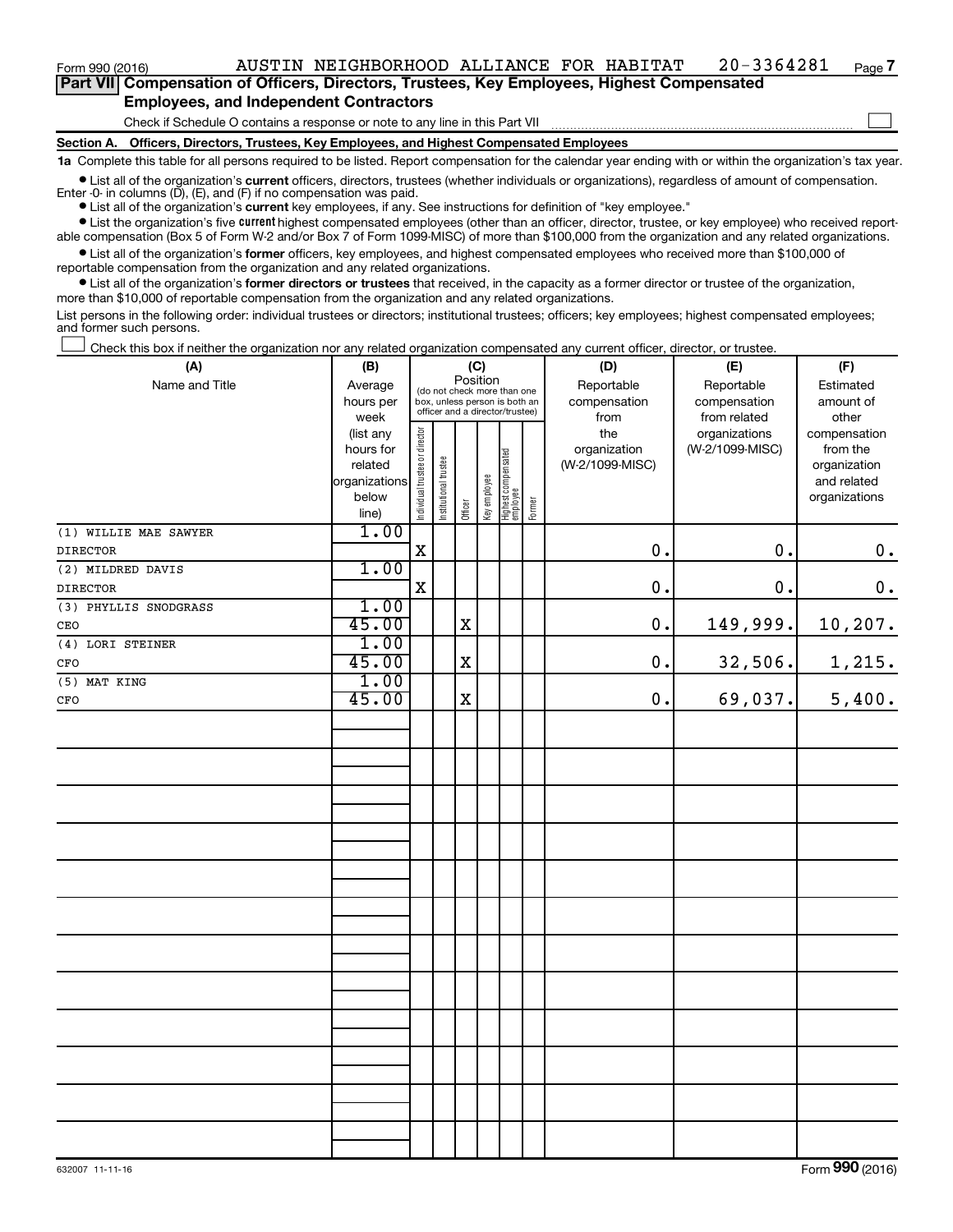|                 | Form 990 (2016)                                                                                                                                                                                                                         |                                                                      |                                |                       |                 |              |                                                                                                 |        | AUSTIN NEIGHBORHOOD ALLIANCE FOR HABITAT  | 20-3364281                                        |                  |                               |                                         | Page 8           |
|-----------------|-----------------------------------------------------------------------------------------------------------------------------------------------------------------------------------------------------------------------------------------|----------------------------------------------------------------------|--------------------------------|-----------------------|-----------------|--------------|-------------------------------------------------------------------------------------------------|--------|-------------------------------------------|---------------------------------------------------|------------------|-------------------------------|-----------------------------------------|------------------|
| <b>Part VII</b> | Section A. Officers, Directors, Trustees, Key Employees, and Highest Compensated Employees (continued)                                                                                                                                  |                                                                      |                                |                       |                 |              |                                                                                                 |        |                                           |                                                   |                  |                               |                                         |                  |
|                 | (A)<br>Name and title                                                                                                                                                                                                                   | (B)<br>Average<br>hours per<br>week                                  |                                |                       | (C)<br>Position |              | (do not check more than one<br>box, unless person is both an<br>officer and a director/trustee) |        | (D)<br>Reportable<br>compensation<br>from | (E)<br>Reportable<br>compensation<br>from related |                  |                               | (F)<br>Estimated<br>amount of<br>other  |                  |
|                 |                                                                                                                                                                                                                                         | (list any<br>hours for<br>related<br>organizations<br>below<br>line) | Individual trustee or director | Institutional trustee | Officer         | Key employee | Highest compensated<br>  employee                                                               | Former | the<br>organization<br>(W-2/1099-MISC)    | organizations<br>(W-2/1099-MISC)                  |                  | compensation<br>organizations | from the<br>organization<br>and related |                  |
|                 |                                                                                                                                                                                                                                         |                                                                      |                                |                       |                 |              |                                                                                                 |        |                                           |                                                   |                  |                               |                                         |                  |
|                 |                                                                                                                                                                                                                                         |                                                                      |                                |                       |                 |              |                                                                                                 |        |                                           |                                                   |                  |                               |                                         |                  |
|                 |                                                                                                                                                                                                                                         |                                                                      |                                |                       |                 |              |                                                                                                 |        |                                           |                                                   |                  |                               |                                         |                  |
|                 |                                                                                                                                                                                                                                         |                                                                      |                                |                       |                 |              |                                                                                                 |        |                                           |                                                   |                  |                               |                                         |                  |
|                 |                                                                                                                                                                                                                                         |                                                                      |                                |                       |                 |              |                                                                                                 |        |                                           |                                                   |                  |                               |                                         |                  |
|                 |                                                                                                                                                                                                                                         |                                                                      |                                |                       |                 |              |                                                                                                 |        |                                           |                                                   |                  |                               |                                         |                  |
|                 |                                                                                                                                                                                                                                         |                                                                      |                                |                       |                 |              |                                                                                                 |        |                                           |                                                   |                  |                               |                                         |                  |
|                 |                                                                                                                                                                                                                                         |                                                                      |                                |                       |                 |              |                                                                                                 |        |                                           |                                                   |                  |                               |                                         |                  |
|                 |                                                                                                                                                                                                                                         |                                                                      |                                |                       |                 |              |                                                                                                 |        | $\overline{0}$ .<br>$\overline{0}$ .      | 251,542.                                          | $\overline{0}$ . |                               | 16,822.                                 | $\overline{0}$ . |
|                 |                                                                                                                                                                                                                                         |                                                                      |                                |                       |                 |              |                                                                                                 |        | 0.                                        | 251,542.                                          |                  |                               | 16,822.                                 |                  |
| 2               | Total number of individuals (including but not limited to those listed above) who received more than \$100,000 of reportable<br>compensation from the organization $\blacktriangleright$                                                |                                                                      |                                |                       |                 |              |                                                                                                 |        |                                           |                                                   |                  |                               |                                         | 0                |
|                 |                                                                                                                                                                                                                                         |                                                                      |                                |                       |                 |              |                                                                                                 |        |                                           |                                                   |                  |                               | <b>Yes</b>                              | No               |
| 3               | Did the organization list any former officer, director, or trustee, key employee, or highest compensated employee on<br>line 1a? If "Yes," complete Schedule J for such individual [11] manufacture manufacture in the set of the set o |                                                                      |                                |                       |                 |              |                                                                                                 |        |                                           |                                                   |                  | 3                             |                                         | х                |
|                 | For any individual listed on line 1a, is the sum of reportable compensation and other compensation from the organization<br>and related organizations greater than \$150,000? If "Yes," complete Schedule J for such individual         |                                                                      |                                |                       |                 |              |                                                                                                 |        |                                           |                                                   |                  | 4                             | х                                       |                  |
| 5               | Did any person listed on line 1a receive or accrue compensation from any unrelated organization or individual for services                                                                                                              |                                                                      |                                |                       |                 |              |                                                                                                 |        |                                           |                                                   |                  | 5                             |                                         | х                |
| 1               | <b>Section B. Independent Contractors</b><br>Complete this table for your five highest compensated independent contractors that received more than \$100,000 of compensation from                                                       |                                                                      |                                |                       |                 |              |                                                                                                 |        |                                           |                                                   |                  |                               |                                         |                  |
|                 | the organization. Report compensation for the calendar year ending with or within the organization's tax year.<br>(A)                                                                                                                   |                                                                      |                                |                       |                 |              |                                                                                                 |        | (B)                                       |                                                   |                  | (C)                           |                                         |                  |
|                 | Name and business address                                                                                                                                                                                                               |                                                                      |                                | <b>NONE</b>           |                 |              |                                                                                                 |        | Description of services                   |                                                   |                  | Compensation                  |                                         |                  |
|                 |                                                                                                                                                                                                                                         |                                                                      |                                |                       |                 |              |                                                                                                 |        |                                           |                                                   |                  |                               |                                         |                  |
|                 |                                                                                                                                                                                                                                         |                                                                      |                                |                       |                 |              |                                                                                                 |        |                                           |                                                   |                  |                               |                                         |                  |
|                 |                                                                                                                                                                                                                                         |                                                                      |                                |                       |                 |              |                                                                                                 |        |                                           |                                                   |                  |                               |                                         |                  |
|                 |                                                                                                                                                                                                                                         |                                                                      |                                |                       |                 |              |                                                                                                 |        |                                           |                                                   |                  |                               |                                         |                  |
| 2               | Total number of independent contractors (including but not limited to those listed above) who received more than<br>\$100,000 of compensation from the organization                                                                     |                                                                      |                                |                       |                 |              | 0                                                                                               |        |                                           |                                                   |                  |                               |                                         |                  |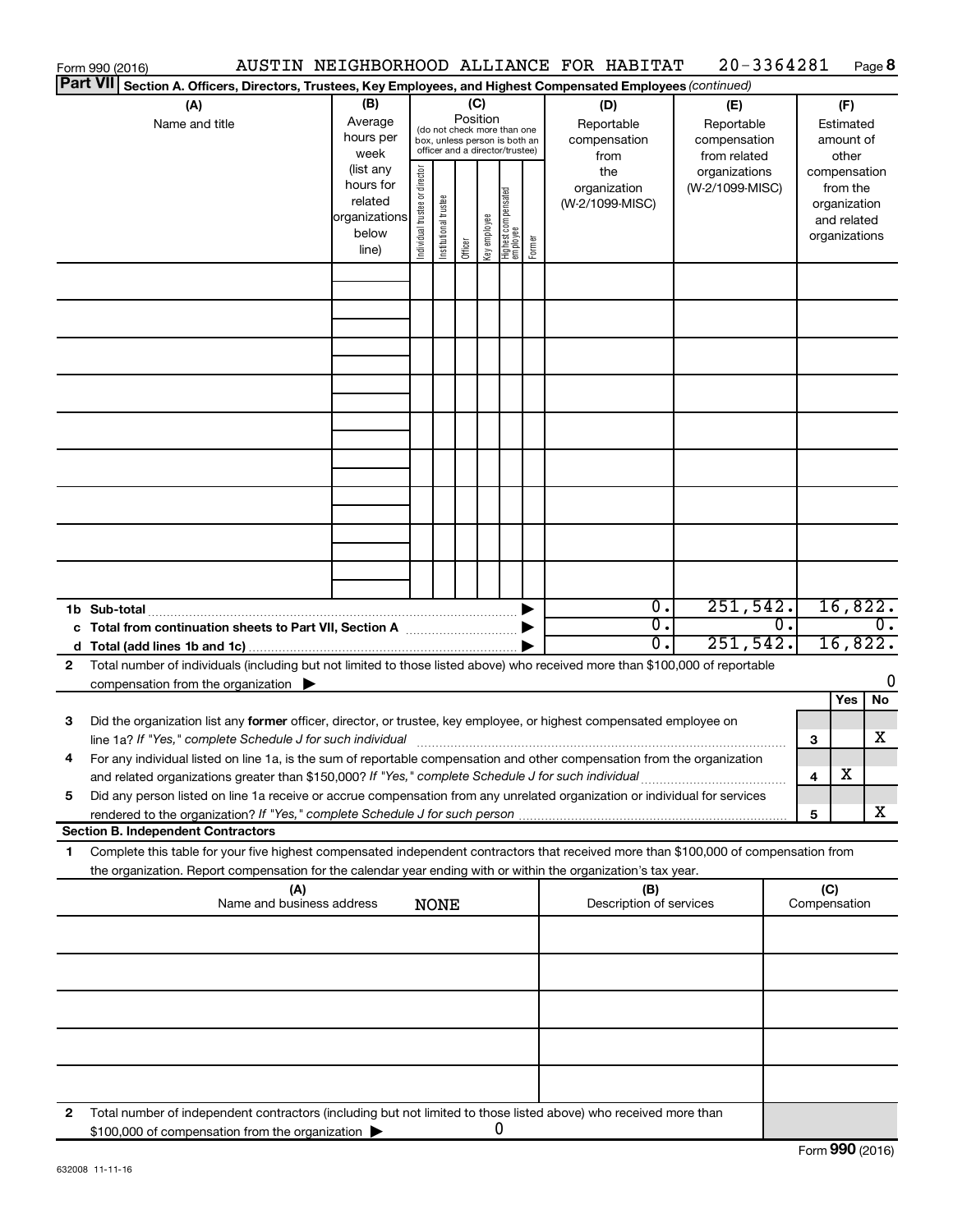|                                                           |                  | Form 990 (2016)                                                                                                            |                |                      | AUSTIN NEIGHBORHOOD ALLIANCE FOR HABITAT |                                                 | 20-3364281                              | Page 9                                                      |
|-----------------------------------------------------------|------------------|----------------------------------------------------------------------------------------------------------------------------|----------------|----------------------|------------------------------------------|-------------------------------------------------|-----------------------------------------|-------------------------------------------------------------|
|                                                           | <b>Part VIII</b> | <b>Statement of Revenue</b>                                                                                                |                |                      |                                          |                                                 |                                         |                                                             |
|                                                           |                  |                                                                                                                            |                |                      |                                          |                                                 |                                         |                                                             |
|                                                           |                  |                                                                                                                            |                |                      | (A)<br>Total revenue                     | (B)<br>Related or<br>exempt function<br>revenue | (C)<br>Unrelated<br>business<br>revenue | Revenue excluded<br>from tax under<br>sections<br>512 - 514 |
|                                                           |                  | 1 a Federated campaigns                                                                                                    | 1a             |                      |                                          |                                                 |                                         |                                                             |
| Contributions, Gifts, Grants<br>and Other Similar Amounts |                  |                                                                                                                            | l 1b           |                      |                                          |                                                 |                                         |                                                             |
|                                                           |                  | c Fundraising events                                                                                                       | 1c             |                      |                                          |                                                 |                                         |                                                             |
|                                                           |                  | d Related organizations                                                                                                    | 1d             |                      |                                          |                                                 |                                         |                                                             |
|                                                           |                  | e Government grants (contributions)                                                                                        | 1e             | 455,502.             |                                          |                                                 |                                         |                                                             |
|                                                           |                  | f All other contributions, gifts, grants, and                                                                              |                |                      |                                          |                                                 |                                         |                                                             |
|                                                           |                  | similar amounts not included above                                                                                         | 1f             |                      |                                          |                                                 |                                         |                                                             |
|                                                           |                  | <b>g</b> Noncash contributions included in lines 1a-1f: \$                                                                 |                |                      |                                          |                                                 |                                         |                                                             |
|                                                           |                  |                                                                                                                            |                |                      | 455,502.                                 |                                                 |                                         |                                                             |
|                                                           |                  |                                                                                                                            |                | <b>Business Code</b> |                                          |                                                 |                                         |                                                             |
|                                                           | 2a               | the control of the control of the control of the control of the control of                                                 |                |                      |                                          |                                                 |                                         |                                                             |
|                                                           |                  | b<br><u> 1989 - Johann Barbara, martxa alemaniar a</u>                                                                     |                |                      |                                          |                                                 |                                         |                                                             |
|                                                           |                  | с                                                                                                                          |                |                      |                                          |                                                 |                                         |                                                             |
|                                                           |                  | d<br><u> 1989 - Johann Stein, mars an de France</u>                                                                        |                |                      |                                          |                                                 |                                         |                                                             |
| Program Service<br>Revenue                                |                  | е                                                                                                                          |                |                      |                                          |                                                 |                                         |                                                             |
|                                                           |                  | All other program service revenue  [<br>f                                                                                  |                |                      |                                          |                                                 |                                         |                                                             |
|                                                           |                  |                                                                                                                            |                |                      |                                          |                                                 |                                         |                                                             |
|                                                           | 3                | Investment income (including dividends, interest, and                                                                      |                |                      |                                          |                                                 |                                         |                                                             |
|                                                           |                  |                                                                                                                            |                |                      |                                          |                                                 |                                         |                                                             |
|                                                           | 4                | Income from investment of tax-exempt bond proceeds                                                                         |                |                      |                                          |                                                 |                                         |                                                             |
|                                                           | 5                |                                                                                                                            |                |                      |                                          |                                                 |                                         |                                                             |
|                                                           |                  |                                                                                                                            | (i) Real       | (ii) Personal        |                                          |                                                 |                                         |                                                             |
|                                                           |                  | <b>6 a</b> Gross rents                                                                                                     |                |                      |                                          |                                                 |                                         |                                                             |
|                                                           |                  |                                                                                                                            |                |                      |                                          |                                                 |                                         |                                                             |
|                                                           |                  |                                                                                                                            |                |                      |                                          |                                                 |                                         |                                                             |
|                                                           |                  |                                                                                                                            |                | ▶                    |                                          |                                                 |                                         |                                                             |
|                                                           |                  | 7 a Gross amount from sales of                                                                                             | (i) Securities | (ii) Other           |                                          |                                                 |                                         |                                                             |
|                                                           |                  | assets other than inventory                                                                                                |                |                      |                                          |                                                 |                                         |                                                             |
|                                                           |                  | <b>b</b> Less: cost or other basis                                                                                         |                |                      |                                          |                                                 |                                         |                                                             |
|                                                           |                  |                                                                                                                            |                |                      |                                          |                                                 |                                         |                                                             |
|                                                           |                  |                                                                                                                            |                |                      |                                          |                                                 |                                         |                                                             |
|                                                           |                  |                                                                                                                            |                |                      |                                          |                                                 |                                         |                                                             |
|                                                           |                  | 8 a Gross income from fundraising events (not                                                                              |                |                      |                                          |                                                 |                                         |                                                             |
| <b>Other Revenue</b>                                      |                  | including \$<br><u>of</u> of                                                                                               |                |                      |                                          |                                                 |                                         |                                                             |
|                                                           |                  | contributions reported on line 1c). See                                                                                    |                |                      |                                          |                                                 |                                         |                                                             |
|                                                           |                  |                                                                                                                            |                |                      |                                          |                                                 |                                         |                                                             |
|                                                           |                  |                                                                                                                            |                |                      |                                          |                                                 |                                         |                                                             |
|                                                           |                  |                                                                                                                            |                |                      |                                          |                                                 |                                         |                                                             |
|                                                           |                  | 9 a Gross income from gaming activities. See                                                                               |                |                      |                                          |                                                 |                                         |                                                             |
|                                                           |                  |                                                                                                                            |                |                      |                                          |                                                 |                                         |                                                             |
|                                                           |                  |                                                                                                                            |                |                      |                                          |                                                 |                                         |                                                             |
|                                                           |                  |                                                                                                                            |                |                      |                                          |                                                 |                                         |                                                             |
|                                                           |                  | 10 a Gross sales of inventory, less returns                                                                                |                |                      |                                          |                                                 |                                         |                                                             |
|                                                           |                  |                                                                                                                            |                |                      |                                          |                                                 |                                         |                                                             |
|                                                           |                  | <b>b</b> Less: cost of goods sold $\ldots$ <b>b</b>                                                                        |                |                      |                                          |                                                 |                                         |                                                             |
|                                                           |                  |                                                                                                                            |                |                      |                                          |                                                 |                                         |                                                             |
|                                                           |                  | Miscellaneous Revenue                                                                                                      |                | <b>Business Code</b> |                                          |                                                 |                                         |                                                             |
|                                                           | 11 a             |                                                                                                                            |                |                      |                                          |                                                 |                                         |                                                             |
|                                                           |                  | <u> 1989 - Johann John Stone, meil in der Stone aus der Stone aus der Stone aus der Stone aus der Stone aus der S</u><br>b |                |                      |                                          |                                                 |                                         |                                                             |
|                                                           |                  | <u> 1980 - Jan Samuel Barbara, martin din shekara 1980 - Shekara 1980 - Shekara 1980 - Shekara 1980 - Shekara 19</u><br>c  |                |                      |                                          |                                                 |                                         |                                                             |
|                                                           |                  | <u> 1989 - Johann Barbara, martin amerikan basar da</u>                                                                    |                |                      |                                          |                                                 |                                         |                                                             |
|                                                           |                  |                                                                                                                            |                |                      |                                          |                                                 |                                         |                                                             |
|                                                           | 12               |                                                                                                                            |                |                      | 455,502.                                 | $\overline{0}$ .                                | $\overline{0}$ .                        | $\overline{0}$ .                                            |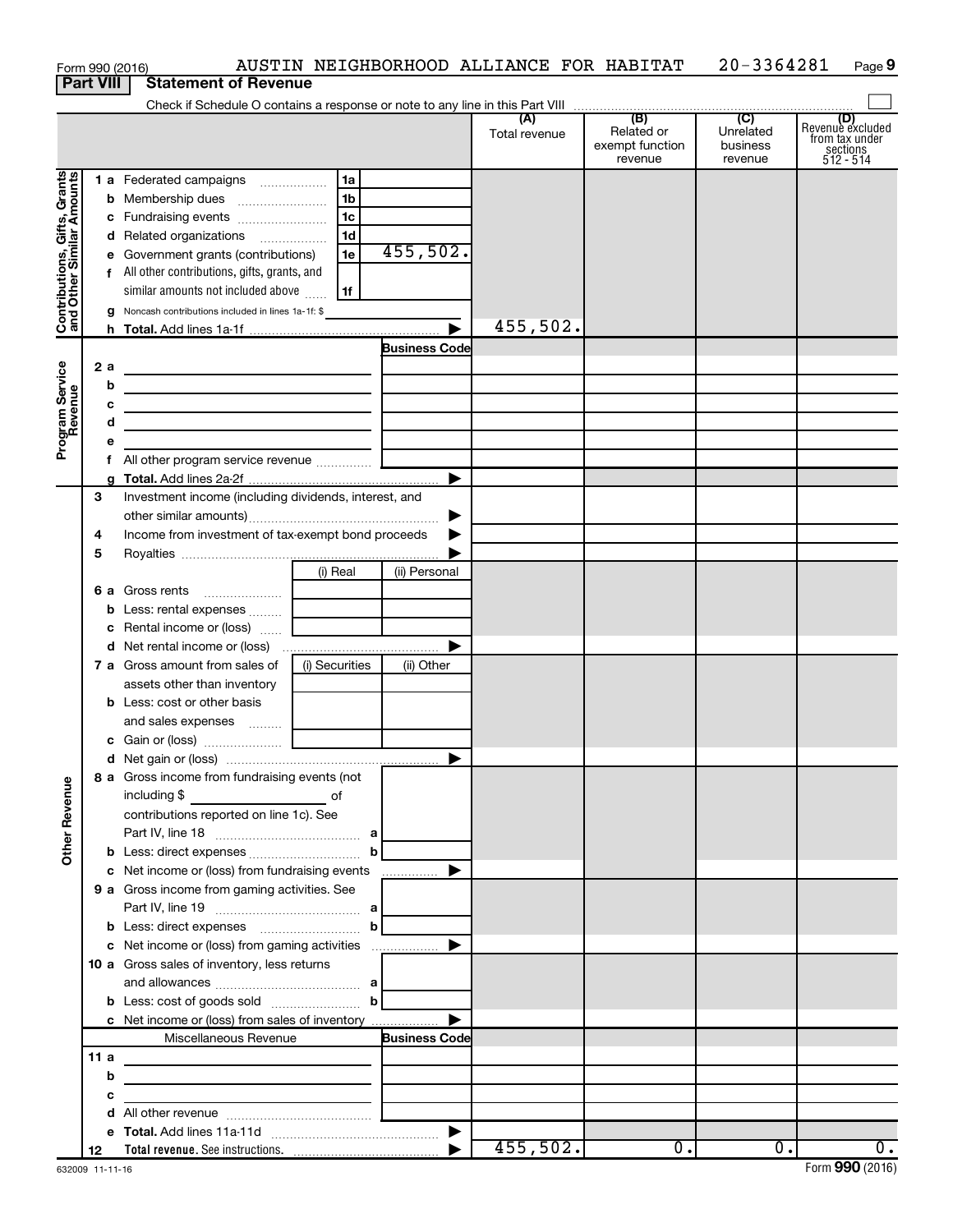### Form 990 (2016) AUSTIN NEIGHBORHOOD ALLIANCE FOR HABITAT 20-3364281 Page 20-3364281 Page 10 Form 990 (2016) **AUSTIN NEIGHB**<br>**Part IX** Statement of Functional Expenses

|                                                                                                                                                                                                                                 | Section 501(c)(3) and 501(c)(4) organizations must complete all columns. All other organizations must complete column (A).                                                                                                      |        |        |                           |                  |  |  |  |  |
|---------------------------------------------------------------------------------------------------------------------------------------------------------------------------------------------------------------------------------|---------------------------------------------------------------------------------------------------------------------------------------------------------------------------------------------------------------------------------|--------|--------|---------------------------|------------------|--|--|--|--|
|                                                                                                                                                                                                                                 |                                                                                                                                                                                                                                 |        |        |                           |                  |  |  |  |  |
| (B)<br>(C)<br>(D)<br>(A)<br>Do not include amounts reported on lines 6b,<br>Total expenses<br>Program service<br>Management and<br>Fundraising<br>7b, 8b, 9b, and 10b of Part VIII.<br>expenses<br>general expenses<br>expenses |                                                                                                                                                                                                                                 |        |        |                           |                  |  |  |  |  |
| 1.                                                                                                                                                                                                                              | Grants and other assistance to domestic organizations                                                                                                                                                                           |        |        |                           |                  |  |  |  |  |
|                                                                                                                                                                                                                                 | and domestic governments. See Part IV, line 21                                                                                                                                                                                  |        |        |                           |                  |  |  |  |  |
| 2                                                                                                                                                                                                                               | Grants and other assistance to domestic                                                                                                                                                                                         |        |        |                           |                  |  |  |  |  |
|                                                                                                                                                                                                                                 | individuals. See Part IV, line 22                                                                                                                                                                                               |        |        |                           |                  |  |  |  |  |
| 3                                                                                                                                                                                                                               | Grants and other assistance to foreign                                                                                                                                                                                          |        |        |                           |                  |  |  |  |  |
|                                                                                                                                                                                                                                 | organizations, foreign governments, and foreign                                                                                                                                                                                 |        |        |                           |                  |  |  |  |  |
|                                                                                                                                                                                                                                 | individuals. See Part IV, lines 15 and 16                                                                                                                                                                                       |        |        |                           |                  |  |  |  |  |
| 4                                                                                                                                                                                                                               | Benefits paid to or for members                                                                                                                                                                                                 |        |        |                           |                  |  |  |  |  |
| 5                                                                                                                                                                                                                               | Compensation of current officers, directors,                                                                                                                                                                                    |        |        |                           |                  |  |  |  |  |
|                                                                                                                                                                                                                                 | trustees, and key employees                                                                                                                                                                                                     |        |        |                           |                  |  |  |  |  |
| 6                                                                                                                                                                                                                               | Compensation not included above, to disqualified                                                                                                                                                                                |        |        |                           |                  |  |  |  |  |
|                                                                                                                                                                                                                                 | persons (as defined under section 4958(f)(1)) and                                                                                                                                                                               |        |        |                           |                  |  |  |  |  |
|                                                                                                                                                                                                                                 | persons described in section 4958(c)(3)(B)                                                                                                                                                                                      |        |        |                           |                  |  |  |  |  |
| 7                                                                                                                                                                                                                               |                                                                                                                                                                                                                                 |        |        |                           |                  |  |  |  |  |
| 8                                                                                                                                                                                                                               | Pension plan accruals and contributions (include                                                                                                                                                                                |        |        |                           |                  |  |  |  |  |
|                                                                                                                                                                                                                                 | section 401(k) and 403(b) employer contributions)                                                                                                                                                                               |        |        |                           |                  |  |  |  |  |
| 9                                                                                                                                                                                                                               |                                                                                                                                                                                                                                 |        |        |                           |                  |  |  |  |  |
| 10                                                                                                                                                                                                                              |                                                                                                                                                                                                                                 |        |        |                           |                  |  |  |  |  |
| 11                                                                                                                                                                                                                              | Fees for services (non-employees):                                                                                                                                                                                              |        |        |                           |                  |  |  |  |  |
| а                                                                                                                                                                                                                               |                                                                                                                                                                                                                                 |        |        |                           |                  |  |  |  |  |
| b                                                                                                                                                                                                                               |                                                                                                                                                                                                                                 |        |        |                           |                  |  |  |  |  |
| с                                                                                                                                                                                                                               |                                                                                                                                                                                                                                 |        |        |                           |                  |  |  |  |  |
| d                                                                                                                                                                                                                               |                                                                                                                                                                                                                                 |        |        |                           |                  |  |  |  |  |
|                                                                                                                                                                                                                                 | Professional fundraising services. See Part IV, line 17                                                                                                                                                                         |        |        |                           |                  |  |  |  |  |
| f                                                                                                                                                                                                                               | Investment management fees                                                                                                                                                                                                      |        |        |                           |                  |  |  |  |  |
| g                                                                                                                                                                                                                               | Other. (If line 11g amount exceeds 10% of line 25,                                                                                                                                                                              |        |        |                           |                  |  |  |  |  |
|                                                                                                                                                                                                                                 | column (A) amount, list line 11g expenses on Sch 0.)                                                                                                                                                                            |        |        |                           |                  |  |  |  |  |
| 12                                                                                                                                                                                                                              |                                                                                                                                                                                                                                 |        |        |                           |                  |  |  |  |  |
| 13                                                                                                                                                                                                                              |                                                                                                                                                                                                                                 |        |        |                           |                  |  |  |  |  |
| 14                                                                                                                                                                                                                              |                                                                                                                                                                                                                                 |        |        |                           |                  |  |  |  |  |
| 15                                                                                                                                                                                                                              |                                                                                                                                                                                                                                 |        |        |                           |                  |  |  |  |  |
| 16                                                                                                                                                                                                                              |                                                                                                                                                                                                                                 |        |        |                           |                  |  |  |  |  |
| 17                                                                                                                                                                                                                              |                                                                                                                                                                                                                                 |        |        |                           |                  |  |  |  |  |
| 18                                                                                                                                                                                                                              | Payments of travel or entertainment expenses                                                                                                                                                                                    |        |        |                           |                  |  |  |  |  |
|                                                                                                                                                                                                                                 | for any federal, state, or local public officials                                                                                                                                                                               |        |        |                           |                  |  |  |  |  |
| 19                                                                                                                                                                                                                              | Conferences, conventions, and meetings                                                                                                                                                                                          |        |        |                           |                  |  |  |  |  |
| 20                                                                                                                                                                                                                              | Interest                                                                                                                                                                                                                        |        |        |                           |                  |  |  |  |  |
| 21                                                                                                                                                                                                                              |                                                                                                                                                                                                                                 |        |        |                           |                  |  |  |  |  |
| 22                                                                                                                                                                                                                              | Depreciation, depletion, and amortization                                                                                                                                                                                       |        |        |                           |                  |  |  |  |  |
| 23                                                                                                                                                                                                                              | Insurance                                                                                                                                                                                                                       |        |        |                           |                  |  |  |  |  |
| 24                                                                                                                                                                                                                              | Other expenses. Itemize expenses not covered<br>above. (List miscellaneous expenses in line 24e. If line<br>24e amount exceeds 10% of line 25, column (A)<br>amount, list line 24e expenses on Schedule O.)<br>PROGRAM EXPENSES | 694.   | 694.   |                           |                  |  |  |  |  |
| a                                                                                                                                                                                                                               | <b>BANK CHARGES</b>                                                                                                                                                                                                             | 590.   | 590.   |                           |                  |  |  |  |  |
| b                                                                                                                                                                                                                               |                                                                                                                                                                                                                                 |        |        |                           |                  |  |  |  |  |
| c                                                                                                                                                                                                                               |                                                                                                                                                                                                                                 |        |        |                           |                  |  |  |  |  |
| d                                                                                                                                                                                                                               |                                                                                                                                                                                                                                 |        |        |                           |                  |  |  |  |  |
| е                                                                                                                                                                                                                               | All other expenses                                                                                                                                                                                                              | 1,284. | 1,284. | $\overline{\mathbf{0}}$ . | $\overline{0}$ . |  |  |  |  |
| 25<br>26                                                                                                                                                                                                                        | Total functional expenses. Add lines 1 through 24e<br><b>Joint costs.</b> Complete this line only if the organization                                                                                                           |        |        |                           |                  |  |  |  |  |
|                                                                                                                                                                                                                                 | reported in column (B) joint costs from a combined                                                                                                                                                                              |        |        |                           |                  |  |  |  |  |
|                                                                                                                                                                                                                                 | educational campaign and fundraising solicitation.                                                                                                                                                                              |        |        |                           |                  |  |  |  |  |
|                                                                                                                                                                                                                                 | Check here $\blacktriangleright$<br>$\overline{\phantom{0}}$ if following SOP 98-2 (ASC 958-720)                                                                                                                                |        |        |                           |                  |  |  |  |  |
|                                                                                                                                                                                                                                 |                                                                                                                                                                                                                                 |        |        |                           |                  |  |  |  |  |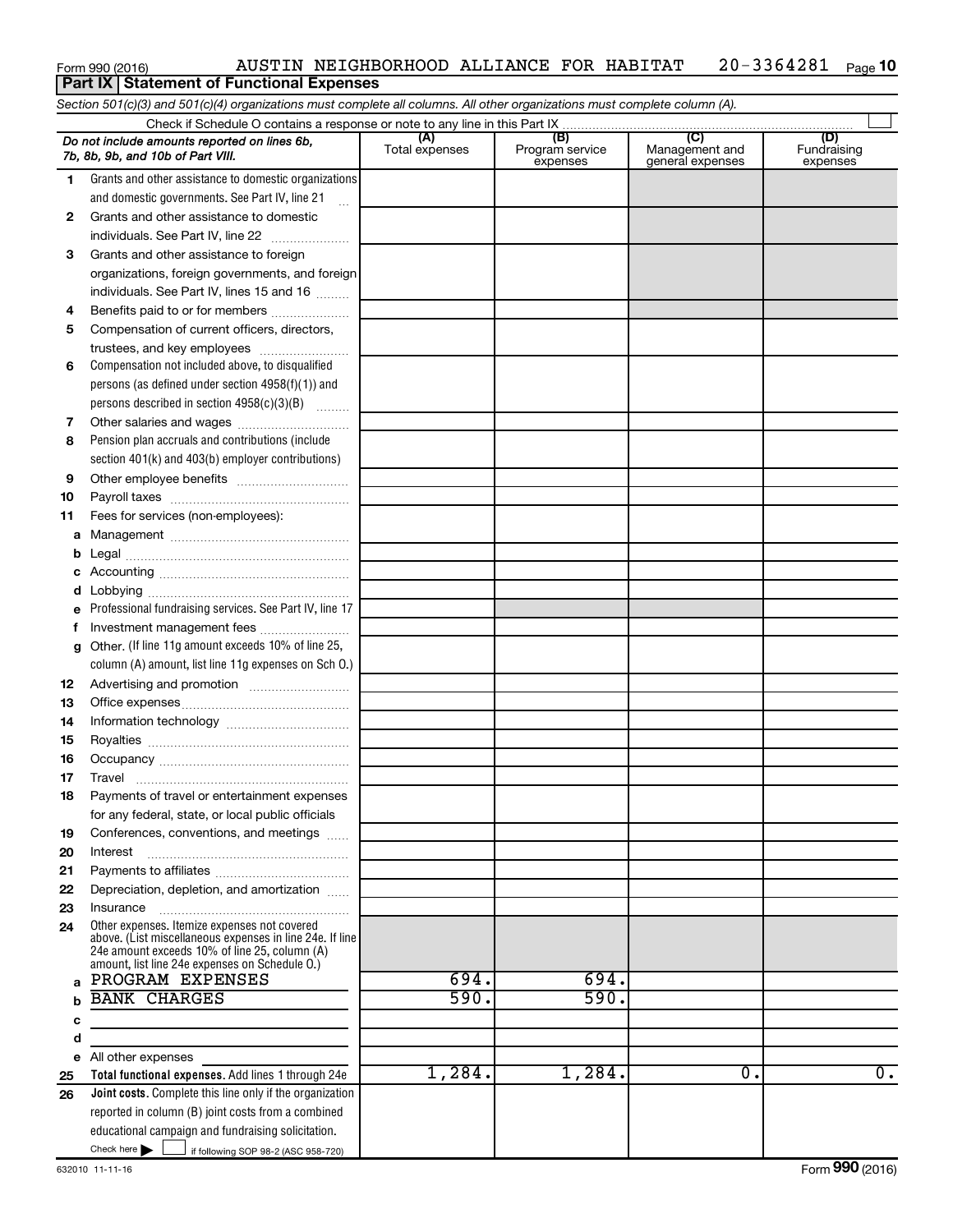| Form 990 (2016) | AUSTIN | NEIGHBORHOOD | ALLIANCE | <b>FOR</b> | HABITAT | 364281<br>ິດ 0 – | Page |
|-----------------|--------|--------------|----------|------------|---------|------------------|------|
|                 |        |              |          |            |         | 21 U             |      |

**Part X Balance Sheet**

|                      |          |                                                                                                                                            | (A)<br>Beginning of year |                | (B)<br>End of year |
|----------------------|----------|--------------------------------------------------------------------------------------------------------------------------------------------|--------------------------|----------------|--------------------|
|                      | 1        |                                                                                                                                            | 188.                     | $\mathbf{1}$   | 195.               |
|                      | 2        |                                                                                                                                            |                          | $\mathbf{2}$   |                    |
|                      | 3        |                                                                                                                                            |                          | 3              |                    |
|                      | 4        |                                                                                                                                            |                          | 4              |                    |
|                      | 5        | Loans and other receivables from current and former officers, directors,                                                                   |                          |                |                    |
|                      |          | trustees, key employees, and highest compensated employees. Complete                                                                       |                          |                |                    |
|                      |          | Part II of Schedule L                                                                                                                      |                          | 5              |                    |
|                      | 6        | Loans and other receivables from other disqualified persons (as defined under                                                              |                          |                |                    |
|                      |          | section $4958(f)(1)$ , persons described in section $4958(c)(3)(B)$ , and contributing                                                     |                          |                |                    |
|                      |          | employers and sponsoring organizations of section 501(c)(9) voluntary                                                                      |                          |                |                    |
|                      |          | employees' beneficiary organizations (see instr). Complete Part II of Sch L                                                                |                          | 6              |                    |
| Assets               | 7        |                                                                                                                                            |                          | $\overline{7}$ |                    |
|                      | 8        |                                                                                                                                            |                          | 8              |                    |
|                      | 9        | Prepaid expenses and deferred charges                                                                                                      |                          | 9              |                    |
|                      |          | <b>10a</b> Land, buildings, and equipment: cost or other                                                                                   |                          |                |                    |
|                      |          | basis. Complete Part VI of Schedule D    10a                                                                                               |                          |                |                    |
|                      | b        | 10 <sub>b</sub>                                                                                                                            |                          | 10c            |                    |
|                      | 11       |                                                                                                                                            |                          | 11             |                    |
|                      | 12       |                                                                                                                                            |                          | 12             |                    |
|                      | 13       |                                                                                                                                            |                          | 13             |                    |
|                      | 14       |                                                                                                                                            |                          | 14             |                    |
|                      | 15       |                                                                                                                                            | 5, 126, 353.             | 15             | 5, 131, 574.       |
|                      | 16       |                                                                                                                                            | 5, 126, 541.             | 16             | 5, 131, 769.       |
|                      | 17       |                                                                                                                                            |                          | 17             |                    |
|                      | 18       |                                                                                                                                            |                          | 18             |                    |
|                      | 19       |                                                                                                                                            | 448,990.                 | 19             | 0.                 |
|                      | 20       |                                                                                                                                            |                          | 20             |                    |
|                      | 21       | Escrow or custodial account liability. Complete Part IV of Schedule D                                                                      |                          | 21             |                    |
| Liabilities          | 22       | Loans and other payables to current and former officers, directors, trustees,                                                              |                          |                |                    |
|                      |          | key employees, highest compensated employees, and disqualified persons.                                                                    |                          |                |                    |
|                      |          |                                                                                                                                            |                          | 22             |                    |
|                      | 23       | Secured mortgages and notes payable to unrelated third parties                                                                             |                          | 23<br>24       |                    |
|                      | 24<br>25 | Unsecured notes and loans payable to unrelated third parties<br>Other liabilities (including federal income tax, payables to related third |                          |                |                    |
|                      |          | parties, and other liabilities not included on lines 17-24). Complete Part X of                                                            |                          |                |                    |
|                      |          | Schedule D                                                                                                                                 |                          | 25             |                    |
|                      | 26       | Total liabilities. Add lines 17 through 25                                                                                                 | 448,990.                 | 26             | 0.                 |
|                      |          | Organizations that follow SFAS 117 (ASC 958), check here $\blacktriangleright \begin{array}{c} \perp X \end{array}$ and                    |                          |                |                    |
|                      |          | complete lines 27 through 29, and lines 33 and 34.                                                                                         |                          |                |                    |
|                      | 27       |                                                                                                                                            | 4,677,551.               | 27             | 5,131,769.         |
| <b>Fund Balances</b> | 28       |                                                                                                                                            |                          | 28             |                    |
|                      | 29       | Permanently restricted net assets                                                                                                          |                          | 29             |                    |
|                      |          | Organizations that do not follow SFAS 117 (ASC 958), check here $\blacktriangleright$                                                      |                          |                |                    |
|                      |          | and complete lines 30 through 34.                                                                                                          |                          |                |                    |
| Net Assets or        | 30       |                                                                                                                                            |                          | 30             |                    |
|                      | 31       | Paid-in or capital surplus, or land, building, or equipment fund                                                                           |                          | 31             |                    |
|                      | 32       | Retained earnings, endowment, accumulated income, or other funds                                                                           |                          | 32             |                    |
|                      | 33       |                                                                                                                                            | 4,677,551.               | 33             | 5,131,769.         |
|                      | 34       |                                                                                                                                            | 5, 126, 541              | 34             | 5,131,769.         |
|                      |          |                                                                                                                                            |                          |                |                    |

Form (2016) **990**

|  | I |  |  |
|--|---|--|--|
|  |   |  |  |
|  |   |  |  |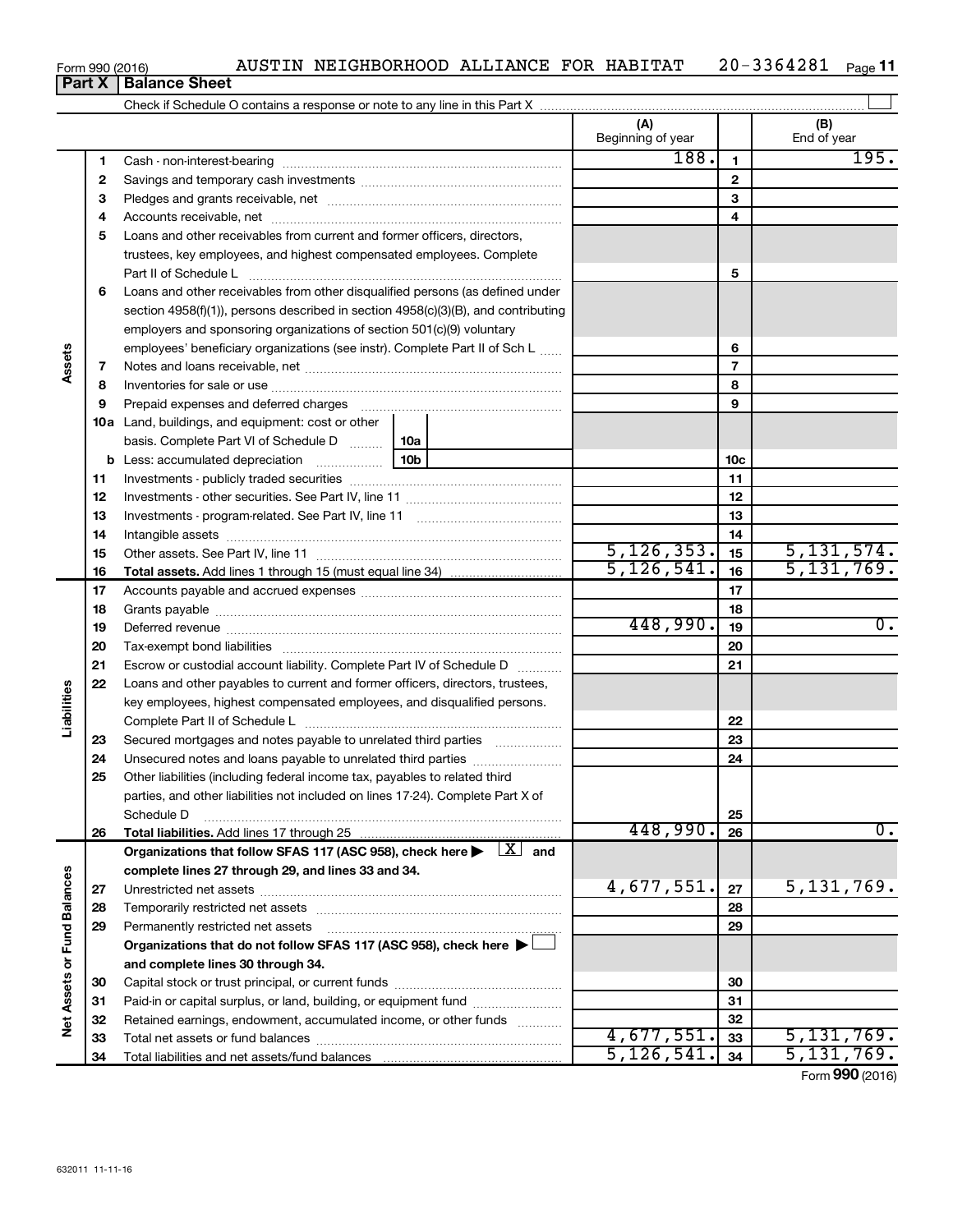|    | AUSTIN NEIGHBORHOOD ALLIANCE FOR HABITAT<br>Form 990 (2016)                                                                                                                                                                                                                                                                                                                                                                                                             |                         | $20 - 3364281$ |        | Page 12                 |
|----|-------------------------------------------------------------------------------------------------------------------------------------------------------------------------------------------------------------------------------------------------------------------------------------------------------------------------------------------------------------------------------------------------------------------------------------------------------------------------|-------------------------|----------------|--------|-------------------------|
|    | Part XI<br><b>Reconciliation of Net Assets</b>                                                                                                                                                                                                                                                                                                                                                                                                                          |                         |                |        |                         |
|    |                                                                                                                                                                                                                                                                                                                                                                                                                                                                         |                         |                |        |                         |
|    |                                                                                                                                                                                                                                                                                                                                                                                                                                                                         |                         |                |        |                         |
| 1  |                                                                                                                                                                                                                                                                                                                                                                                                                                                                         | $\mathbf{1}$            |                |        | 455,502.                |
| 2  |                                                                                                                                                                                                                                                                                                                                                                                                                                                                         | $\mathbf{2}$            |                |        | 1,284.                  |
| 3  | Revenue less expenses. Subtract line 2 from line 1                                                                                                                                                                                                                                                                                                                                                                                                                      | 3                       |                |        | 454, 218.               |
| 4  |                                                                                                                                                                                                                                                                                                                                                                                                                                                                         | $\overline{\mathbf{4}}$ | 4,677,551.     |        |                         |
| 5  |                                                                                                                                                                                                                                                                                                                                                                                                                                                                         | 5                       |                |        |                         |
| 6  | Donated services and use of facilities                                                                                                                                                                                                                                                                                                                                                                                                                                  | 6                       |                |        |                         |
| 7  | Investment expenses                                                                                                                                                                                                                                                                                                                                                                                                                                                     | $\overline{7}$          |                |        |                         |
| 8  | Prior period adjustments<br>$\begin{minipage}{0.5\textwidth} \begin{tabular}{ l l l } \hline \multicolumn{1}{ l l l } \hline \multicolumn{1}{ l l } \multicolumn{1}{ l } \multicolumn{1}{ l } \multicolumn{1}{ l } \multicolumn{1}{ l } \multicolumn{1}{ l } \multicolumn{1}{ l } \multicolumn{1}{ l } \multicolumn{1}{ l } \multicolumn{1}{ l } \multicolumn{1}{ l } \multicolumn{1}{ l } \multicolumn{1}{ l } \multicolumn{1}{ l } \multicolumn{1}{ l } \multicolumn$ | 8                       |                |        |                         |
| 9  |                                                                                                                                                                                                                                                                                                                                                                                                                                                                         | 9                       |                |        | $\overline{0}$ .        |
| 10 | Net assets or fund balances at end of year. Combine lines 3 through 9 (must equal Part X, line 33,                                                                                                                                                                                                                                                                                                                                                                      |                         |                |        |                         |
|    | column (B))                                                                                                                                                                                                                                                                                                                                                                                                                                                             | 10                      | 5, 131, 769.   |        |                         |
|    | <b>Part XII</b> Financial Statements and Reporting                                                                                                                                                                                                                                                                                                                                                                                                                      |                         |                |        |                         |
|    |                                                                                                                                                                                                                                                                                                                                                                                                                                                                         |                         |                |        | $\overline{\mathbf{x}}$ |
|    |                                                                                                                                                                                                                                                                                                                                                                                                                                                                         |                         |                | Yes    | No                      |
| 1  | Accounting method used to prepare the Form 990: $\Box$ Cash $\Box X$ Accrual<br>$\Box$ Other                                                                                                                                                                                                                                                                                                                                                                            |                         |                |        |                         |
|    | If the organization changed its method of accounting from a prior year or checked "Other," explain in Schedule O.                                                                                                                                                                                                                                                                                                                                                       |                         |                |        |                         |
|    |                                                                                                                                                                                                                                                                                                                                                                                                                                                                         |                         | 2a             |        | x                       |
|    | If "Yes," check a box below to indicate whether the financial statements for the year were compiled or reviewed on a                                                                                                                                                                                                                                                                                                                                                    |                         |                |        |                         |
|    | separate basis, consolidated basis, or both:                                                                                                                                                                                                                                                                                                                                                                                                                            |                         |                |        |                         |
|    | Both consolidated and separate basis<br>Separate basis<br>Consolidated basis                                                                                                                                                                                                                                                                                                                                                                                            |                         |                |        |                         |
| b  |                                                                                                                                                                                                                                                                                                                                                                                                                                                                         |                         | 2 <sub>b</sub> | x      |                         |
|    | If "Yes," check a box below to indicate whether the financial statements for the year were audited on a separate basis,                                                                                                                                                                                                                                                                                                                                                 |                         |                |        |                         |
|    | consolidated basis, or both:                                                                                                                                                                                                                                                                                                                                                                                                                                            |                         |                |        |                         |
|    | $\lfloor \underline{X} \rfloor$ Consolidated basis<br>Separate basis<br>Both consolidated and separate basis                                                                                                                                                                                                                                                                                                                                                            |                         |                |        |                         |
|    | c If "Yes" to line 2a or 2b, does the organization have a committee that assumes responsibility for oversight of the audit,                                                                                                                                                                                                                                                                                                                                             |                         |                |        |                         |
|    |                                                                                                                                                                                                                                                                                                                                                                                                                                                                         |                         | 2c             | х      |                         |
|    | If the organization changed either its oversight process or selection process during the tax year, explain in Schedule O.                                                                                                                                                                                                                                                                                                                                               |                         |                |        |                         |
|    | 3a As a result of a federal award, was the organization required to undergo an audit or audits as set forth in the Single Audit                                                                                                                                                                                                                                                                                                                                         |                         |                |        |                         |
|    | Act and OMB Circular A-133?                                                                                                                                                                                                                                                                                                                                                                                                                                             |                         | За             |        | х                       |
|    | <b>b</b> If "Yes," did the organization undergo the required audit or audits? If the organization did not undergo the required audit                                                                                                                                                                                                                                                                                                                                    |                         |                |        |                         |
|    |                                                                                                                                                                                                                                                                                                                                                                                                                                                                         |                         | 3b             | $\sim$ |                         |

Form (2016) **990**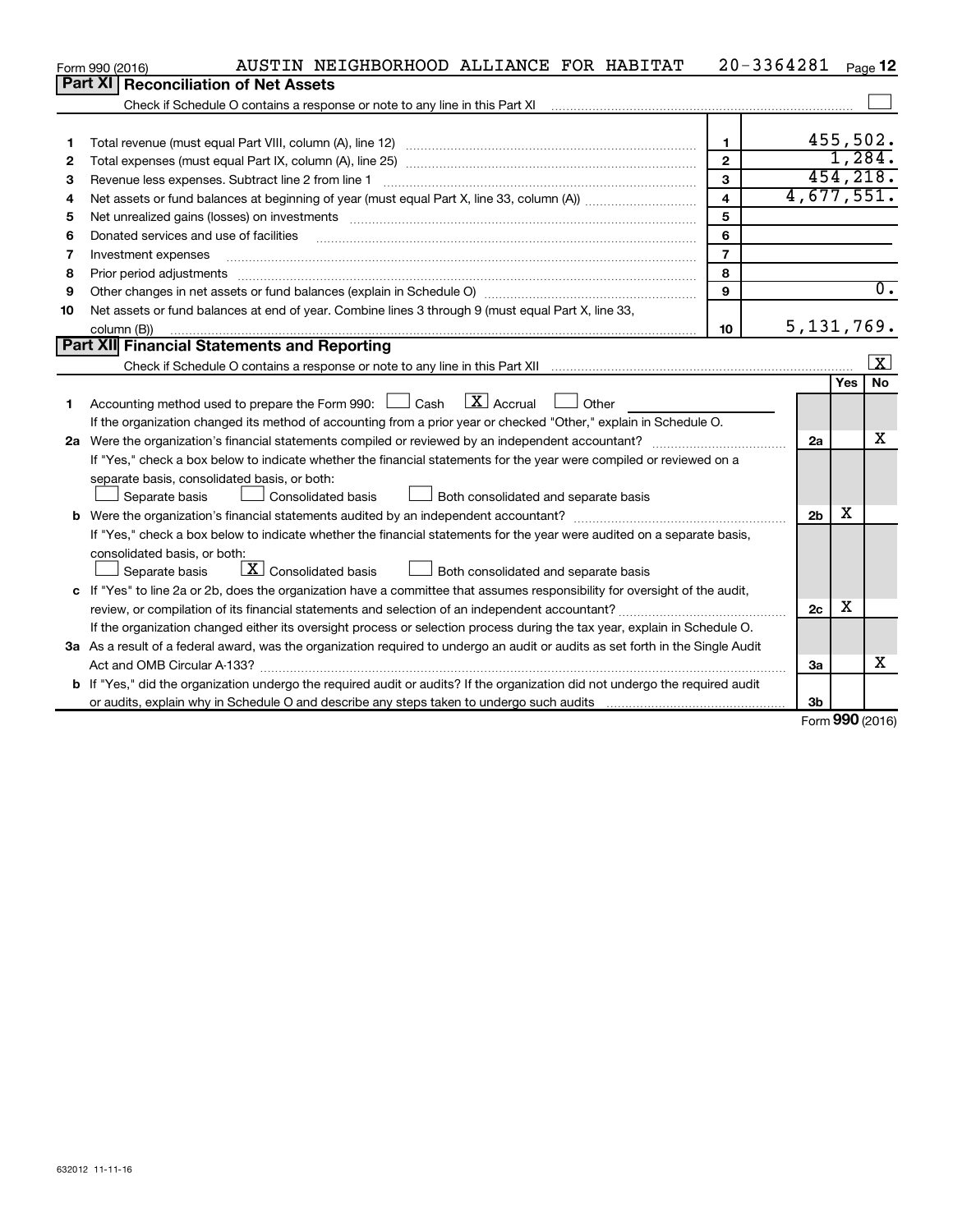Department of the Treasury

**Total**

| (Form 990 or 990-EZ |  |  |  |  |
|---------------------|--|--|--|--|
|---------------------|--|--|--|--|

# Form 990 or 990-EZ) **Public Charity Status and Public Support**<br>
Complete if the organization is a section 501(c)(3) organization or a section<br> **2016**

**4947(a)(1) nonexempt charitable trust. | Attach to Form 990 or Form 990-EZ.** 

| <b>Open to Public</b><br>Inspection |  |
|-------------------------------------|--|

 $\overline{0.}$   $\overline{0.}$ 

OMB No. 1545-0047

| $\blacksquare$                                                                                                                                                                                                                |                                                                                                   |  |
|-------------------------------------------------------------------------------------------------------------------------------------------------------------------------------------------------------------------------------|---------------------------------------------------------------------------------------------------|--|
| Internal Revenue Service                                                                                                                                                                                                      | Information about Schedule A (Form 990 or 990-EZ) and its instructions is at WWW.irs.gov/form990. |  |
| $= 0.000$ and $= 0.0000$ and $= 0.0000$ and $= 0.0000$ and $= 0.0000$ and $= 0.0000$ and $= 0.0000$ and $= 0.0000$ and $= 0.0000$ and $= 0.0000$ and $= 0.0000$ and $= 0.0000$ and $= 0.0000$ and $= 0.0000$ and $= 0.0000$ a | <b>P</b> AGUUT GET VEHEVYV VET VEHEVYV LL.                                                        |  |

|             |                     | Name of the organization                                                                                                                      |            |                                                        |                                 |    |                                                      |    | <b>Employer identification number</b>              |
|-------------|---------------------|-----------------------------------------------------------------------------------------------------------------------------------------------|------------|--------------------------------------------------------|---------------------------------|----|------------------------------------------------------|----|----------------------------------------------------|
|             |                     |                                                                                                                                               |            | AUSTIN NEIGHBORHOOD ALLIANCE FOR HABITAT               |                                 |    |                                                      |    | 20-3364281                                         |
| Part I      |                     | Reason for Public Charity Status (All organizations must complete this part.) See instructions.                                               |            |                                                        |                                 |    |                                                      |    |                                                    |
|             |                     | The organization is not a private foundation because it is: (For lines 1 through 12, check only one box.)                                     |            |                                                        |                                 |    |                                                      |    |                                                    |
| 1.          |                     | A church, convention of churches, or association of churches described in section 170(b)(1)(A)(i).                                            |            |                                                        |                                 |    |                                                      |    |                                                    |
| 2           |                     | A school described in section 170(b)(1)(A)(ii). (Attach Schedule E (Form 990 or 990-EZ).)                                                     |            |                                                        |                                 |    |                                                      |    |                                                    |
| з           |                     | A hospital or a cooperative hospital service organization described in section 170(b)(1)(A)(iii).                                             |            |                                                        |                                 |    |                                                      |    |                                                    |
| 4           |                     | A medical research organization operated in conjunction with a hospital described in section 170(b)(1)(A)(iii). Enter the hospital's name,    |            |                                                        |                                 |    |                                                      |    |                                                    |
|             |                     | city, and state:                                                                                                                              |            |                                                        |                                 |    |                                                      |    |                                                    |
| 5           |                     | An organization operated for the benefit of a college or university owned or operated by a governmental unit described in                     |            |                                                        |                                 |    |                                                      |    |                                                    |
|             |                     | section 170(b)(1)(A)(iv). (Complete Part II.)                                                                                                 |            |                                                        |                                 |    |                                                      |    |                                                    |
| 6           |                     | A federal, state, or local government or governmental unit described in section 170(b)(1)(A)(v).                                              |            |                                                        |                                 |    |                                                      |    |                                                    |
| 7           |                     | An organization that normally receives a substantial part of its support from a governmental unit or from the general public described in     |            |                                                        |                                 |    |                                                      |    |                                                    |
|             |                     | section 170(b)(1)(A)(vi). (Complete Part II.)                                                                                                 |            |                                                        |                                 |    |                                                      |    |                                                    |
| 8           |                     | A community trust described in section 170(b)(1)(A)(vi). (Complete Part II.)                                                                  |            |                                                        |                                 |    |                                                      |    |                                                    |
| 9           |                     | An agricultural research organization described in section 170(b)(1)(A)(ix) operated in conjunction with a land-grant college                 |            |                                                        |                                 |    |                                                      |    |                                                    |
|             |                     | or university or a non-land-grant college of agriculture (see instructions). Enter the name, city, and state of the college or                |            |                                                        |                                 |    |                                                      |    |                                                    |
|             |                     | university:                                                                                                                                   |            |                                                        |                                 |    |                                                      |    |                                                    |
| 10          |                     | An organization that normally receives: (1) more than 33 1/3% of its support from contributions, membership fees, and gross receipts from     |            |                                                        |                                 |    |                                                      |    |                                                    |
|             |                     | activities related to its exempt functions - subject to certain exceptions, and (2) no more than 33 1/3% of its support from gross investment |            |                                                        |                                 |    |                                                      |    |                                                    |
|             |                     | income and unrelated business taxable income (less section 511 tax) from businesses acquired by the organization after June 30, 1975.         |            |                                                        |                                 |    |                                                      |    |                                                    |
|             |                     | See section 509(a)(2). (Complete Part III.)                                                                                                   |            |                                                        |                                 |    |                                                      |    |                                                    |
| 11          |                     | An organization organized and operated exclusively to test for public safety. See section 509(a)(4).                                          |            |                                                        |                                 |    |                                                      |    |                                                    |
| $12 \mid X$ |                     | An organization organized and operated exclusively for the benefit of, to perform the functions of, or to carry out the purposes of one or    |            |                                                        |                                 |    |                                                      |    |                                                    |
|             |                     | more publicly supported organizations described in section 509(a)(1) or section 509(a)(2). See section 509(a)(3). Check the box in            |            |                                                        |                                 |    |                                                      |    |                                                    |
|             |                     | lines 12a through 12d that describes the type of supporting organization and complete lines 12e, 12f, and 12g.                                |            |                                                        |                                 |    |                                                      |    |                                                    |
| а           | $\lfloor x \rfloor$ | Type I. A supporting organization operated, supervised, or controlled by its supported organization(s), typically by giving                   |            |                                                        |                                 |    |                                                      |    |                                                    |
|             |                     | the supported organization(s) the power to regularly appoint or elect a majority of the directors or trustees of the supporting               |            |                                                        |                                 |    |                                                      |    |                                                    |
|             |                     | organization. You must complete Part IV, Sections A and B.                                                                                    |            |                                                        |                                 |    |                                                      |    |                                                    |
| b           |                     | Type II. A supporting organization supervised or controlled in connection with its supported organization(s), by having                       |            |                                                        |                                 |    |                                                      |    |                                                    |
|             |                     | control or management of the supporting organization vested in the same persons that control or manage the supported                          |            |                                                        |                                 |    |                                                      |    |                                                    |
|             |                     | organization(s). You must complete Part IV, Sections A and C.                                                                                 |            |                                                        |                                 |    |                                                      |    |                                                    |
| с           |                     | Type III functionally integrated. A supporting organization operated in connection with, and functionally integrated with,                    |            |                                                        |                                 |    |                                                      |    |                                                    |
|             |                     | its supported organization(s) (see instructions). You must complete Part IV, Sections A, D, and E.                                            |            |                                                        |                                 |    |                                                      |    |                                                    |
| d           |                     | Type III non-functionally integrated. A supporting organization operated in connection with its supported organization(s)                     |            |                                                        |                                 |    |                                                      |    |                                                    |
|             |                     | that is not functionally integrated. The organization generally must satisfy a distribution requirement and an attentiveness                  |            |                                                        |                                 |    |                                                      |    |                                                    |
|             |                     | requirement (see instructions). You must complete Part IV, Sections A and D, and Part V.                                                      |            |                                                        |                                 |    |                                                      |    |                                                    |
|             |                     | $X$ Check this box if the organization received a written determination from the IRS that it is a Type I, Type II, Type III                   |            |                                                        |                                 |    |                                                      |    |                                                    |
|             |                     | functionally integrated, or Type III non-functionally integrated supporting organization.                                                     |            |                                                        |                                 |    |                                                      |    |                                                    |
|             |                     | f Enter the number of supported organizations                                                                                                 |            |                                                        |                                 |    |                                                      |    | 1                                                  |
|             |                     | g Provide the following information about the supported organization(s).                                                                      |            |                                                        | (iv) Is the organization listed |    |                                                      |    |                                                    |
|             |                     | (i) Name of supported<br>organization                                                                                                         | (ii) EIN   | (iii) Type of organization<br>(described on lines 1-10 | in your governing document?     |    | (v) Amount of monetary<br>support (see instructions) |    | (vi) Amount of other<br>support (see instructions) |
|             |                     |                                                                                                                                               |            | above (see instructions))                              | Yes                             | No |                                                      |    |                                                    |
|             |                     | <b>AUSTIN HABITAT FOR</b>                                                                                                                     |            |                                                        |                                 |    |                                                      |    |                                                    |
|             |                     | HUMANITY INC                                                                                                                                  | 74-2373217 | 7                                                      | х                               |    |                                                      | 0. |                                                    |
|             |                     |                                                                                                                                               |            |                                                        |                                 |    |                                                      |    |                                                    |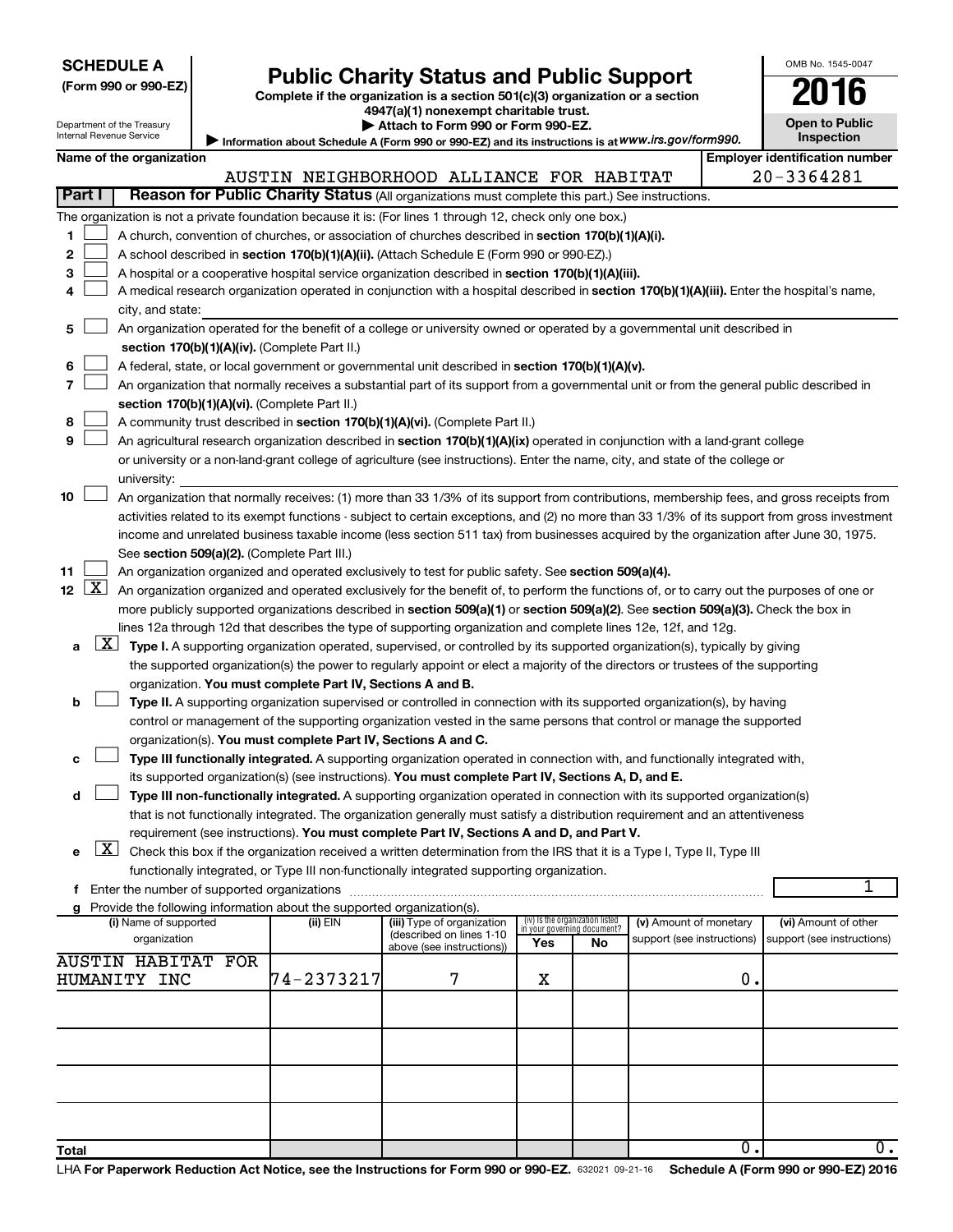### Schedule A (Form 990 or 990-EZ) 2016 AUSTIN NEIGHBORHOOD ALLIANCE FOR HABITAT $20$ -3364281  $_{\sf Page}$  2 **Part II Support Schedule for Organizations Described in Sections 170(b)(1)(A)(iv) and 170(b)(1)(A)(vi)**

(Complete only if you checked the box on line 5, 7, or 8 of Part I or if the organization failed to qualify under Part III. If the organization fails to qualify under the tests listed below, please complete Part III.)

|   | <b>Section A. Public Support</b>                                                                                                                                                                                              |          |          |            |            |          |           |
|---|-------------------------------------------------------------------------------------------------------------------------------------------------------------------------------------------------------------------------------|----------|----------|------------|------------|----------|-----------|
|   | Calendar year (or fiscal year beginning in) $\blacktriangleright$                                                                                                                                                             | (a) 2012 | (b) 2013 | $(c)$ 2014 | $(d)$ 2015 | (e) 2016 | (f) Total |
|   | 1 Gifts, grants, contributions, and                                                                                                                                                                                           |          |          |            |            |          |           |
|   | membership fees received. (Do not                                                                                                                                                                                             |          |          |            |            |          |           |
|   | include any "unusual grants.")                                                                                                                                                                                                |          |          |            |            |          |           |
|   | 2 Tax revenues levied for the organ-                                                                                                                                                                                          |          |          |            |            |          |           |
|   | ization's benefit and either paid to                                                                                                                                                                                          |          |          |            |            |          |           |
|   | or expended on its behalf                                                                                                                                                                                                     |          |          |            |            |          |           |
|   | 3 The value of services or facilities                                                                                                                                                                                         |          |          |            |            |          |           |
|   | furnished by a governmental unit to                                                                                                                                                                                           |          |          |            |            |          |           |
|   | the organization without charge                                                                                                                                                                                               |          |          |            |            |          |           |
|   | 4 Total. Add lines 1 through 3                                                                                                                                                                                                |          |          |            |            |          |           |
|   | 5 The portion of total contributions                                                                                                                                                                                          |          |          |            |            |          |           |
|   | by each person (other than a                                                                                                                                                                                                  |          |          |            |            |          |           |
|   | governmental unit or publicly                                                                                                                                                                                                 |          |          |            |            |          |           |
|   | supported organization) included                                                                                                                                                                                              |          |          |            |            |          |           |
|   | on line 1 that exceeds 2% of the                                                                                                                                                                                              |          |          |            |            |          |           |
|   | amount shown on line 11,                                                                                                                                                                                                      |          |          |            |            |          |           |
|   | column (f)                                                                                                                                                                                                                    |          |          |            |            |          |           |
|   | 6 Public support. Subtract line 5 from line 4.                                                                                                                                                                                |          |          |            |            |          |           |
|   | <b>Section B. Total Support</b>                                                                                                                                                                                               |          |          |            |            |          |           |
|   | Calendar year (or fiscal year beginning in)                                                                                                                                                                                   | (a) 2012 | (b) 2013 | $(c)$ 2014 | $(d)$ 2015 | (e) 2016 | (f) Total |
|   | 7 Amounts from line 4                                                                                                                                                                                                         |          |          |            |            |          |           |
|   | 8 Gross income from interest.                                                                                                                                                                                                 |          |          |            |            |          |           |
|   | dividends, payments received on                                                                                                                                                                                               |          |          |            |            |          |           |
|   | securities loans, rents, royalties                                                                                                                                                                                            |          |          |            |            |          |           |
|   | and income from similar sources                                                                                                                                                                                               |          |          |            |            |          |           |
| 9 | Net income from unrelated business                                                                                                                                                                                            |          |          |            |            |          |           |
|   | activities, whether or not the                                                                                                                                                                                                |          |          |            |            |          |           |
|   | business is regularly carried on                                                                                                                                                                                              |          |          |            |            |          |           |
|   | 10 Other income. Do not include gain                                                                                                                                                                                          |          |          |            |            |          |           |
|   | or loss from the sale of capital                                                                                                                                                                                              |          |          |            |            |          |           |
|   | assets (Explain in Part VI.)                                                                                                                                                                                                  |          |          |            |            |          |           |
|   | <b>11 Total support.</b> Add lines 7 through 10                                                                                                                                                                               |          |          |            |            |          |           |
|   | <b>12</b> Gross receipts from related activities, etc. (see instructions)                                                                                                                                                     |          |          |            |            | 12       |           |
|   | 13 First five years. If the Form 990 is for the organization's first, second, third, fourth, or fifth tax year as a section 501(c)(3)                                                                                         |          |          |            |            |          |           |
|   | organization, check this box and stop here                                                                                                                                                                                    |          |          |            |            |          |           |
|   | Section C. Computation of Public Support Percentage                                                                                                                                                                           |          |          |            |            |          |           |
|   |                                                                                                                                                                                                                               |          |          |            |            | 14       | %         |
|   |                                                                                                                                                                                                                               |          |          |            |            | 15       | %         |
|   | 16a 33 1/3% support test - 2016. If the organization did not check the box on line 13, and line 14 is 33 1/3% or more, check this box and                                                                                     |          |          |            |            |          |           |
|   | stop here. The organization qualifies as a publicly supported organization manufactured content and the organization manufactured and the state of the state of the state of the state of the state of the state of the state |          |          |            |            |          |           |
|   | b 33 1/3% support test - 2015. If the organization did not check a box on line 13 or 16a, and line 15 is 33 1/3% or more, check this box                                                                                      |          |          |            |            |          |           |
|   |                                                                                                                                                                                                                               |          |          |            |            |          |           |
|   | 17a 10% -facts-and-circumstances test - 2016. If the organization did not check a box on line 13, 16a, or 16b, and line 14 is 10% or more,                                                                                    |          |          |            |            |          |           |
|   | and if the organization meets the "facts-and-circumstances" test, check this box and stop here. Explain in Part VI how the organization                                                                                       |          |          |            |            |          |           |
|   |                                                                                                                                                                                                                               |          |          |            |            |          |           |
|   | <b>b 10%</b> -facts-and-circumstances test - 2015. If the organization did not check a box on line 13, 16a, 16b, or 17a, and line 15 is 10% or                                                                                |          |          |            |            |          |           |
|   | more, and if the organization meets the "facts-and-circumstances" test, check this box and stop here. Explain in Part VI how the                                                                                              |          |          |            |            |          |           |
|   | organization meets the "facts-and-circumstances" test. The organization qualifies as a publicly supported organization                                                                                                        |          |          |            |            |          |           |
|   | 18 Private foundation. If the organization did not check a box on line 13, 16a, 16b, 17a, or 17b, check this box and see instructions                                                                                         |          |          |            |            |          |           |

**Schedule A (Form 990 or 990-EZ) 2016**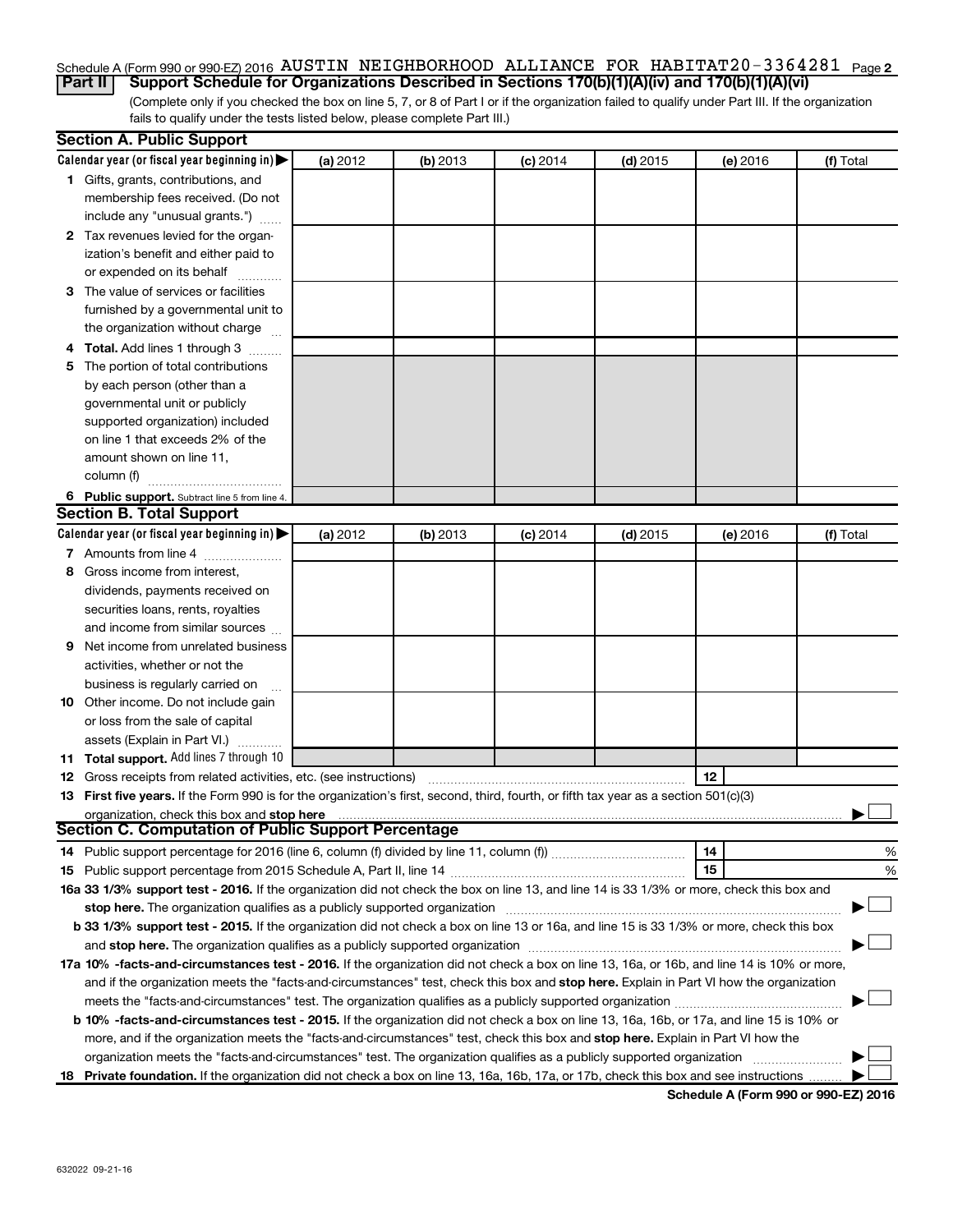### Schedule A (Form 990 or 990-EZ) 2016 AUSTIN NEIGHBORHOOD ALLIANCE FOR HABITAT $20$ -3364281  $_{\sf Page}$ 3 **Part III Support Schedule for Organizations Described in Section 509(a)(2)**

(Complete only if you checked the box on line 10 of Part I or if the organization failed to qualify under Part II. If the organization fails to qualify under the tests listed below, please complete Part II.)

| <b>Section A. Public Support</b>                                                                                                                    |          |          |                 |            |          |           |
|-----------------------------------------------------------------------------------------------------------------------------------------------------|----------|----------|-----------------|------------|----------|-----------|
| Calendar year (or fiscal year beginning in)                                                                                                         | (a) 2012 | (b) 2013 | $(c)$ 2014      | $(d)$ 2015 | (e) 2016 | (f) Total |
| 1 Gifts, grants, contributions, and                                                                                                                 |          |          |                 |            |          |           |
| membership fees received. (Do not                                                                                                                   |          |          |                 |            |          |           |
| include any "unusual grants.")                                                                                                                      |          |          |                 |            |          |           |
| 2 Gross receipts from admissions,                                                                                                                   |          |          |                 |            |          |           |
| merchandise sold or services per-                                                                                                                   |          |          |                 |            |          |           |
| formed, or facilities furnished in                                                                                                                  |          |          |                 |            |          |           |
| any activity that is related to the<br>organization's tax-exempt purpose                                                                            |          |          |                 |            |          |           |
| 3 Gross receipts from activities that                                                                                                               |          |          |                 |            |          |           |
| are not an unrelated trade or bus-                                                                                                                  |          |          |                 |            |          |           |
| iness under section 513                                                                                                                             |          |          |                 |            |          |           |
| 4 Tax revenues levied for the organ-                                                                                                                |          |          |                 |            |          |           |
| ization's benefit and either paid to                                                                                                                |          |          |                 |            |          |           |
| or expended on its behalf                                                                                                                           |          |          |                 |            |          |           |
| 5 The value of services or facilities                                                                                                               |          |          |                 |            |          |           |
| furnished by a governmental unit to                                                                                                                 |          |          |                 |            |          |           |
| the organization without charge                                                                                                                     |          |          |                 |            |          |           |
| <b>6 Total.</b> Add lines 1 through 5                                                                                                               |          |          |                 |            |          |           |
| 7a Amounts included on lines 1, 2, and                                                                                                              |          |          |                 |            |          |           |
| 3 received from disqualified persons                                                                                                                |          |          |                 |            |          |           |
| <b>b</b> Amounts included on lines 2 and 3 received                                                                                                 |          |          |                 |            |          |           |
| from other than disqualified persons that                                                                                                           |          |          |                 |            |          |           |
| exceed the greater of \$5,000 or 1% of the                                                                                                          |          |          |                 |            |          |           |
| amount on line 13 for the year                                                                                                                      |          |          |                 |            |          |           |
| c Add lines 7a and 7b                                                                                                                               |          |          |                 |            |          |           |
| 8 Public support. (Subtract line 7c from line 6.)<br><b>Section B. Total Support</b>                                                                |          |          |                 |            |          |           |
| Calendar year (or fiscal year beginning in)                                                                                                         | (a) 2012 | (b) 2013 |                 | $(d)$ 2015 |          | (f) Total |
| 9 Amounts from line 6                                                                                                                               |          |          | <b>(c)</b> 2014 |            | (e) 2016 |           |
| <b>10a</b> Gross income from interest,                                                                                                              |          |          |                 |            |          |           |
| dividends, payments received on                                                                                                                     |          |          |                 |            |          |           |
| securities loans, rents, royalties                                                                                                                  |          |          |                 |            |          |           |
| and income from similar sources                                                                                                                     |          |          |                 |            |          |           |
| <b>b</b> Unrelated business taxable income                                                                                                          |          |          |                 |            |          |           |
| (less section 511 taxes) from businesses                                                                                                            |          |          |                 |            |          |           |
| acquired after June 30, 1975<br>$\frac{1}{2}$                                                                                                       |          |          |                 |            |          |           |
| c Add lines 10a and 10b                                                                                                                             |          |          |                 |            |          |           |
| 11 Net income from unrelated business<br>activities not included in line 10b.                                                                       |          |          |                 |            |          |           |
| whether or not the business is                                                                                                                      |          |          |                 |            |          |           |
| regularly carried on                                                                                                                                |          |          |                 |            |          |           |
| <b>12</b> Other income. Do not include gain<br>or loss from the sale of capital                                                                     |          |          |                 |            |          |           |
| assets (Explain in Part VI.)                                                                                                                        |          |          |                 |            |          |           |
| <b>13</b> Total support. (Add lines 9, 10c, 11, and 12.)                                                                                            |          |          |                 |            |          |           |
| 14 First five years. If the Form 990 is for the organization's first, second, third, fourth, or fifth tax year as a section 501(c)(3) organization, |          |          |                 |            |          |           |
|                                                                                                                                                     |          |          |                 |            |          |           |
| Section C. Computation of Public Support Percentage                                                                                                 |          |          |                 |            |          |           |
|                                                                                                                                                     |          |          |                 |            | 15       | %         |
| 16 Public support percentage from 2015 Schedule A, Part III, line 15                                                                                |          |          |                 |            | 16       | %         |
| Section D. Computation of Investment Income Percentage                                                                                              |          |          |                 |            |          |           |
| 17 Investment income percentage for 2016 (line 10c, column (f) divided by line 13, column (f))                                                      |          |          |                 |            | 17       | %         |
| 18 Investment income percentage from 2015 Schedule A, Part III, line 17                                                                             |          |          |                 |            | 18       | %         |
| 19a 33 1/3% support tests - 2016. If the organization did not check the box on line 14, and line 15 is more than 33 1/3%, and line 17 is not        |          |          |                 |            |          |           |
| more than 33 1/3%, check this box and stop here. The organization qualifies as a publicly supported organization                                    |          |          |                 |            |          |           |
| b 33 1/3% support tests - 2015. If the organization did not check a box on line 14 or line 19a, and line 16 is more than 33 1/3%, and               |          |          |                 |            |          |           |
| line 18 is not more than 33 1/3%, check this box and stop here. The organization qualifies as a publicly supported organization                     |          |          |                 |            |          |           |
|                                                                                                                                                     |          |          |                 |            |          |           |

**Schedule A (Form 990 or 990-EZ) 2016**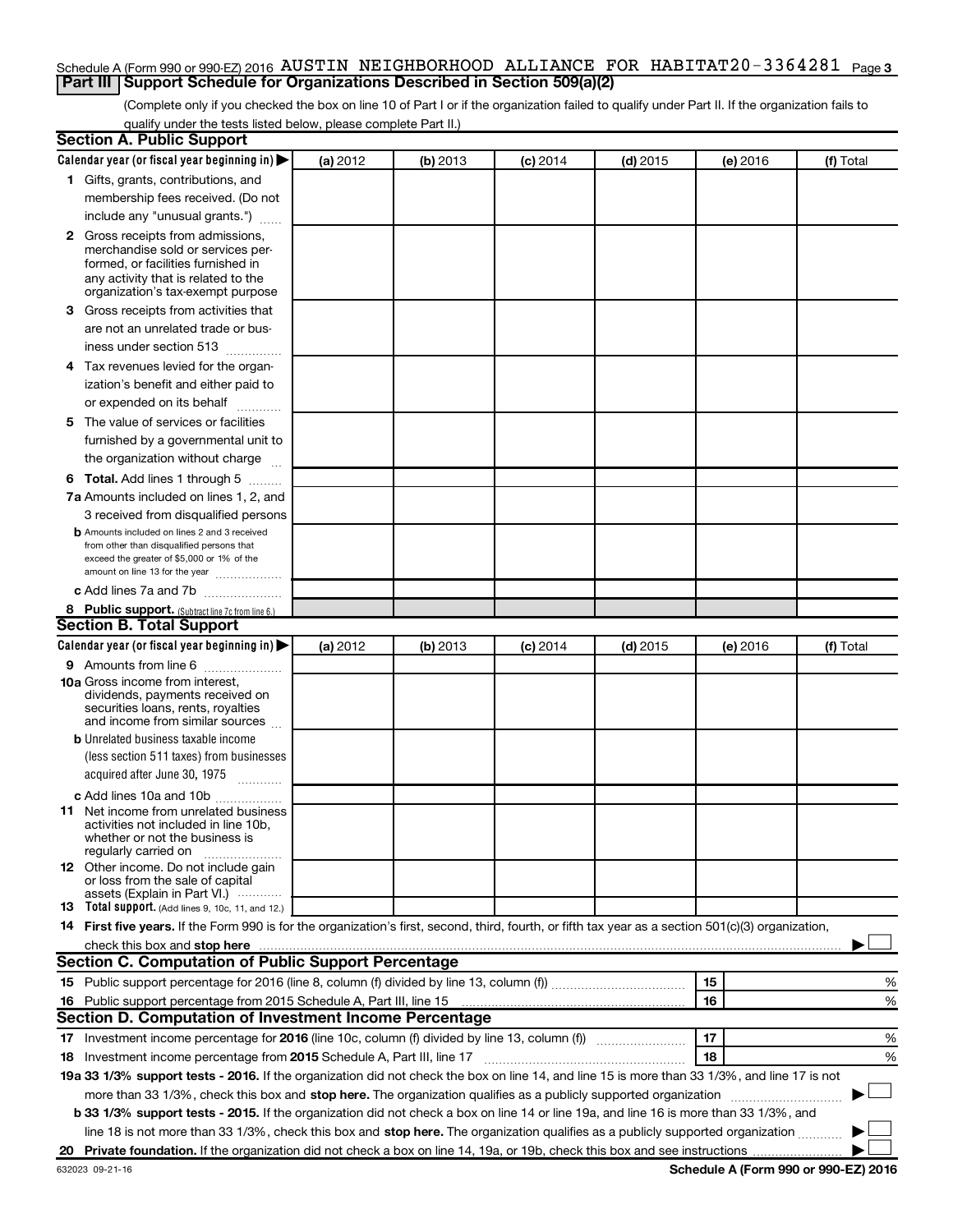### Schedule A (Form 990 or 990-EZ) 2016 AUSTIN NEIGHBORHOOD ALLIANCE FOR HABITAT $20$ -3364281 <sub>Page 4</sub>

# **Part IV** Supporting Organizations

(Complete only if you checked a box in line 12 on Part I. If you checked 12a of Part I, complete Sections A and B. If you checked 12b of Part I, complete Sections A and C. If you checked 12c of Part I, complete Sections A, D, and E. If you checked 12d of Part I, complete Sections A and D, and complete Part V.)

### **Section A. All Supporting Organizations**

- **1** Are all of the organization's supported organizations listed by name in the organization's governing documents? If "No," describe in Part VI how the supported organizations are designated. If designated by *class or purpose, describe the designation. If historic and continuing relationship, explain.*
- **2** Did the organization have any supported organization that does not have an IRS determination of status under section 509(a)(1) or (2)? If "Yes," explain in Part VI how the organization determined that the supported *organization was described in section 509(a)(1) or (2).*
- **3a** Did the organization have a supported organization described in section 501(c)(4), (5), or (6)? If "Yes," answer *(b) and (c) below.*
- **b** Did the organization confirm that each supported organization qualified under section 501(c)(4), (5), or (6) and satisfied the public support tests under section 509(a)(2)? If "Yes," describe in Part VI when and how the *organization made the determination.*
- **c** Did the organization ensure that all support to such organizations was used exclusively for section 170(c)(2)(B) purposes? If "Yes," explain in Part VI what controls the organization put in place to ensure such use.
- **4 a** *If* Was any supported organization not organized in the United States ("foreign supported organization")? *"Yes," and if you checked 12a or 12b in Part I, answer (b) and (c) below.*
- **b** Did the organization have ultimate control and discretion in deciding whether to make grants to the foreign supported organization? If "Yes," describe in Part VI how the organization had such control and discretion *despite being controlled or supervised by or in connection with its supported organizations.*
- **c** Did the organization support any foreign supported organization that does not have an IRS determination under sections 501(c)(3) and 509(a)(1) or (2)? If "Yes," explain in Part VI what controls the organization used *to ensure that all support to the foreign supported organization was used exclusively for section 170(c)(2)(B) purposes.*
- **5a** Did the organization add, substitute, or remove any supported organizations during the tax year? If "Yes," answer (b) and (c) below (if applicable). Also, provide detail in Part VI, including (i) the names and EIN *numbers of the supported organizations added, substituted, or removed; (ii) the reasons for each such action; (iii) the authority under the organization's organizing document authorizing such action; and (iv) how the action was accomplished (such as by amendment to the organizing document).*
- **b** Type I or Type II only. Was any added or substituted supported organization part of a class already designated in the organization's organizing document?
- **c Substitutions only.**  Was the substitution the result of an event beyond the organization's control?
- **6** Did the organization provide support (whether in the form of grants or the provision of services or facilities) to support or benefit one or more of the filing organization's supported organizations? If "Yes," provide detail in anyone other than (i) its supported organizations, (ii) individuals that are part of the charitable class benefited by one or more of its supported organizations, or (iii) other supporting organizations that also *Part VI.*
- **7** Did the organization provide a grant, loan, compensation, or other similar payment to a substantial contributor regard to a substantial contributor? If "Yes," complete Part I of Schedule L (Form 990 or 990-EZ). (defined in section 4958(c)(3)(C)), a family member of a substantial contributor, or a 35% controlled entity with
- **8** Did the organization make a loan to a disqualified person (as defined in section 4958) not described in line 7? *If "Yes," complete Part I of Schedule L (Form 990 or 990-EZ).*
- **9 a** Was the organization controlled directly or indirectly at any time during the tax year by one or more in section 509(a)(1) or (2))? If "Yes," provide detail in Part VI. disqualified persons as defined in section 4946 (other than foundation managers and organizations described
- **b** Did one or more disqualified persons (as defined in line 9a) hold a controlling interest in any entity in which the supporting organization had an interest? If "Yes," provide detail in Part VI.
- **c** Did a disqualified person (as defined in line 9a) have an ownership interest in, or derive any personal benefit from, assets in which the supporting organization also had an interest? If "Yes," provide detail in Part VI.
- **10 a** Was the organization subject to the excess business holdings rules of section 4943 because of section supporting organizations)? If "Yes," answer 10b below. 4943(f) (regarding certain Type II supporting organizations, and all Type III non-functionally integrated
	- **b** Did the organization have any excess business holdings in the tax year? (Use Schedule C, Form 4720, to *determine whether the organization had excess business holdings.)*

|                 | Yes | Ĵ<br>$No$ |
|-----------------|-----|-----------|
|                 |     |           |
| 1               | X   |           |
|                 |     |           |
| $\overline{2}$  |     | X         |
|                 |     |           |
| 3a              |     | X         |
|                 |     |           |
| 3b              |     |           |
|                 |     |           |
| 3 <sub>c</sub>  |     |           |
|                 |     |           |
| 4a              |     | X         |
|                 |     |           |
| 4b              |     |           |
|                 |     |           |
| 4c              |     |           |
|                 |     |           |
| 5a              |     | Χ         |
|                 |     |           |
| 5b              |     |           |
| 5c              |     |           |
|                 |     |           |
| 6               |     | X         |
|                 |     |           |
| 7               |     | X         |
|                 |     |           |
| 8               |     | X         |
|                 |     | X         |
| 9а              |     |           |
| 9b              |     | X         |
|                 |     |           |
| 9с              |     | X         |
|                 |     |           |
| 10a             |     | Χ         |
|                 |     |           |
| 10 <sub>b</sub> |     |           |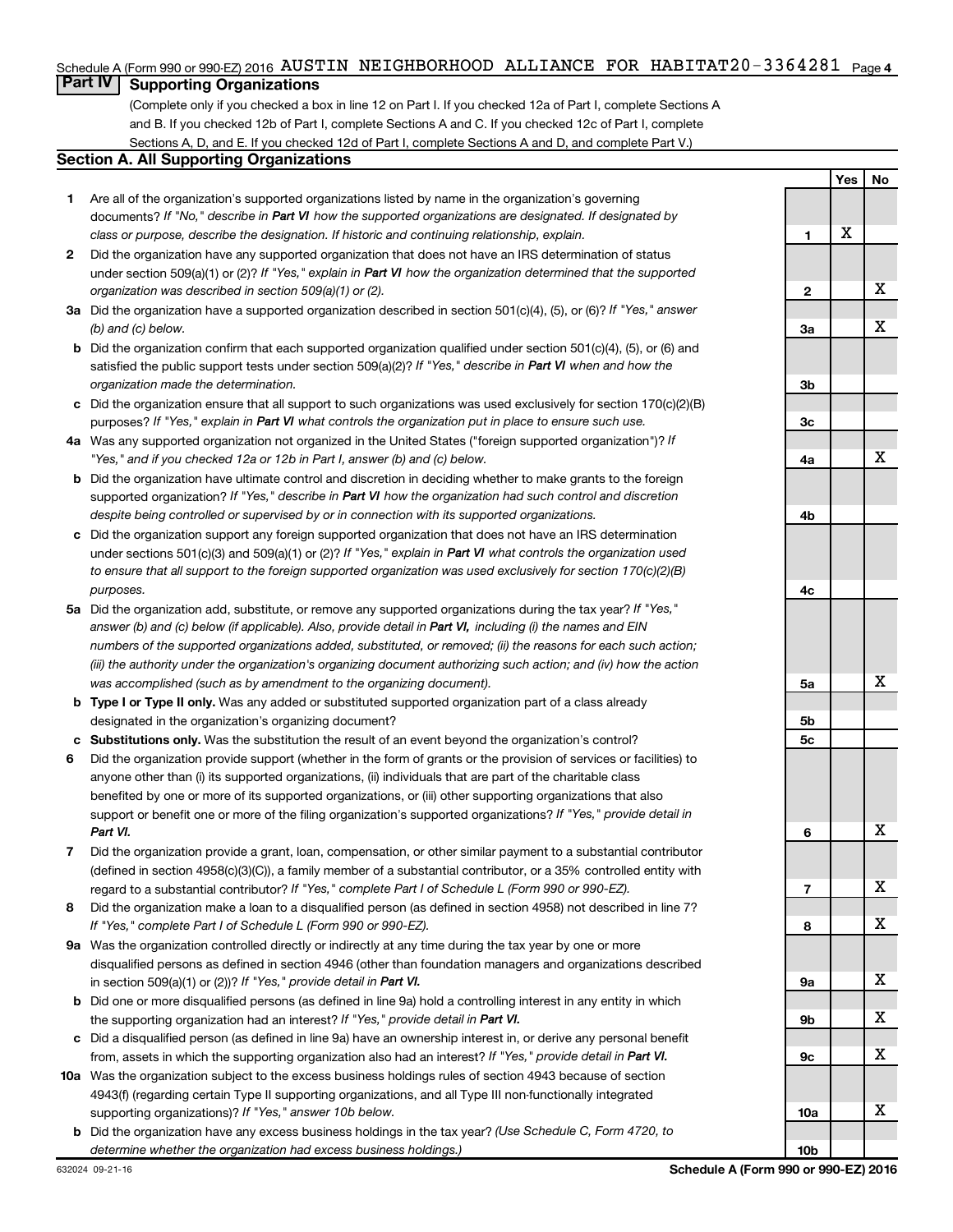### Schedule A (Form 990 or 990-EZ) 2016 AUSTIN NEIGHBORHOOD ALLIANCE FOR HABITAT $20$ -3364281  $\,$  <sub>Page 5</sub> **Part IV** Supporting Organizations (*continued*)

|              |                                                                                                                                 |                 | Yes | No                      |
|--------------|---------------------------------------------------------------------------------------------------------------------------------|-----------------|-----|-------------------------|
| 11           | Has the organization accepted a gift or contribution from any of the following persons?                                         |                 |     |                         |
|              | a A person who directly or indirectly controls, either alone or together with persons described in (b) and (c)                  |                 |     |                         |
|              | below, the governing body of a supported organization?                                                                          | 11a             |     | х                       |
|              | <b>b</b> A family member of a person described in (a) above?                                                                    | 11 <sub>b</sub> |     | $\overline{\textbf{X}}$ |
|              | c A 35% controlled entity of a person described in (a) or (b) above? If "Yes" to a, b, or c, provide detail in Part VI.         | 11c             |     | $\overline{\textbf{X}}$ |
|              | <b>Section B. Type I Supporting Organizations</b>                                                                               |                 |     |                         |
|              |                                                                                                                                 |                 | Yes | No                      |
| 1.           | Did the directors, trustees, or membership of one or more supported organizations have the power to                             |                 |     |                         |
|              | regularly appoint or elect at least a majority of the organization's directors or trustees at all times during the              |                 |     |                         |
|              | tax year? If "No," describe in Part VI how the supported organization(s) effectively operated, supervised, or                   |                 |     |                         |
|              | controlled the organization's activities. If the organization had more than one supported organization,                         |                 |     |                         |
|              | describe how the powers to appoint and/or remove directors or trustees were allocated among the supported                       |                 |     |                         |
|              | organizations and what conditions or restrictions, if any, applied to such powers during the tax year.                          | 1               | X   |                         |
| 2            | Did the organization operate for the benefit of any supported organization other than the supported                             |                 |     |                         |
|              | organization(s) that operated, supervised, or controlled the supporting organization? If "Yes," explain in                      |                 |     |                         |
|              | Part VI how providing such benefit carried out the purposes of the supported organization(s) that operated,                     |                 |     |                         |
|              | supervised, or controlled the supporting organization.                                                                          | $\mathbf{2}$    |     | X                       |
|              | <b>Section C. Type II Supporting Organizations</b>                                                                              |                 |     |                         |
|              |                                                                                                                                 |                 | Yes | No                      |
| 1.           | Were a majority of the organization's directors or trustees during the tax year also a majority of the directors                |                 |     |                         |
|              | or trustees of each of the organization's supported organization(s)? If "No," describe in Part VI how control                   |                 |     |                         |
|              | or management of the supporting organization was vested in the same persons that controlled or managed                          |                 |     |                         |
|              | the supported organization(s).                                                                                                  | 1               |     |                         |
|              | <b>Section D. All Type III Supporting Organizations</b>                                                                         |                 |     |                         |
|              |                                                                                                                                 |                 | Yes | No                      |
| 1            | Did the organization provide to each of its supported organizations, by the last day of the fifth month of the                  |                 |     |                         |
|              | organization's tax year, (i) a written notice describing the type and amount of support provided during the prior tax           |                 |     |                         |
|              | year, (ii) a copy of the Form 990 that was most recently filed as of the date of notification, and (iii) copies of the          |                 |     |                         |
|              | organization's governing documents in effect on the date of notification, to the extent not previously provided?                | 1               |     |                         |
| $\mathbf{2}$ | Were any of the organization's officers, directors, or trustees either (i) appointed or elected by the supported                |                 |     |                         |
|              | organization(s) or (ii) serving on the governing body of a supported organization? If "No," explain in Part VI how              |                 |     |                         |
|              | the organization maintained a close and continuous working relationship with the supported organization(s).                     | $\mathbf{2}$    |     |                         |
| 3            | By reason of the relationship described in (2), did the organization's supported organizations have a                           |                 |     |                         |
|              | significant voice in the organization's investment policies and in directing the use of the organization's                      |                 |     |                         |
|              | income or assets at all times during the tax year? If "Yes," describe in Part VI the role the organization's                    |                 |     |                         |
|              | supported organizations played in this regard.                                                                                  | з               |     |                         |
|              | Section E. Type III Functionally Integrated Supporting Organizations                                                            |                 |     |                         |
| 1            | Check the box next to the method that the organization used to satisfy the Integral Part Test during the yeafsee instructions). |                 |     |                         |
| a            | The organization satisfied the Activities Test. Complete line 2 below.                                                          |                 |     |                         |
| b            | The organization is the parent of each of its supported organizations. Complete line 3 below.                                   |                 |     |                         |
| C            | The organization supported a governmental entity. Describe in Part VI how you supported a government entity (see instructions). |                 |     |                         |
| 2            | Activities Test. Answer (a) and (b) below.                                                                                      |                 | Yes | No                      |
| a            | Did substantially all of the organization's activities during the tax year directly further the exempt purposes of              |                 |     |                         |
|              | the supported organization(s) to which the organization was responsive? If "Yes," then in Part VI identify                      |                 |     |                         |
|              | those supported organizations and explain<br>how these activities directly furthered their exempt purposes,                     |                 |     |                         |
|              | how the organization was responsive to those supported organizations, and how the organization determined                       |                 |     |                         |
|              | that these activities constituted substantially all of its activities.                                                          | 2a              |     |                         |
| b            | Did the activities described in (a) constitute activities that, but for the organization's involvement, one or more             |                 |     |                         |
|              | of the organization's supported organization(s) would have been engaged in? If "Yes," explain in Part VI the                    |                 |     |                         |
|              | reasons for the organization's position that its supported organization(s) would have engaged in these                          |                 |     |                         |
|              | activities but for the organization's involvement.                                                                              | 2b              |     |                         |
| 3            | Parent of Supported Organizations. Answer (a) and (b) below.                                                                    |                 |     |                         |
| a            | Did the organization have the power to regularly appoint or elect a majority of the officers, directors, or                     |                 |     |                         |
|              | trustees of each of the supported organizations? Provide details in Part VI.                                                    | За              |     |                         |
| b            | Did the organization exercise a substantial degree of direction over the policies, programs, and activities of each             |                 |     |                         |
|              | of its supported organizations? If "Yes," describe in Part VI the role played by the organization in this regard.               | Зb              |     |                         |
|              |                                                                                                                                 |                 |     |                         |

**Schedule A (Form 990 or 990-EZ) 2016**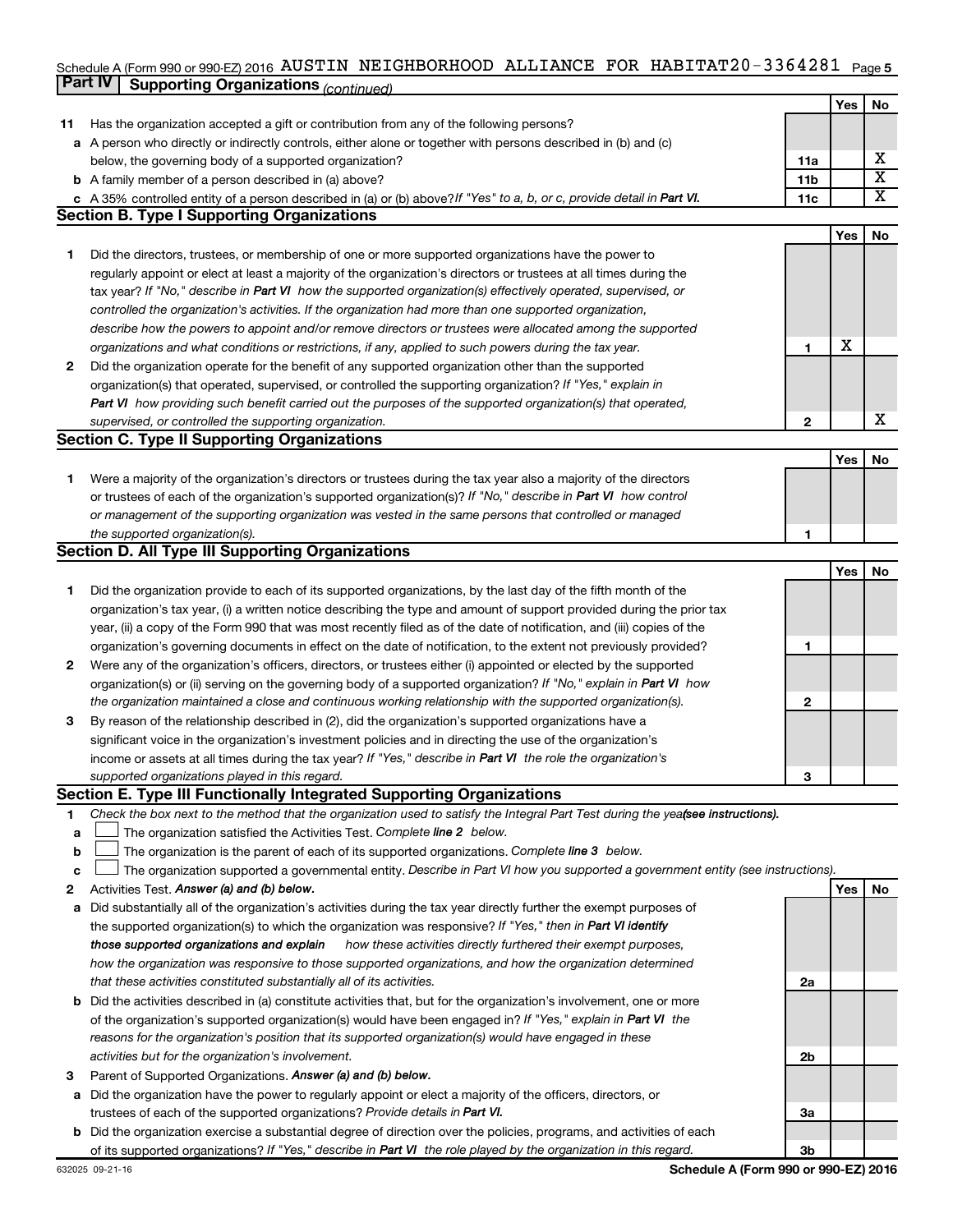### Schedule A (Form 990 or 990-EZ) 2016 AUSTIN NEIGHBORHOOD ALLIANCE FOR HABITAT $20$ -3364281  $_{\sf Page}$ 6 **Part V Type III Non-Functionally Integrated 509(a)(3) Supporting Organizations**

1 **Letter See instructions.** All Check here if the organization satisfied the Integral Part Test as a qualifying trust on Nov. 20, 1970 (explain in Part VI.) See instructions. All other Type III non-functionally integrated supporting organizations must complete Sections A through E.

| Section A - Adjusted Net Income |                                                                              |                | (A) Prior Year | (B) Current Year<br>(optional) |
|---------------------------------|------------------------------------------------------------------------------|----------------|----------------|--------------------------------|
| 1                               | Net short-term capital gain                                                  | 1              |                |                                |
| $\mathbf{2}$                    | Recoveries of prior-year distributions                                       | $\mathbf{2}$   |                |                                |
| 3                               | Other gross income (see instructions)                                        | 3              |                |                                |
| 4                               | Add lines 1 through 3                                                        | 4              |                |                                |
| 5                               | Depreciation and depletion                                                   | 5              |                |                                |
| 6                               | Portion of operating expenses paid or incurred for production or             |                |                |                                |
|                                 | collection of gross income or for management, conservation, or               |                |                |                                |
|                                 | maintenance of property held for production of income (see instructions)     | 6              |                |                                |
| 7                               | Other expenses (see instructions)                                            | $\overline{7}$ |                |                                |
| 8                               | Adjusted Net Income (subtract lines 5, 6, and 7 from line 4)                 | 8              |                |                                |
|                                 | <b>Section B - Minimum Asset Amount</b>                                      |                | (A) Prior Year | (B) Current Year<br>(optional) |
| 1.                              | Aggregate fair market value of all non-exempt-use assets (see                |                |                |                                |
|                                 | instructions for short tax year or assets held for part of year):            |                |                |                                |
|                                 | <b>a</b> Average monthly value of securities                                 | 1a             |                |                                |
|                                 | <b>b</b> Average monthly cash balances                                       | 1 <sub>b</sub> |                |                                |
|                                 | c Fair market value of other non-exempt-use assets                           | 1c             |                |                                |
|                                 | <b>d</b> Total (add lines 1a, 1b, and 1c)                                    | 1d             |                |                                |
|                                 | e Discount claimed for blockage or other                                     |                |                |                                |
|                                 | factors (explain in detail in Part VI):                                      |                |                |                                |
| 2                               | Acquisition indebtedness applicable to non-exempt-use assets                 | $\mathbf{2}$   |                |                                |
| 3                               | Subtract line 2 from line 1d                                                 | 3              |                |                                |
| 4                               | Cash deemed held for exempt use. Enter 1-1/2% of line 3 (for greater amount, |                |                |                                |
|                                 | see instructions)                                                            | 4              |                |                                |
| 5                               | Net value of non-exempt-use assets (subtract line 4 from line 3)             | 5              |                |                                |
| 6                               | Multiply line 5 by .035                                                      | 6              |                |                                |
| 7                               | Recoveries of prior-year distributions                                       | $\overline{7}$ |                |                                |
| 8                               | Minimum Asset Amount (add line 7 to line 6)                                  | 8              |                |                                |
|                                 | <b>Section C - Distributable Amount</b>                                      |                |                | <b>Current Year</b>            |
| 1                               | Adjusted net income for prior year (from Section A, line 8, Column A)        | 1              |                |                                |
| $\mathbf{2}$                    | Enter 85% of line 1                                                          | $\mathbf{2}$   |                |                                |
| З                               | Minimum asset amount for prior year (from Section B, line 8, Column A)       | 3              |                |                                |
| 4                               | Enter greater of line 2 or line 3                                            | 4              |                |                                |
| 5                               | Income tax imposed in prior year                                             | 5              |                |                                |
| 6                               | <b>Distributable Amount.</b> Subtract line 5 from line 4, unless subject to  |                |                |                                |
|                                 | emergency temporary reduction (see instructions)                             | 6              |                |                                |

**7** Let Check here if the current year is the organization's first as a non-functionally integrated Type III supporting organization (see instructions).

**Schedule A (Form 990 or 990-EZ) 2016**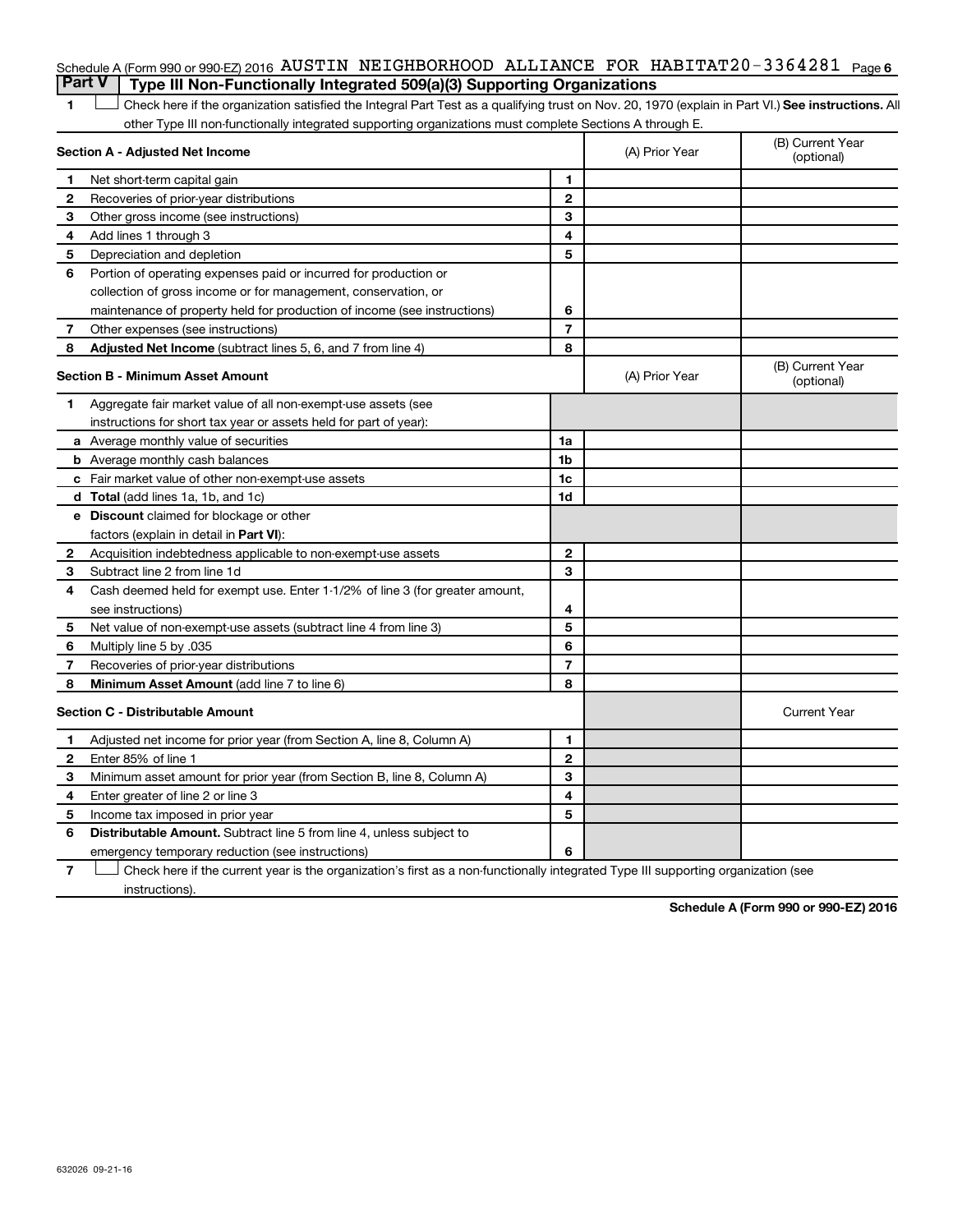### Schedule A (Form 990 or 990-EZ) 2016 AUS'L'IN NEIGHBORHOOD ALLIANCE F'OR HABI'L'A'L'ZU-3364Z8I Page 7 AUSTIN NEIGHBORHOOD ALLIANCE FOR HABITAT20-3364281

| <b>Part V</b> | Type III Non-Functionally Integrated 509(a)(3) Supporting Organizations (continued)        |                             |                           |                      |
|---------------|--------------------------------------------------------------------------------------------|-----------------------------|---------------------------|----------------------|
|               | <b>Section D - Distributions</b>                                                           |                             |                           | <b>Current Year</b>  |
| 1             | Amounts paid to supported organizations to accomplish exempt purposes                      |                             |                           |                      |
| 2             | Amounts paid to perform activity that directly furthers exempt purposes of supported       |                             |                           |                      |
|               | organizations, in excess of income from activity                                           |                             |                           |                      |
| 3             | Administrative expenses paid to accomplish exempt purposes of supported organizations      |                             |                           |                      |
| 4             | Amounts paid to acquire exempt-use assets                                                  |                             |                           |                      |
| 5             | Qualified set-aside amounts (prior IRS approval required)                                  |                             |                           |                      |
| 6             | Other distributions (describe in <b>Part VI</b> ). See instructions                        |                             |                           |                      |
| 7             | <b>Total annual distributions.</b> Add lines 1 through 6                                   |                             |                           |                      |
| 8             | Distributions to attentive supported organizations to which the organization is responsive |                             |                           |                      |
|               | (provide details in Part VI). See instructions                                             |                             |                           |                      |
| 9             | Distributable amount for 2016 from Section C, line 6                                       |                             |                           |                      |
| 10            | Line 8 amount divided by Line 9 amount                                                     |                             |                           |                      |
|               |                                                                                            | (i)                         | (ii)                      | (iii)                |
|               |                                                                                            | <b>Excess Distributions</b> | <b>Underdistributions</b> | <b>Distributable</b> |
|               | Section E - Distribution Allocations (see instructions)                                    |                             | Pre-2016                  | Amount for 2016      |
| 1             | Distributable amount for 2016 from Section C, line 6                                       |                             |                           |                      |
| 2             | Underdistributions, if any, for years prior to 2016 (reason-                               |                             |                           |                      |
|               | able cause required- explain in Part VI). See instructions                                 |                             |                           |                      |
| 3             | Excess distributions carryover, if any, to 2016:                                           |                             |                           |                      |
| a             |                                                                                            |                             |                           |                      |
| b             |                                                                                            |                             |                           |                      |
|               | c From 2013                                                                                |                             |                           |                      |
|               | d From 2014                                                                                |                             |                           |                      |
|               | e From 2015                                                                                |                             |                           |                      |
| f             | <b>Total</b> of lines 3a through e                                                         |                             |                           |                      |
|               | <b>g</b> Applied to underdistributions of prior years                                      |                             |                           |                      |
|               | <b>h</b> Applied to 2016 distributable amount                                              |                             |                           |                      |
|               | Carryover from 2011 not applied (see instructions)                                         |                             |                           |                      |
|               | Remainder. Subtract lines 3g, 3h, and 3i from 3f.                                          |                             |                           |                      |
| 4             | Distributions for 2016 from Section D,                                                     |                             |                           |                      |
|               | line $7:$                                                                                  |                             |                           |                      |
|               | a Applied to underdistributions of prior years                                             |                             |                           |                      |
|               | <b>b</b> Applied to 2016 distributable amount                                              |                             |                           |                      |
| с             | Remainder. Subtract lines 4a and 4b from 4                                                 |                             |                           |                      |
| 5             | Remaining underdistributions for years prior to 2016, if                                   |                             |                           |                      |
|               | any. Subtract lines 3g and 4a from line 2. For result greater                              |                             |                           |                      |
|               | than zero, explain in Part VI. See instructions                                            |                             |                           |                      |
| 6             | Remaining underdistributions for 2016. Subtract lines 3h                                   |                             |                           |                      |
|               | and 4b from line 1. For result greater than zero, explain in                               |                             |                           |                      |
|               | Part VI. See instructions                                                                  |                             |                           |                      |
| $\mathbf{7}$  | Excess distributions carryover to 2017. Add lines 3j                                       |                             |                           |                      |
|               | and 4c                                                                                     |                             |                           |                      |
| 8             | Breakdown of line 7:                                                                       |                             |                           |                      |
| а             |                                                                                            |                             |                           |                      |
|               | <b>b</b> Excess from 2013                                                                  |                             |                           |                      |
|               | c Excess from 2014                                                                         |                             |                           |                      |
|               | d Excess from 2015                                                                         |                             |                           |                      |
|               | e Excess from 2016                                                                         |                             |                           |                      |

**Schedule A (Form 990 or 990-EZ) 2016**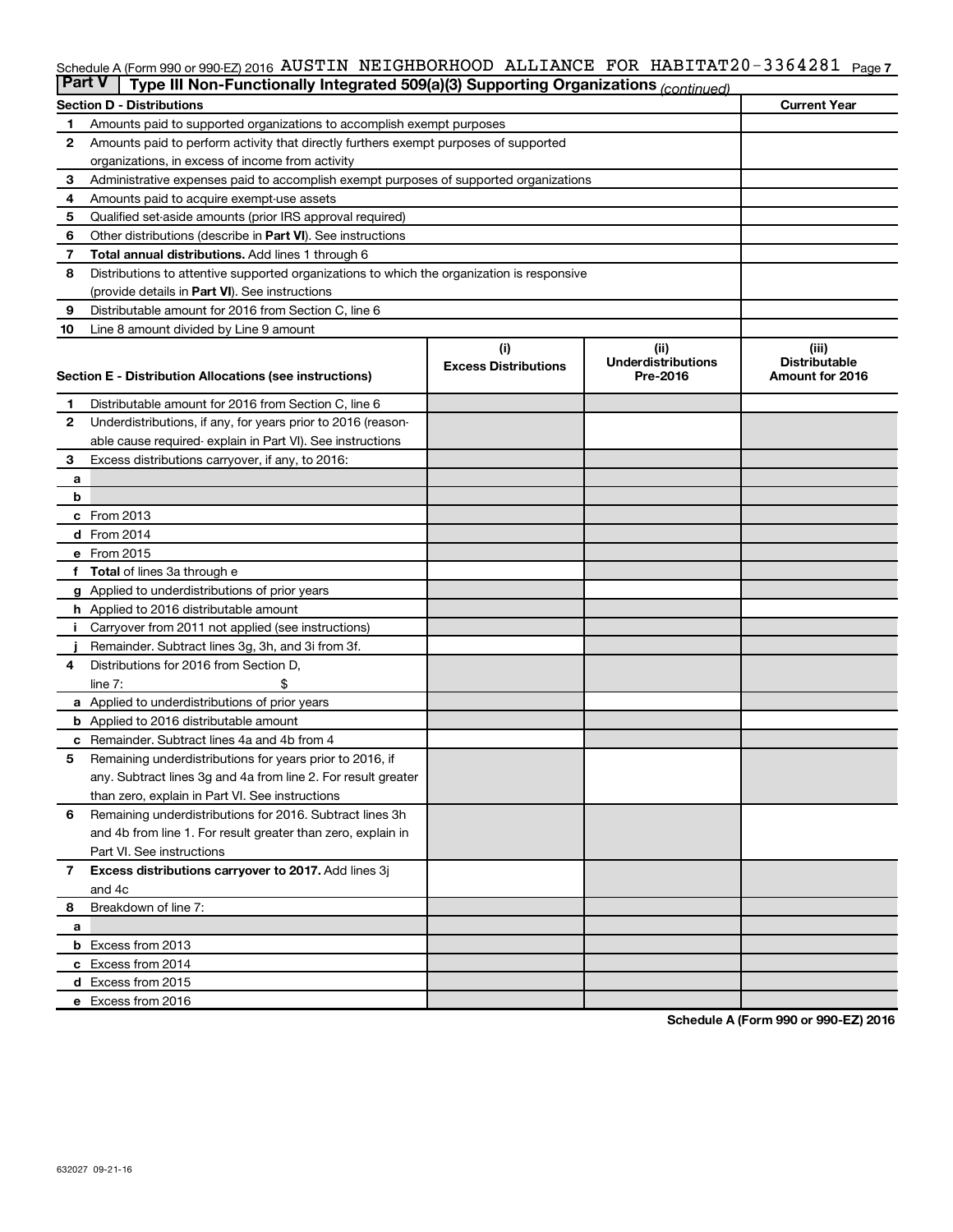|                | Schedule A (Form 990 or 990-EZ) 2016 AUSTIN NEIGHBORHOOD ALLIANCE FOR HABITAT20-3364281 Page 8                                                                                                                                                                                                                                                                                                                                                                                                                                                                       |
|----------------|----------------------------------------------------------------------------------------------------------------------------------------------------------------------------------------------------------------------------------------------------------------------------------------------------------------------------------------------------------------------------------------------------------------------------------------------------------------------------------------------------------------------------------------------------------------------|
| <b>Part VI</b> | Supplemental Information. Provide the explanations required by Part II, line 10; Part II, line 17a or 17b; Part III, line 12;<br>Part IV, Section A, lines 1, 2, 3b, 3c, 4b, 4c, 5a, 6, 9a, 9b, 9c, 11a, 11b, and 11c; Part IV, Section B, lines 1 and 2; Part IV, Section C,<br>line 1; Part IV, Section D, lines 2 and 3; Part IV, Section E, lines 1c, 2a, 2b, 3a, and 3b; Part V, line 1; Part V, Section B, line 1e; Part V,<br>Section D, lines 5, 6, and 8; and Part V, Section E, lines 2, 5, and 6. Also complete this part for any additional information. |
|                | (See instructions.)                                                                                                                                                                                                                                                                                                                                                                                                                                                                                                                                                  |
|                |                                                                                                                                                                                                                                                                                                                                                                                                                                                                                                                                                                      |
|                |                                                                                                                                                                                                                                                                                                                                                                                                                                                                                                                                                                      |
|                |                                                                                                                                                                                                                                                                                                                                                                                                                                                                                                                                                                      |
|                |                                                                                                                                                                                                                                                                                                                                                                                                                                                                                                                                                                      |
|                |                                                                                                                                                                                                                                                                                                                                                                                                                                                                                                                                                                      |
|                |                                                                                                                                                                                                                                                                                                                                                                                                                                                                                                                                                                      |
|                |                                                                                                                                                                                                                                                                                                                                                                                                                                                                                                                                                                      |
|                |                                                                                                                                                                                                                                                                                                                                                                                                                                                                                                                                                                      |
|                |                                                                                                                                                                                                                                                                                                                                                                                                                                                                                                                                                                      |
|                |                                                                                                                                                                                                                                                                                                                                                                                                                                                                                                                                                                      |
|                |                                                                                                                                                                                                                                                                                                                                                                                                                                                                                                                                                                      |
|                |                                                                                                                                                                                                                                                                                                                                                                                                                                                                                                                                                                      |
|                |                                                                                                                                                                                                                                                                                                                                                                                                                                                                                                                                                                      |
|                |                                                                                                                                                                                                                                                                                                                                                                                                                                                                                                                                                                      |
|                |                                                                                                                                                                                                                                                                                                                                                                                                                                                                                                                                                                      |
|                |                                                                                                                                                                                                                                                                                                                                                                                                                                                                                                                                                                      |
|                |                                                                                                                                                                                                                                                                                                                                                                                                                                                                                                                                                                      |
|                |                                                                                                                                                                                                                                                                                                                                                                                                                                                                                                                                                                      |
|                |                                                                                                                                                                                                                                                                                                                                                                                                                                                                                                                                                                      |
|                |                                                                                                                                                                                                                                                                                                                                                                                                                                                                                                                                                                      |
|                |                                                                                                                                                                                                                                                                                                                                                                                                                                                                                                                                                                      |
|                |                                                                                                                                                                                                                                                                                                                                                                                                                                                                                                                                                                      |
|                |                                                                                                                                                                                                                                                                                                                                                                                                                                                                                                                                                                      |
|                |                                                                                                                                                                                                                                                                                                                                                                                                                                                                                                                                                                      |
|                |                                                                                                                                                                                                                                                                                                                                                                                                                                                                                                                                                                      |
|                |                                                                                                                                                                                                                                                                                                                                                                                                                                                                                                                                                                      |
|                |                                                                                                                                                                                                                                                                                                                                                                                                                                                                                                                                                                      |
|                |                                                                                                                                                                                                                                                                                                                                                                                                                                                                                                                                                                      |
|                |                                                                                                                                                                                                                                                                                                                                                                                                                                                                                                                                                                      |
|                |                                                                                                                                                                                                                                                                                                                                                                                                                                                                                                                                                                      |
|                |                                                                                                                                                                                                                                                                                                                                                                                                                                                                                                                                                                      |
|                |                                                                                                                                                                                                                                                                                                                                                                                                                                                                                                                                                                      |
|                |                                                                                                                                                                                                                                                                                                                                                                                                                                                                                                                                                                      |
|                |                                                                                                                                                                                                                                                                                                                                                                                                                                                                                                                                                                      |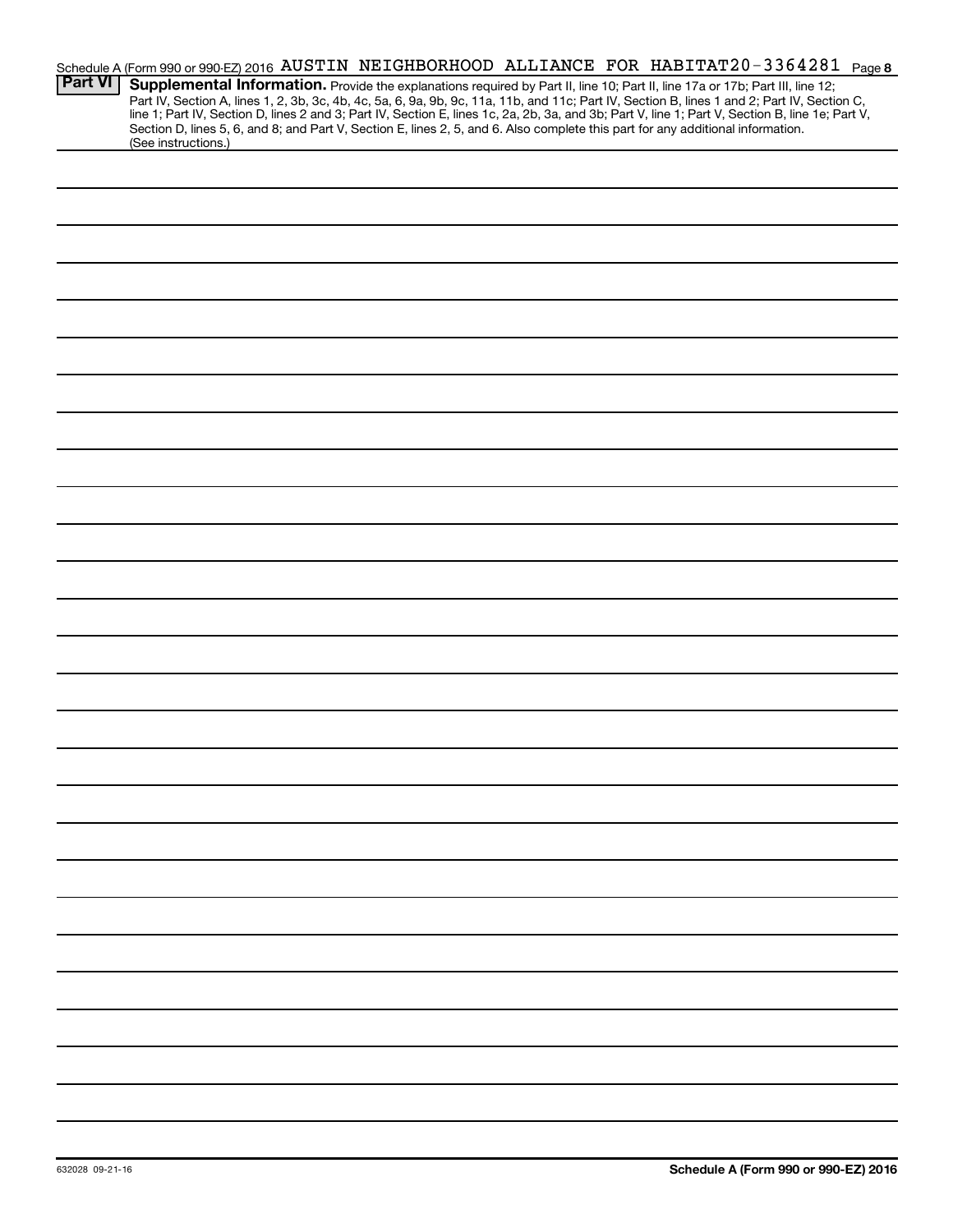Department of the Treasury Internal Revenue Service **(Form 990, 990-EZ,**

**Organization type** (check one):

\*\* PUBLIC DISCLOSURE COPY \*\*

# **Schedule B Schedule of Contributors**

**or 990-PF) | Attach to Form 990, Form 990-EZ, or Form 990-PF. | Information about Schedule B (Form 990, 990-EZ, or 990-PF) and** its instructions is at www.irs.gov/form990.

OMB No. 1545-0047

**2016**

**Name of the organization Employer identification number**

# AUSTIN NEIGHBORHOOD ALLIANCE FOR HABITAT 20-3364281

| Filers of:         | Section:                                                                           |
|--------------------|------------------------------------------------------------------------------------|
| Form 990 or 990-EZ | $\boxed{\textbf{X}}$ 501(c)( 3) (enter number) organization                        |
|                    | $4947(a)(1)$ nonexempt charitable trust <b>not</b> treated as a private foundation |
|                    | 527 political organization                                                         |
| Form 990-PF        | 501(c)(3) exempt private foundation                                                |
|                    | 4947(a)(1) nonexempt charitable trust treated as a private foundation              |
|                    | 501(c)(3) taxable private foundation                                               |
|                    |                                                                                    |

Check if your organization is covered by the General Rule or a Special Rule.

**Note:**  Only a section 501(c)(7), (8), or (10) organization can check boxes for both the General Rule and a Special Rule. See instructions.

### **General Rule**

**K** For an organization filing Form 990, 990-EZ, or 990-PF that received, during the year, contributions totaling \$5,000 or more (in money or property) from any one contributor. Complete Parts I and II. See instructions for determining a contributor's total contributions.

### **Special Rules**

 $\Box$ 

any one contributor, during the year, total contributions of the greater of **(1)** \$5,000 or **(2)** 2% of the amount on (i) Form 990, Part VIII, line 1h, For an organization described in section 501(c)(3) filing Form 990 or 990-EZ that met the 33 1/3% support test of the regulations under sections 509(a)(1) and 170(b)(1)(A)(vi), that checked Schedule A (Form 990 or 990-EZ), Part II, line 13, 16a, or 16b, and that received from or (ii) Form 990-EZ, line 1. Complete Parts I and II.  $\Box$ 

year, total contributions of more than \$1,000 *exclusively* for religious, charitable, scientific, literary, or educational purposes, or for For an organization described in section 501(c)(7), (8), or (10) filing Form 990 or 990-EZ that received from any one contributor, during the the prevention of cruelty to children or animals. Complete Parts I, II, and III.  $\Box$ 

purpose. Don't complete any of the parts unless the General Rule applies to this organization because it received nonexclusively year, contributions exclusively for religious, charitable, etc., purposes, but no such contributions totaled more than \$1,000. If this box is checked, enter here the total contributions that were received during the year for an exclusively religious, charitable, etc., For an organization described in section 501(c)(7), (8), or (10) filing Form 990 or 990-EZ that received from any one contributor, during the religious, charitable, etc., contributions totaling \$5,000 or more during the year  $\ldots$  $\ldots$  $\ldots$  $\ldots$  $\ldots$  $\ldots$ 

**Caution:**  An organization that isn't covered by the General Rule and/or the Special Rules doesn't file Schedule B (Form 990, 990-EZ, or 990-PF),  **must** but it answer "No" on Part IV, line 2, of its Form 990; or check the box on line H of its Form 990-EZ or on its Form 990-PF, Part I, line 2, to certify that it doesn't meet the filing requirements of Schedule B (Form 990, 990-EZ, or 990-PF).

LHA For Paperwork Reduction Act Notice, see the Instructions for Form 990, 990-EZ, or 990-PF. Schedule B (Form 990, 990-EZ, or 990-PF) (2016)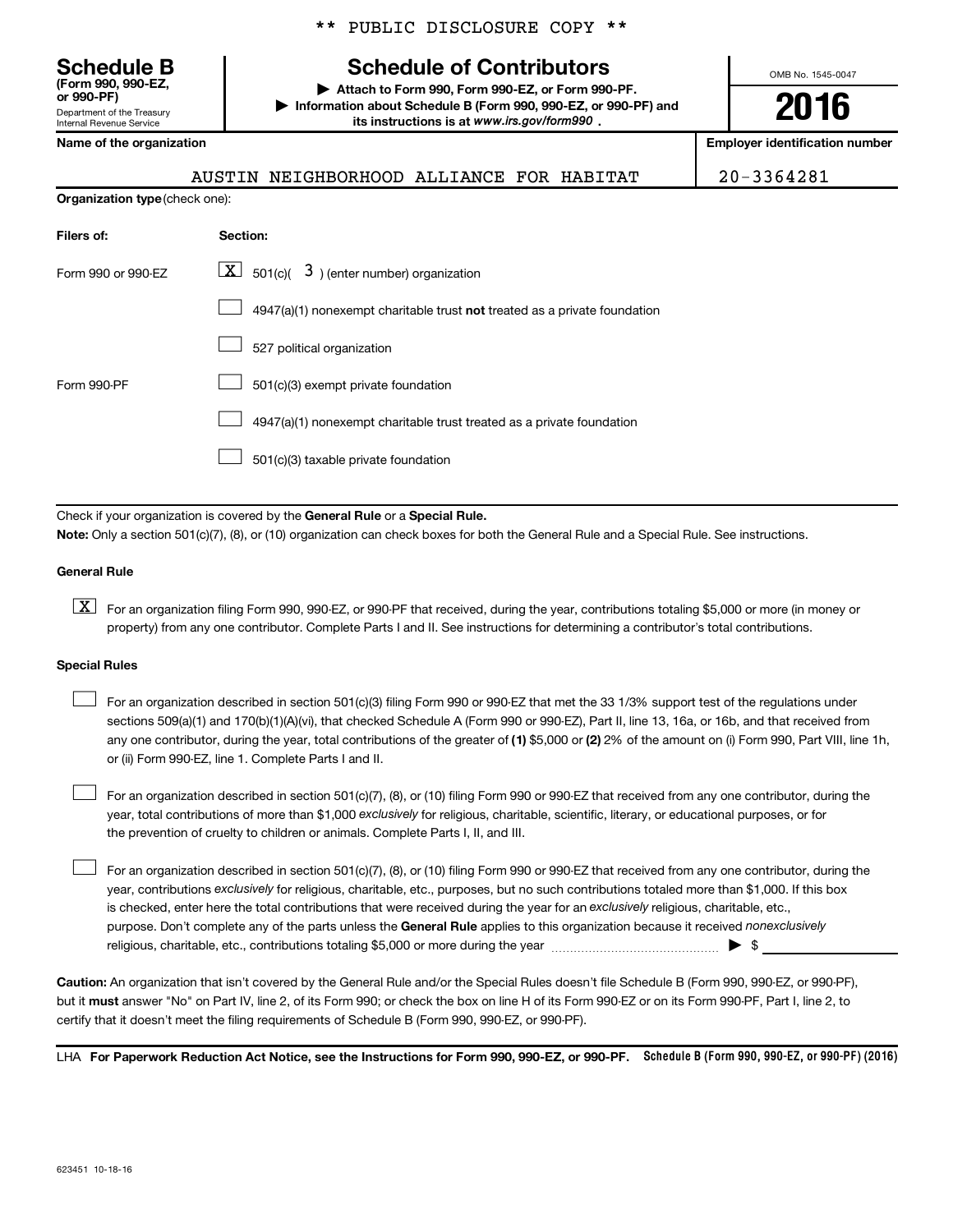**Name of organization Employer identification number**

# AUSTIN NEIGHBORHOOD ALLIANCE FOR HABITAT 20-3364281

**Part I** Contributors (See instructions). Use duplicate copies of Part I if additional space is needed.

| (a)<br>No. | (b)<br>Name, address, and ZIP + 4 | (c)<br><b>Total contributions</b> | (d)<br>Type of contribution                                                                                 |
|------------|-----------------------------------|-----------------------------------|-------------------------------------------------------------------------------------------------------------|
| 1          |                                   | 455,502.<br>\$                    | $\overline{\mathbf{X}}$<br>Person<br>Payroll<br>Noncash<br>(Complete Part II for<br>noncash contributions.) |
| (a)<br>No. | (b)<br>Name, address, and ZIP + 4 | (c)<br><b>Total contributions</b> | (d)<br>Type of contribution                                                                                 |
|            |                                   | \$                                | Person<br>Payroll<br>Noncash<br>(Complete Part II for<br>noncash contributions.)                            |
| (a)<br>No. | (b)<br>Name, address, and ZIP + 4 | (c)<br><b>Total contributions</b> | (d)<br>Type of contribution                                                                                 |
|            |                                   | \$                                | Person<br>Payroll<br>Noncash<br>(Complete Part II for<br>noncash contributions.)                            |
| (a)<br>No. | (b)<br>Name, address, and ZIP + 4 | (c)<br><b>Total contributions</b> | (d)<br>Type of contribution                                                                                 |
|            |                                   | \$                                | Person<br>Payroll<br>Noncash<br>(Complete Part II for<br>noncash contributions.)                            |
| (a)<br>No. | (b)<br>Name, address, and ZIP + 4 | (c)<br><b>Total contributions</b> | (d)<br>Type of contribution                                                                                 |
|            |                                   | \$                                | Person<br>Payroll<br>Noncash<br>(Complete Part II for<br>noncash contributions.)                            |
| (a)<br>No. | (b)<br>Name, address, and ZIP + 4 | (c)<br><b>Total contributions</b> | (d)<br>Type of contribution                                                                                 |
|            |                                   | \$                                | Person<br>Payroll<br>Noncash<br>(Complete Part II for<br>noncash contributions.)                            |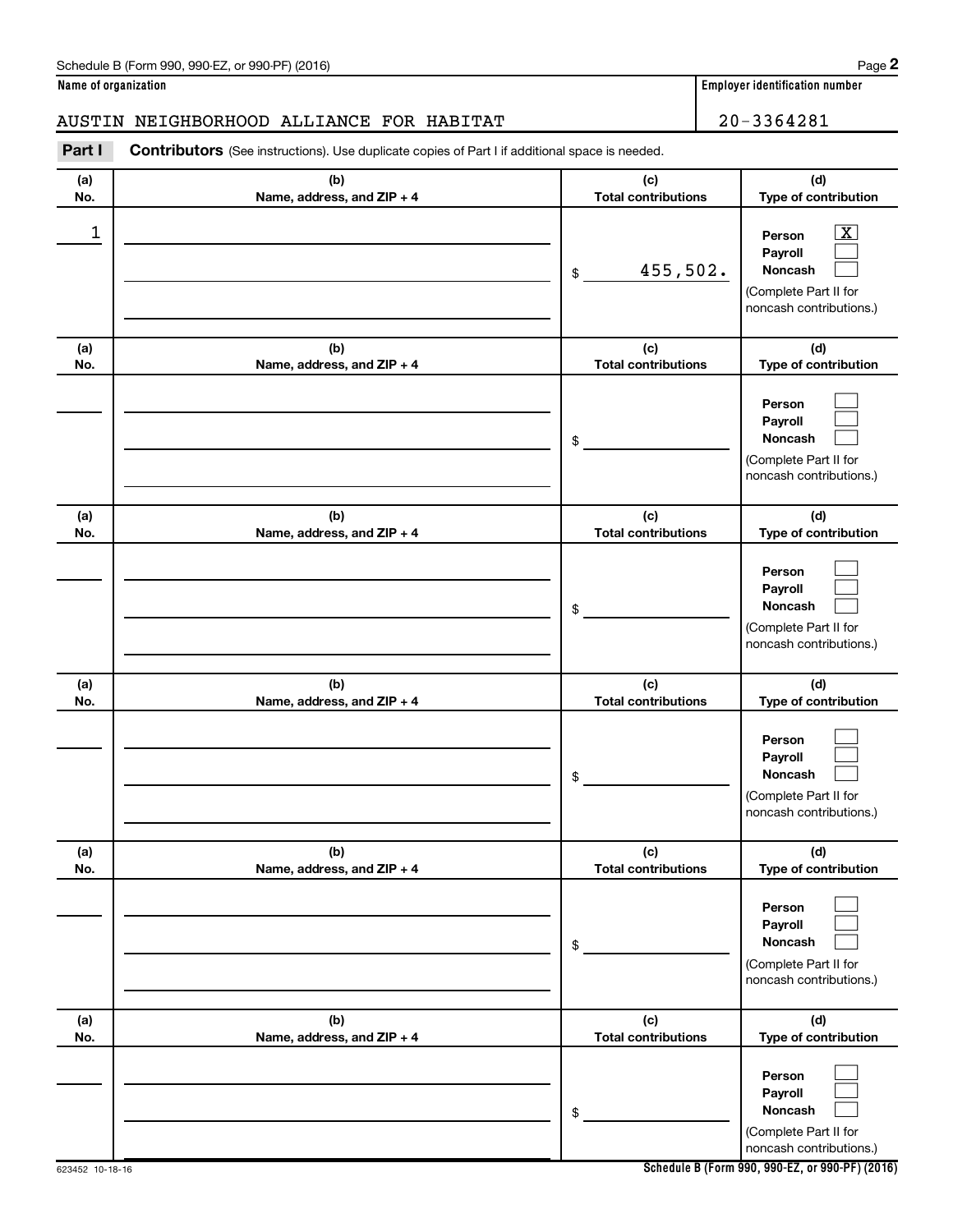# AUSTIN NEIGHBORHOOD ALLIANCE FOR HABITAT 20-3364281

Part II Noncash Property (See instructions). Use duplicate copies of Part II if additional space is needed.

| (a)<br>No.<br>from<br>Part I | (b)<br>Description of noncash property given | (c)<br>FMV (or estimate)<br>(See instructions) | (d)<br>Date received |
|------------------------------|----------------------------------------------|------------------------------------------------|----------------------|
|                              |                                              | \$                                             |                      |
| (a)<br>No.<br>from<br>Part I | (b)<br>Description of noncash property given | (c)<br>FMV (or estimate)<br>(See instructions) | (d)<br>Date received |
|                              |                                              | $\frac{1}{2}$                                  |                      |
| (a)<br>No.<br>from<br>Part I | (b)<br>Description of noncash property given | (c)<br>FMV (or estimate)<br>(See instructions) | (d)<br>Date received |
|                              |                                              | \$                                             |                      |
| (a)<br>No.<br>from<br>Part I | (b)<br>Description of noncash property given | (c)<br>FMV (or estimate)<br>(See instructions) | (d)<br>Date received |
|                              |                                              | \$                                             |                      |
| (a)<br>No.<br>from<br>Part I | (b)<br>Description of noncash property given | (c)<br>FMV (or estimate)<br>(See instructions) | (d)<br>Date received |
|                              |                                              | $\,$                                           |                      |
| (a)<br>No.<br>from<br>Part I | (b)<br>Description of noncash property given | (c)<br>FMV (or estimate)<br>(See instructions) | (d)<br>Date received |
|                              |                                              | \$                                             |                      |

**Schedule B (Form 990, 990-EZ, or 990-PF) (2016)**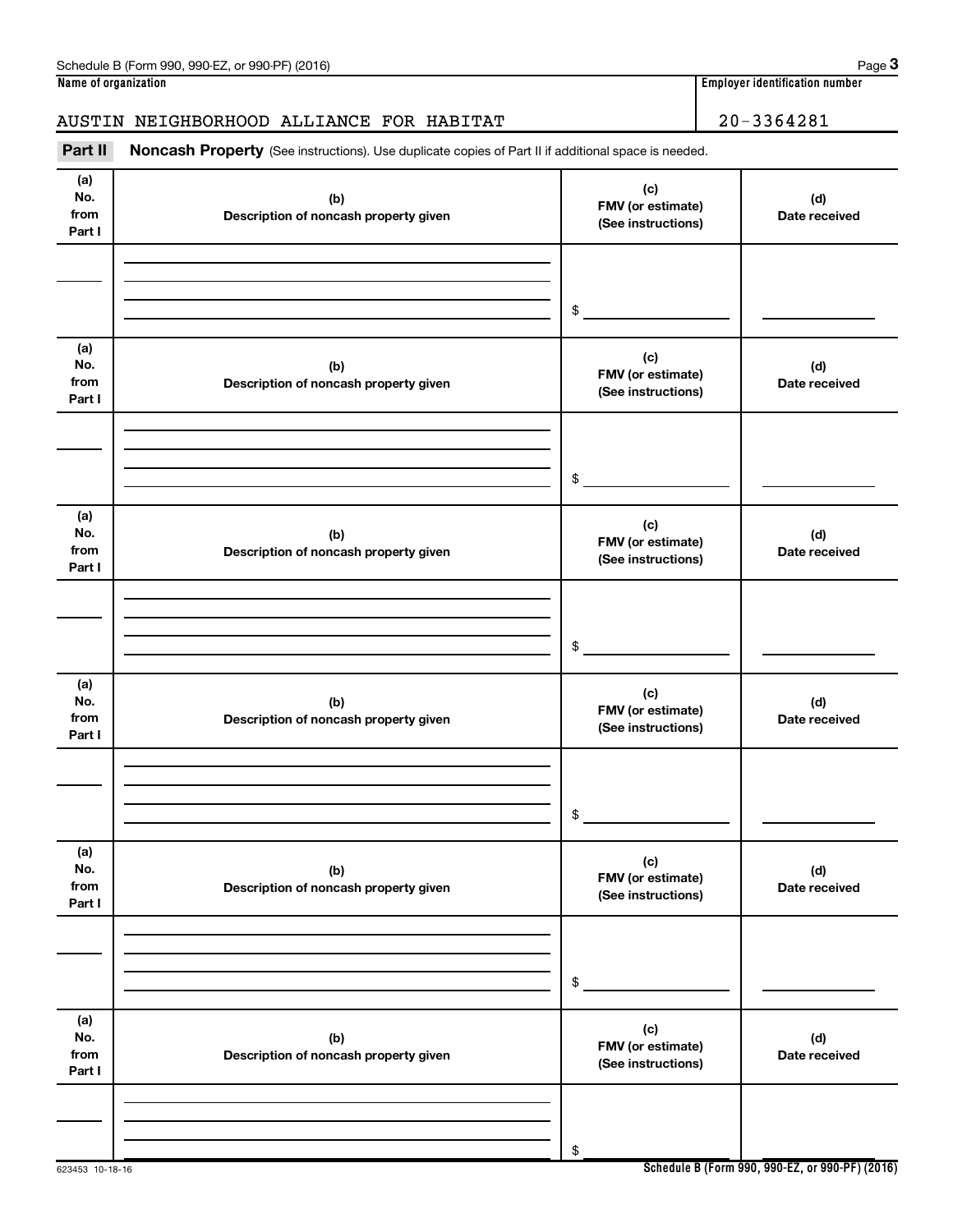| Schedule B (Form 990, 990-EZ, or 990-PF) (2016) |
|-------------------------------------------------|
| Name of organization                            |

|--|--|

|                           | Schedule B (Form 990, 990-EZ, or 990-PF) (2016)                                                                                                          |                      | Page 4                                                                                                                                                |  |  |  |  |  |
|---------------------------|----------------------------------------------------------------------------------------------------------------------------------------------------------|----------------------|-------------------------------------------------------------------------------------------------------------------------------------------------------|--|--|--|--|--|
| Name of organization      |                                                                                                                                                          |                      | <b>Employer identification number</b>                                                                                                                 |  |  |  |  |  |
|                           | AUSTIN NEIGHBORHOOD ALLIANCE FOR HABITAT                                                                                                                 |                      | $20 - 3364281$                                                                                                                                        |  |  |  |  |  |
| Part III                  | the year from any one contributor. Complete columns (a) through (e) and the following line entry. For organizations                                      |                      | Exclusively religious, charitable, etc., contributions to organizations described in section 501(c)(7), (8), or (10) that total more than \$1,000 for |  |  |  |  |  |
|                           | completing Part III, enter the total of exclusively religious, charitable, etc., contributions of \$1,000 or less for the year. (Enter this info. once.) |                      |                                                                                                                                                       |  |  |  |  |  |
| (a) No.                   | Use duplicate copies of Part III if additional space is needed.                                                                                          |                      |                                                                                                                                                       |  |  |  |  |  |
| from<br>Part I            | (b) Purpose of gift                                                                                                                                      | (c) Use of gift      | (d) Description of how gift is held                                                                                                                   |  |  |  |  |  |
|                           |                                                                                                                                                          |                      |                                                                                                                                                       |  |  |  |  |  |
|                           |                                                                                                                                                          |                      |                                                                                                                                                       |  |  |  |  |  |
|                           |                                                                                                                                                          |                      |                                                                                                                                                       |  |  |  |  |  |
|                           |                                                                                                                                                          | (e) Transfer of gift |                                                                                                                                                       |  |  |  |  |  |
|                           | Transferee's name, address, and ZIP + 4                                                                                                                  |                      | Relationship of transferor to transferee                                                                                                              |  |  |  |  |  |
|                           |                                                                                                                                                          |                      |                                                                                                                                                       |  |  |  |  |  |
|                           |                                                                                                                                                          |                      |                                                                                                                                                       |  |  |  |  |  |
|                           |                                                                                                                                                          |                      |                                                                                                                                                       |  |  |  |  |  |
| (a) No.<br>from           | (b) Purpose of gift                                                                                                                                      | (c) Use of gift      | (d) Description of how gift is held                                                                                                                   |  |  |  |  |  |
| Part I                    |                                                                                                                                                          |                      |                                                                                                                                                       |  |  |  |  |  |
|                           |                                                                                                                                                          |                      |                                                                                                                                                       |  |  |  |  |  |
|                           |                                                                                                                                                          |                      |                                                                                                                                                       |  |  |  |  |  |
|                           | (e) Transfer of gift                                                                                                                                     |                      |                                                                                                                                                       |  |  |  |  |  |
|                           |                                                                                                                                                          |                      |                                                                                                                                                       |  |  |  |  |  |
|                           | Transferee's name, address, and ZIP + 4                                                                                                                  |                      | Relationship of transferor to transferee                                                                                                              |  |  |  |  |  |
|                           |                                                                                                                                                          |                      |                                                                                                                                                       |  |  |  |  |  |
|                           |                                                                                                                                                          |                      |                                                                                                                                                       |  |  |  |  |  |
| (a) No.                   |                                                                                                                                                          |                      |                                                                                                                                                       |  |  |  |  |  |
| from<br>Part I            | (b) Purpose of gift                                                                                                                                      | (c) Use of gift      | (d) Description of how gift is held                                                                                                                   |  |  |  |  |  |
|                           |                                                                                                                                                          |                      |                                                                                                                                                       |  |  |  |  |  |
|                           |                                                                                                                                                          |                      |                                                                                                                                                       |  |  |  |  |  |
|                           |                                                                                                                                                          |                      |                                                                                                                                                       |  |  |  |  |  |
|                           |                                                                                                                                                          | (e) Transfer of gift |                                                                                                                                                       |  |  |  |  |  |
|                           |                                                                                                                                                          |                      |                                                                                                                                                       |  |  |  |  |  |
|                           | Transferee's name, address, and ZIP + 4                                                                                                                  |                      | Relationship of transferor to transferee                                                                                                              |  |  |  |  |  |
|                           |                                                                                                                                                          |                      |                                                                                                                                                       |  |  |  |  |  |
|                           |                                                                                                                                                          |                      |                                                                                                                                                       |  |  |  |  |  |
|                           |                                                                                                                                                          |                      |                                                                                                                                                       |  |  |  |  |  |
| (a) No.<br>from<br>Part I | (b) Purpose of gift                                                                                                                                      | (c) Use of gift      | (d) Description of how gift is held                                                                                                                   |  |  |  |  |  |
|                           |                                                                                                                                                          |                      |                                                                                                                                                       |  |  |  |  |  |
|                           |                                                                                                                                                          |                      |                                                                                                                                                       |  |  |  |  |  |
|                           |                                                                                                                                                          |                      |                                                                                                                                                       |  |  |  |  |  |
|                           |                                                                                                                                                          | (e) Transfer of gift |                                                                                                                                                       |  |  |  |  |  |
|                           | Transferee's name, address, and ZIP + 4                                                                                                                  |                      | Relationship of transferor to transferee                                                                                                              |  |  |  |  |  |
|                           |                                                                                                                                                          |                      |                                                                                                                                                       |  |  |  |  |  |
|                           |                                                                                                                                                          |                      |                                                                                                                                                       |  |  |  |  |  |
|                           |                                                                                                                                                          |                      |                                                                                                                                                       |  |  |  |  |  |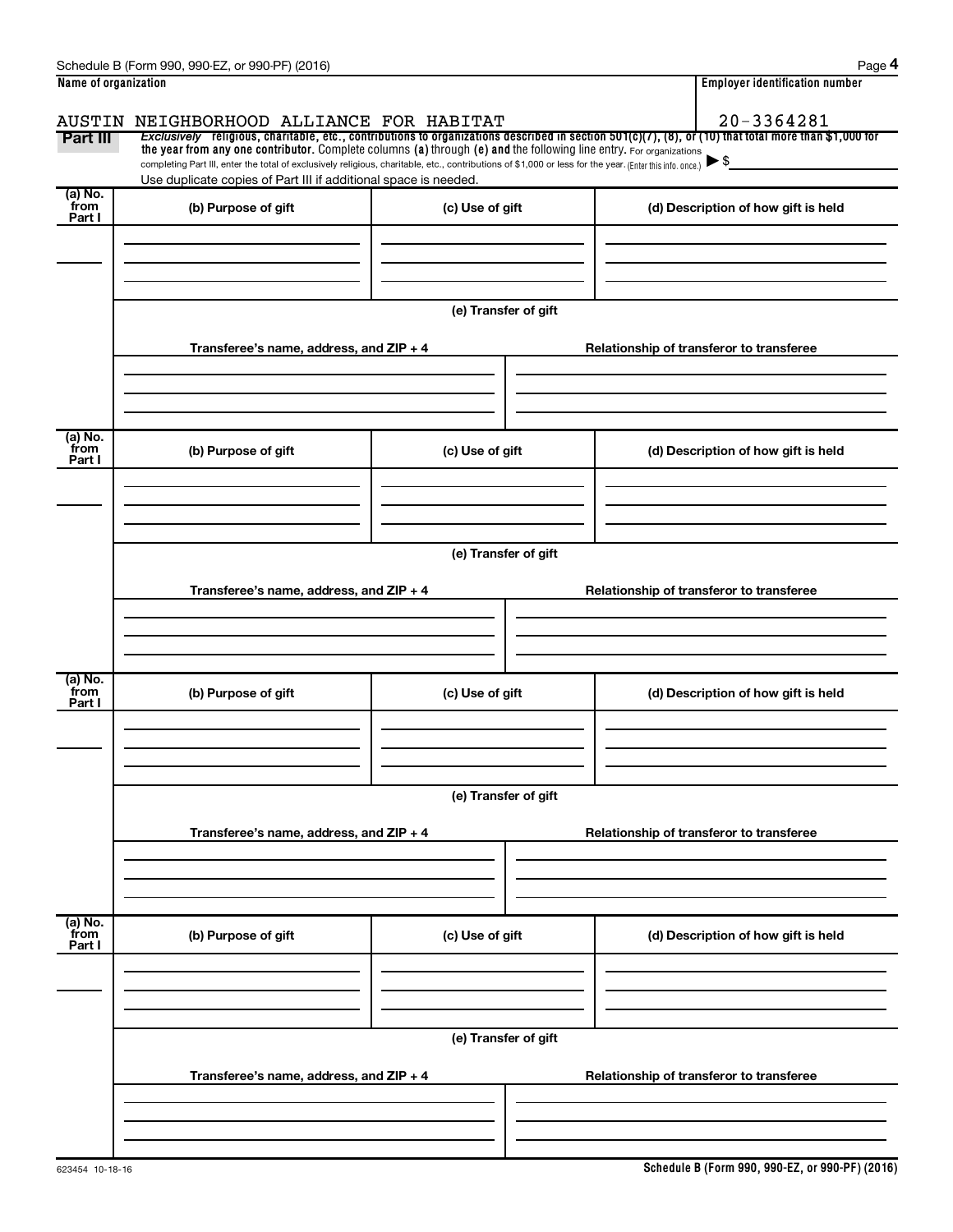| <b>SCHEDULE D</b> |  |  |
|-------------------|--|--|
|                   |  |  |

Department of the Treasury Internal Revenue Service

| (Form 990) |  |
|------------|--|
|------------|--|

# **SCHEDULE D Supplemental Financial Statements**<br> **Form 990 2016**<br> **Part IV** line 6.7.8.9.10, 11a, 11b, 11d, 11d, 11d, 11d, 11d, 12a, 0r, 12b

**(Form 990) | Complete if the organization answered "Yes" on Form 990, Part IV, line 6, 7, 8, 9, 10, 11a, 11b, 11c, 11d, 11e, 11f, 12a, or 12b.**

**| Attach to Form 990. | Information about Schedule D (Form 990) and its instructions is at**  *www.irs.gov/form990.*



**Name of the organization Employer identification number**

| <b>Part I</b> | Organizations Maintaining Donor Advised Funds or Other Similar Funds or Accounts. Complete if the                                                                                                                              |                         |                                                    |
|---------------|--------------------------------------------------------------------------------------------------------------------------------------------------------------------------------------------------------------------------------|-------------------------|----------------------------------------------------|
|               | organization answered "Yes" on Form 990, Part IV, line 6.                                                                                                                                                                      |                         |                                                    |
|               |                                                                                                                                                                                                                                | (a) Donor advised funds | (b) Funds and other accounts                       |
| 1.            |                                                                                                                                                                                                                                |                         |                                                    |
| 2             | Aggregate value of contributions to (during year)                                                                                                                                                                              |                         |                                                    |
| з             | Aggregate value of grants from (during year)                                                                                                                                                                                   |                         |                                                    |
| 4             |                                                                                                                                                                                                                                |                         |                                                    |
| 5             | Did the organization inform all donors and donor advisors in writing that the assets held in donor advised funds                                                                                                               |                         |                                                    |
|               |                                                                                                                                                                                                                                |                         | Yes<br>No                                          |
| 6             | Did the organization inform all grantees, donors, and donor advisors in writing that grant funds can be used only                                                                                                              |                         |                                                    |
|               | for charitable purposes and not for the benefit of the donor or donor advisor, or for any other purpose conferring                                                                                                             |                         | Yes<br>No                                          |
| Part II       | Conservation Easements. Complete if the organization answered "Yes" on Form 990, Part IV, line 7.                                                                                                                              |                         |                                                    |
| 1             | Purpose(s) of conservation easements held by the organization (check all that apply).                                                                                                                                          |                         |                                                    |
|               | Preservation of land for public use (e.g., recreation or education)                                                                                                                                                            |                         | Preservation of a historically important land area |
|               | Protection of natural habitat                                                                                                                                                                                                  |                         | Preservation of a certified historic structure     |
|               | Preservation of open space                                                                                                                                                                                                     |                         |                                                    |
| 2             | Complete lines 2a through 2d if the organization held a qualified conservation contribution in the form of a conservation easement on the last                                                                                 |                         |                                                    |
|               | day of the tax year.                                                                                                                                                                                                           |                         | Held at the End of the Tax Year                    |
| a             |                                                                                                                                                                                                                                |                         | 2a                                                 |
| b             |                                                                                                                                                                                                                                |                         | 2b                                                 |
| с             |                                                                                                                                                                                                                                |                         | 2c                                                 |
| d             | Number of conservation easements included in (c) acquired after 8/17/06, and not on a historic structure                                                                                                                       |                         |                                                    |
|               | listed in the National Register [111] in the National Register [11] in the National Management of the National Register [11] in the National Register [11] in the National Register [11] in the National Management of the Nat |                         | 2d                                                 |
| 3             | Number of conservation easements modified, transferred, released, extinguished, or terminated by the organization during the tax                                                                                               |                         |                                                    |
|               | year                                                                                                                                                                                                                           |                         |                                                    |
| 4             | Number of states where property subject to conservation easement is located >                                                                                                                                                  |                         |                                                    |
| 5             | Does the organization have a written policy regarding the periodic monitoring, inspection, handling of                                                                                                                         |                         |                                                    |
|               | violations, and enforcement of the conservation easements it holds?                                                                                                                                                            |                         | Yes<br><b>No</b>                                   |
| 6             | Staff and volunteer hours devoted to monitoring, inspecting, handling of violations, and enforcing conservation easements during the year                                                                                      |                         |                                                    |
|               |                                                                                                                                                                                                                                |                         |                                                    |
| 7             | Amount of expenses incurred in monitoring, inspecting, handling of violations, and enforcing conservation easements during the year                                                                                            |                         |                                                    |
| 8             | $\blacktriangleright$ \$<br>Does each conservation easement reported on line 2(d) above satisfy the requirements of section 170(h)(4)(B)(i)                                                                                    |                         |                                                    |
|               |                                                                                                                                                                                                                                |                         | <b>No</b><br><b>Yes</b>                            |
| 9             | In Part XIII, describe how the organization reports conservation easements in its revenue and expense statement, and balance sheet, and                                                                                        |                         |                                                    |
|               | include, if applicable, the text of the footnote to the organization's financial statements that describes the organization's accounting for                                                                                   |                         |                                                    |
|               | conservation easements.                                                                                                                                                                                                        |                         |                                                    |
|               | Organizations Maintaining Collections of Art, Historical Treasures, or Other Similar Assets.<br><b>Part III</b>                                                                                                                |                         |                                                    |
|               | Complete if the organization answered "Yes" on Form 990, Part IV, line 8.                                                                                                                                                      |                         |                                                    |
|               | 1a If the organization elected, as permitted under SFAS 116 (ASC 958), not to report in its revenue statement and balance sheet works of art,                                                                                  |                         |                                                    |
|               | historical treasures, or other similar assets held for public exhibition, education, or research in furtherance of public service, provide, in Part XIII,                                                                      |                         |                                                    |
|               | the text of the footnote to its financial statements that describes these items.                                                                                                                                               |                         |                                                    |
|               | <b>b</b> If the organization elected, as permitted under SFAS 116 (ASC 958), to report in its revenue statement and balance sheet works of art, historical                                                                     |                         |                                                    |
|               | treasures, or other similar assets held for public exhibition, education, or research in furtherance of public service, provide the following amounts                                                                          |                         |                                                    |
|               | relating to these items:                                                                                                                                                                                                       |                         |                                                    |
|               |                                                                                                                                                                                                                                |                         | $\frac{1}{2}$                                      |
|               | (ii) Assets included in Form 990, Part X                                                                                                                                                                                       |                         | $\blacktriangleright$ \$                           |
| $\mathbf{2}$  | If the organization received or held works of art, historical treasures, or other similar assets for financial gain, provide                                                                                                   |                         |                                                    |
|               | the following amounts required to be reported under SFAS 116 (ASC 958) relating to these items:                                                                                                                                |                         |                                                    |
|               |                                                                                                                                                                                                                                |                         | - \$                                               |
|               |                                                                                                                                                                                                                                |                         |                                                    |

632051 08-29-16 **For Paperwork Reduction Act Notice, see the Instructions for Form 990. Schedule D (Form 990) 2016** LHA

| Schedule D (Form 990) 2016 |  |
|----------------------------|--|
|                            |  |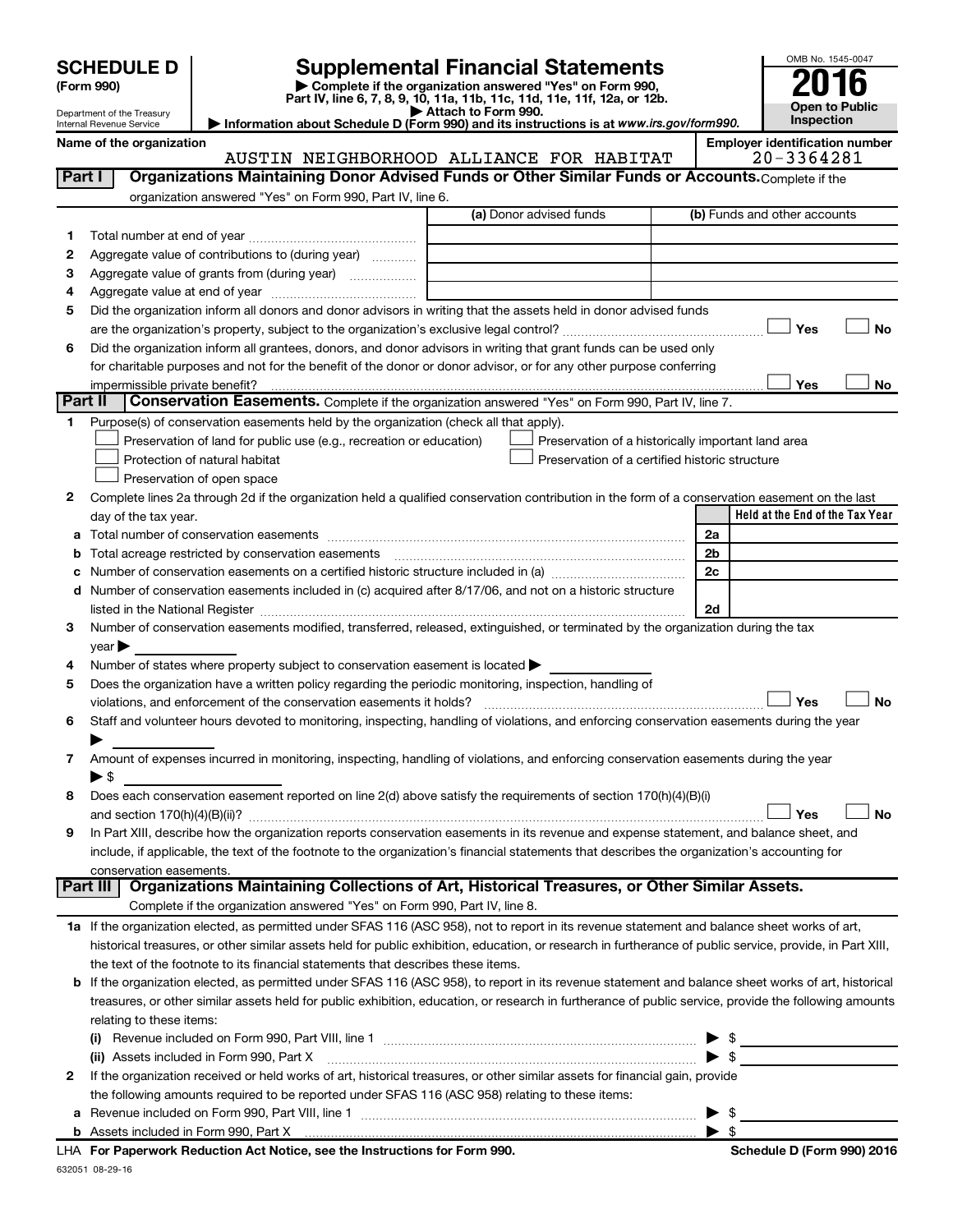|          | Schedule D (Form 990) 2016                                                                                                                                                                                                     |                                         |                | AUSTIN NEIGHBORHOOD ALLIANCE FOR HABITAT                                                                                                                                                                                      |              |                 |   |                | $20 - 3364281$ Page 2 |
|----------|--------------------------------------------------------------------------------------------------------------------------------------------------------------------------------------------------------------------------------|-----------------------------------------|----------------|-------------------------------------------------------------------------------------------------------------------------------------------------------------------------------------------------------------------------------|--------------|-----------------|---|----------------|-----------------------|
| Part III | Organizations Maintaining Collections of Art, Historical Treasures, or Other Similar Assets(continued)                                                                                                                         |                                         |                |                                                                                                                                                                                                                               |              |                 |   |                |                       |
| 3        | Using the organization's acquisition, accession, and other records, check any of the following that are a significant use of its collection items                                                                              |                                         |                |                                                                                                                                                                                                                               |              |                 |   |                |                       |
|          | (check all that apply):                                                                                                                                                                                                        |                                         |                |                                                                                                                                                                                                                               |              |                 |   |                |                       |
| a        | Public exhibition                                                                                                                                                                                                              | d                                       |                | Loan or exchange programs                                                                                                                                                                                                     |              |                 |   |                |                       |
| b        | Scholarly research                                                                                                                                                                                                             | e                                       |                | Other and the contract of the contract of the contract of the contract of the contract of the contract of the contract of the contract of the contract of the contract of the contract of the contract of the contract of the |              |                 |   |                |                       |
| c        | Preservation for future generations                                                                                                                                                                                            |                                         |                |                                                                                                                                                                                                                               |              |                 |   |                |                       |
| 4        | Provide a description of the organization's collections and explain how they further the organization's exempt purpose in Part XIII.                                                                                           |                                         |                |                                                                                                                                                                                                                               |              |                 |   |                |                       |
| 5        | During the year, did the organization solicit or receive donations of art, historical treasures, or other similar assets                                                                                                       |                                         |                |                                                                                                                                                                                                                               |              |                 |   |                |                       |
|          |                                                                                                                                                                                                                                |                                         |                |                                                                                                                                                                                                                               |              |                 |   | Yes            | No                    |
|          | Part IV<br>Escrow and Custodial Arrangements. Complete if the organization answered "Yes" on Form 990, Part IV, line 9, or                                                                                                     |                                         |                |                                                                                                                                                                                                                               |              |                 |   |                |                       |
|          | reported an amount on Form 990, Part X, line 21.                                                                                                                                                                               |                                         |                |                                                                                                                                                                                                                               |              |                 |   |                |                       |
|          | 1a Is the organization an agent, trustee, custodian or other intermediary for contributions or other assets not included                                                                                                       |                                         |                |                                                                                                                                                                                                                               |              |                 |   |                |                       |
|          |                                                                                                                                                                                                                                |                                         |                |                                                                                                                                                                                                                               |              |                 |   | Yes            | <b>No</b>             |
|          | b If "Yes," explain the arrangement in Part XIII and complete the following table:                                                                                                                                             |                                         |                |                                                                                                                                                                                                                               |              |                 |   |                |                       |
|          |                                                                                                                                                                                                                                |                                         |                |                                                                                                                                                                                                                               |              |                 |   | Amount         |                       |
|          |                                                                                                                                                                                                                                |                                         |                |                                                                                                                                                                                                                               |              | 1c              |   |                |                       |
|          | d Additions during the year manufactured and an account of the year manufactured and account of the year manufactured and account of the year manufactured and account of the year manufactured and account of the year manufa |                                         |                |                                                                                                                                                                                                                               |              | 1d              |   |                |                       |
|          | Distributions during the year manufactured and an intervention of the year manufactured and the year                                                                                                                           |                                         |                |                                                                                                                                                                                                                               |              | 1e              |   |                |                       |
| f        |                                                                                                                                                                                                                                |                                         |                |                                                                                                                                                                                                                               |              | 1f              |   |                |                       |
|          | 2a Did the organization include an amount on Form 990, Part X, line 21, for escrow or custodial account liability?                                                                                                             |                                         |                |                                                                                                                                                                                                                               |              |                 |   | Yes            | No                    |
| Part V   | <b>b</b> If "Yes," explain the arrangement in Part XIII. Check here if the explanation has been provided on Part XIII<br>Endowment Funds. Complete if the organization answered "Yes" on Form 990, Part IV, line 10.           |                                         |                |                                                                                                                                                                                                                               |              |                 |   |                |                       |
|          |                                                                                                                                                                                                                                | (a) Current year                        | (b) Prior year | (c) Two years back $\vert$ (d) Three years back $\vert$ (e) Four years back                                                                                                                                                   |              |                 |   |                |                       |
|          | 1a Beginning of year balance                                                                                                                                                                                                   |                                         |                |                                                                                                                                                                                                                               |              |                 |   |                |                       |
| b        |                                                                                                                                                                                                                                |                                         |                |                                                                                                                                                                                                                               |              |                 |   |                |                       |
|          | Net investment earnings, gains, and losses                                                                                                                                                                                     |                                         |                |                                                                                                                                                                                                                               |              |                 |   |                |                       |
|          |                                                                                                                                                                                                                                |                                         |                |                                                                                                                                                                                                                               |              |                 |   |                |                       |
|          | e Other expenditures for facilities                                                                                                                                                                                            |                                         |                |                                                                                                                                                                                                                               |              |                 |   |                |                       |
|          | and programs                                                                                                                                                                                                                   |                                         |                |                                                                                                                                                                                                                               |              |                 |   |                |                       |
| f        |                                                                                                                                                                                                                                |                                         |                |                                                                                                                                                                                                                               |              |                 |   |                |                       |
|          | End of year balance                                                                                                                                                                                                            |                                         |                |                                                                                                                                                                                                                               |              |                 |   |                |                       |
| 2        | Provide the estimated percentage of the current year end balance (line 1g, column (a)) held as:                                                                                                                                |                                         |                |                                                                                                                                                                                                                               |              |                 |   |                |                       |
| а        | Board designated or quasi-endowment >                                                                                                                                                                                          |                                         | ℅              |                                                                                                                                                                                                                               |              |                 |   |                |                       |
| b        | Permanent endowment                                                                                                                                                                                                            | %                                       |                |                                                                                                                                                                                                                               |              |                 |   |                |                       |
|          | Temporarily restricted endowment                                                                                                                                                                                               | %                                       |                |                                                                                                                                                                                                                               |              |                 |   |                |                       |
|          | The percentages on lines 2a, 2b, and 2c should equal 100%.                                                                                                                                                                     |                                         |                |                                                                                                                                                                                                                               |              |                 |   |                |                       |
|          | 3a Are there endowment funds not in the possession of the organization that are held and administered for the organization                                                                                                     |                                         |                |                                                                                                                                                                                                                               |              |                 |   |                |                       |
|          | by:                                                                                                                                                                                                                            |                                         |                |                                                                                                                                                                                                                               |              |                 |   |                | Yes<br>No             |
|          | (i)                                                                                                                                                                                                                            |                                         |                |                                                                                                                                                                                                                               |              |                 |   | 3a(i)          |                       |
|          |                                                                                                                                                                                                                                |                                         |                |                                                                                                                                                                                                                               |              |                 |   | 3a(ii)         |                       |
|          |                                                                                                                                                                                                                                |                                         |                |                                                                                                                                                                                                                               |              |                 |   | 3 <sub>b</sub> |                       |
| 4        | Describe in Part XIII the intended uses of the organization's endowment funds.                                                                                                                                                 |                                         |                |                                                                                                                                                                                                                               |              |                 |   |                |                       |
|          | Part VI<br>Land, Buildings, and Equipment.                                                                                                                                                                                     |                                         |                |                                                                                                                                                                                                                               |              |                 |   |                |                       |
|          | Complete if the organization answered "Yes" on Form 990, Part IV, line 11a. See Form 990, Part X, line 10.                                                                                                                     |                                         |                |                                                                                                                                                                                                                               |              |                 |   |                |                       |
|          | Description of property                                                                                                                                                                                                        | (a) Cost or other<br>basis (investment) |                | (b) Cost or other<br>basis (other)                                                                                                                                                                                            | depreciation | (c) Accumulated |   | (d) Book value |                       |
|          |                                                                                                                                                                                                                                |                                         |                |                                                                                                                                                                                                                               |              |                 |   |                |                       |
|          |                                                                                                                                                                                                                                |                                         |                |                                                                                                                                                                                                                               |              |                 |   |                |                       |
|          |                                                                                                                                                                                                                                |                                         |                |                                                                                                                                                                                                                               |              |                 |   |                |                       |
|          |                                                                                                                                                                                                                                |                                         |                |                                                                                                                                                                                                                               |              |                 |   |                |                       |
|          |                                                                                                                                                                                                                                |                                         |                |                                                                                                                                                                                                                               |              |                 |   |                |                       |
|          |                                                                                                                                                                                                                                |                                         |                |                                                                                                                                                                                                                               |              |                 | ▶ |                | $\overline{0}$ .      |

**Schedule D (Form 990) 2016**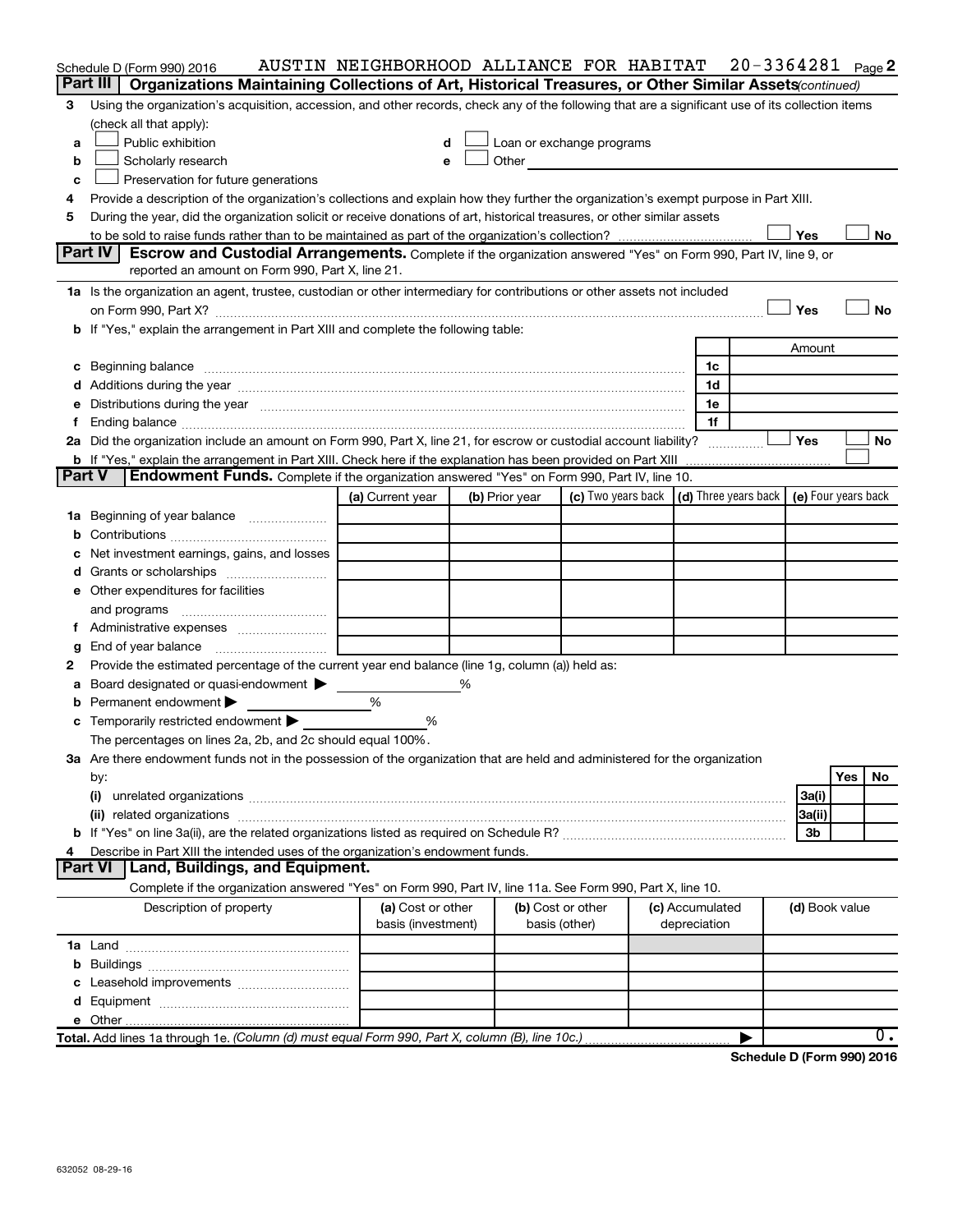| Part VII Investments - Other Securities.<br>Complete if the organization answered "Yes" on Form 990, Part IV, line 11b. See Form 990, Part X, line 12. |                 |                                                           |                |
|--------------------------------------------------------------------------------------------------------------------------------------------------------|-----------------|-----------------------------------------------------------|----------------|
| (a) Description of security or category (including name of security)                                                                                   | (b) Book value  | (c) Method of valuation: Cost or end-of-year market value |                |
| (1) Financial derivatives                                                                                                                              |                 |                                                           |                |
|                                                                                                                                                        |                 |                                                           |                |
| $(3)$ Other                                                                                                                                            |                 |                                                           |                |
| (A)                                                                                                                                                    |                 |                                                           |                |
| (B)                                                                                                                                                    |                 |                                                           |                |
| (C)                                                                                                                                                    |                 |                                                           |                |
| (D)                                                                                                                                                    |                 |                                                           |                |
| (E)                                                                                                                                                    |                 |                                                           |                |
| (F)                                                                                                                                                    |                 |                                                           |                |
| (G)                                                                                                                                                    |                 |                                                           |                |
| (H)                                                                                                                                                    |                 |                                                           |                |
| Total. (Col. (b) must equal Form 990, Part X, col. (B) line 12.)                                                                                       |                 |                                                           |                |
| Part VIII Investments - Program Related.                                                                                                               |                 |                                                           |                |
| Complete if the organization answered "Yes" on Form 990, Part IV, line 11c. See Form 990, Part X, line 13.                                             |                 |                                                           |                |
| (a) Description of investment                                                                                                                          | (b) Book value  | (c) Method of valuation: Cost or end-of-year market value |                |
| (1)                                                                                                                                                    |                 |                                                           |                |
| (2)                                                                                                                                                    |                 |                                                           |                |
| (3)                                                                                                                                                    |                 |                                                           |                |
| (4)                                                                                                                                                    |                 |                                                           |                |
| (5)                                                                                                                                                    |                 |                                                           |                |
| (6)                                                                                                                                                    |                 |                                                           |                |
| (7)                                                                                                                                                    |                 |                                                           |                |
| (8)                                                                                                                                                    |                 |                                                           |                |
| (9)                                                                                                                                                    |                 |                                                           |                |
| Total. (Col. (b) must equal Form 990, Part X, col. (B) line 13.) $\blacktriangleright$<br>Part IX<br><b>Other Assets.</b>                              |                 |                                                           |                |
| Complete if the organization answered "Yes" on Form 990, Part IV, line 11d. See Form 990, Part X, line 15.                                             |                 |                                                           |                |
|                                                                                                                                                        | (a) Description |                                                           | (b) Book value |
| DUE FROM AUSTIN HABITAT FOR HUMANITY<br>(1)                                                                                                            |                 |                                                           | 5, 131, 574.   |
| (2)                                                                                                                                                    |                 |                                                           |                |
| (3)                                                                                                                                                    |                 |                                                           |                |
| (4)                                                                                                                                                    |                 |                                                           |                |
| (5)                                                                                                                                                    |                 |                                                           |                |
| (6)                                                                                                                                                    |                 |                                                           |                |
| (7)                                                                                                                                                    |                 |                                                           |                |
| (8)                                                                                                                                                    |                 |                                                           |                |
| (9)                                                                                                                                                    |                 |                                                           |                |
| Total. (Column (b) must equal Form 990, Part X, col. (B) line 15.)                                                                                     |                 |                                                           | 5,131,574.     |
| <b>Other Liabilities.</b><br>Part X                                                                                                                    |                 |                                                           |                |
| Complete if the organization answered "Yes" on Form 990, Part IV, line 11e or 11f. See Form 990, Part X, line 25.                                      |                 |                                                           |                |
| (a) Description of liability<br>1.                                                                                                                     |                 | (b) Book value                                            |                |
| (1)<br>Federal income taxes                                                                                                                            |                 |                                                           |                |
| (2)                                                                                                                                                    |                 |                                                           |                |
| (3)                                                                                                                                                    |                 |                                                           |                |
| (4)                                                                                                                                                    |                 |                                                           |                |
| (5)                                                                                                                                                    |                 |                                                           |                |
| (6)                                                                                                                                                    |                 |                                                           |                |
| (7)                                                                                                                                                    |                 |                                                           |                |
| (8)                                                                                                                                                    |                 |                                                           |                |
| (9)                                                                                                                                                    |                 |                                                           |                |
| Total. (Column (b) must equal Form 990, Part X, col. (B) line 25.).                                                                                    |                 |                                                           |                |
| 2. Liability for uncertain tax positions. In Part XIII, provide the text of the footnote to the organization's financial statements that reports the   |                 |                                                           |                |

Schedule D (Form 990) 2016 AUSTIN NEIGHBORHOOD ALLIANCE FOR HABITAT 20-3364281 Page

organization's liability for uncertain tax positions under FIN 48 (ASC 740). Check here if the text of the footnote has been provided in Part XIII

20-3364281 Page 3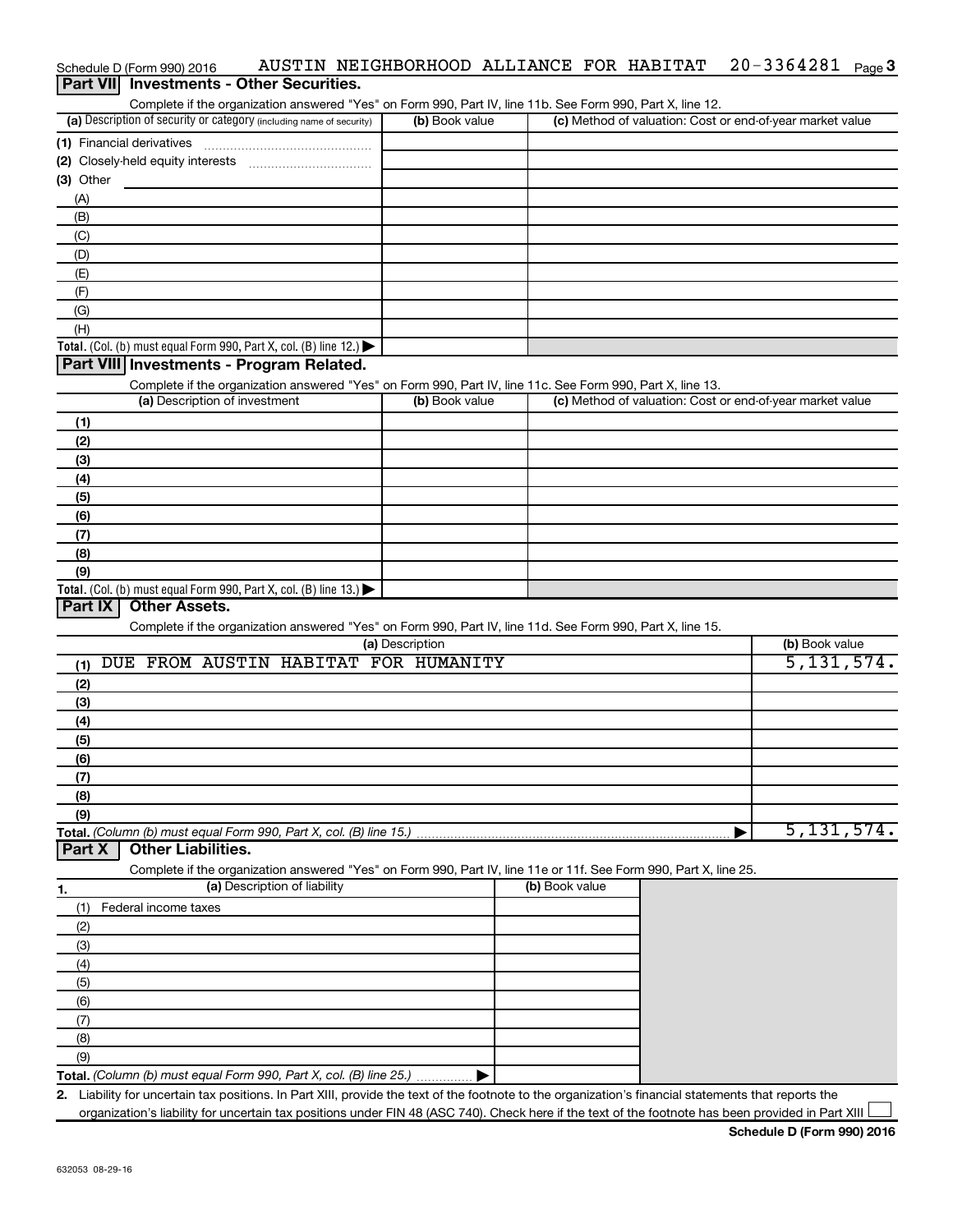|    | AUSTIN NEIGHBORHOOD ALLIANCE FOR HABITAT<br>Schedule D (Form 990) 2016                                     |                |                | $20 - 3364281$ Page 4 |
|----|------------------------------------------------------------------------------------------------------------|----------------|----------------|-----------------------|
|    | Reconciliation of Revenue per Audited Financial Statements With Revenue per Return.<br><b>Part XI</b>      |                |                |                       |
|    | Complete if the organization answered "Yes" on Form 990, Part IV, line 12a.                                |                |                |                       |
| 1  | Total revenue, gains, and other support per audited financial statements                                   |                | $\blacksquare$ | 455,502.              |
| 2  | Amounts included on line 1 but not on Form 990, Part VIII, line 12:                                        |                |                |                       |
| a  |                                                                                                            | 2a             |                |                       |
|    |                                                                                                            | 2 <sub>b</sub> |                |                       |
| с  | Recoveries of prior year grants [111] Recoveries of prior year grants [11] Recoveries of prior year grants | 2c             |                |                       |
| d  |                                                                                                            | 2d             |                |                       |
| е  | Add lines 2a through 2d                                                                                    |                | 2е             | $0$ .                 |
| 3  |                                                                                                            |                | 3              | 455,502.              |
| 4  | Amounts included on Form 990, Part VIII, line 12, but not on line 1:                                       |                |                |                       |
| а  | Investment expenses not included on Form 990, Part VIII, line 7b [100] [100] [4a                           |                |                |                       |
| b  |                                                                                                            | 4 <sub>b</sub> |                |                       |
| c. | Add lines 4a and 4b                                                                                        |                | 4c             | 0.                    |
| 5  |                                                                                                            |                | 5              | 455,502.              |
|    | Part XII   Reconciliation of Expenses per Audited Financial Statements With Expenses per Return.           |                |                |                       |
|    | Complete if the organization answered "Yes" on Form 990, Part IV, line 12a.                                |                |                |                       |
| 1  |                                                                                                            |                |                |                       |
| 2  |                                                                                                            |                | $\mathbf{1}$   | 1,284.                |
|    | Amounts included on line 1 but not on Form 990, Part IX, line 25:                                          |                |                |                       |
| a  |                                                                                                            | 2a             |                |                       |
|    |                                                                                                            | 2 <sub>b</sub> |                |                       |
| с  |                                                                                                            | 2c             |                |                       |
| d  |                                                                                                            | 2d             |                |                       |
| е  |                                                                                                            |                | <b>2e</b>      | 0.                    |
| 3  |                                                                                                            |                | 3              | 1,284.                |
| 4  | Amounts included on Form 990, Part IX, line 25, but not on line 1:                                         |                |                |                       |
| a  |                                                                                                            | 4a             |                |                       |
| b  |                                                                                                            | 4 <sub>b</sub> |                |                       |
| c. | Add lines 4a and 4b                                                                                        |                | 4с             | 0.                    |
|    | Part XIII Supplemental Information.                                                                        |                | 5              | 1,284.                |

Provide the descriptions required for Part II, lines 3, 5, and 9; Part III, lines 1a and 4; Part IV, lines 1b and 2b; Part V, line 4; Part X, line 2; Part XI, lines 2d and 4b; and Part XII, lines 2d and 4b. Also complete this part to provide any additional information.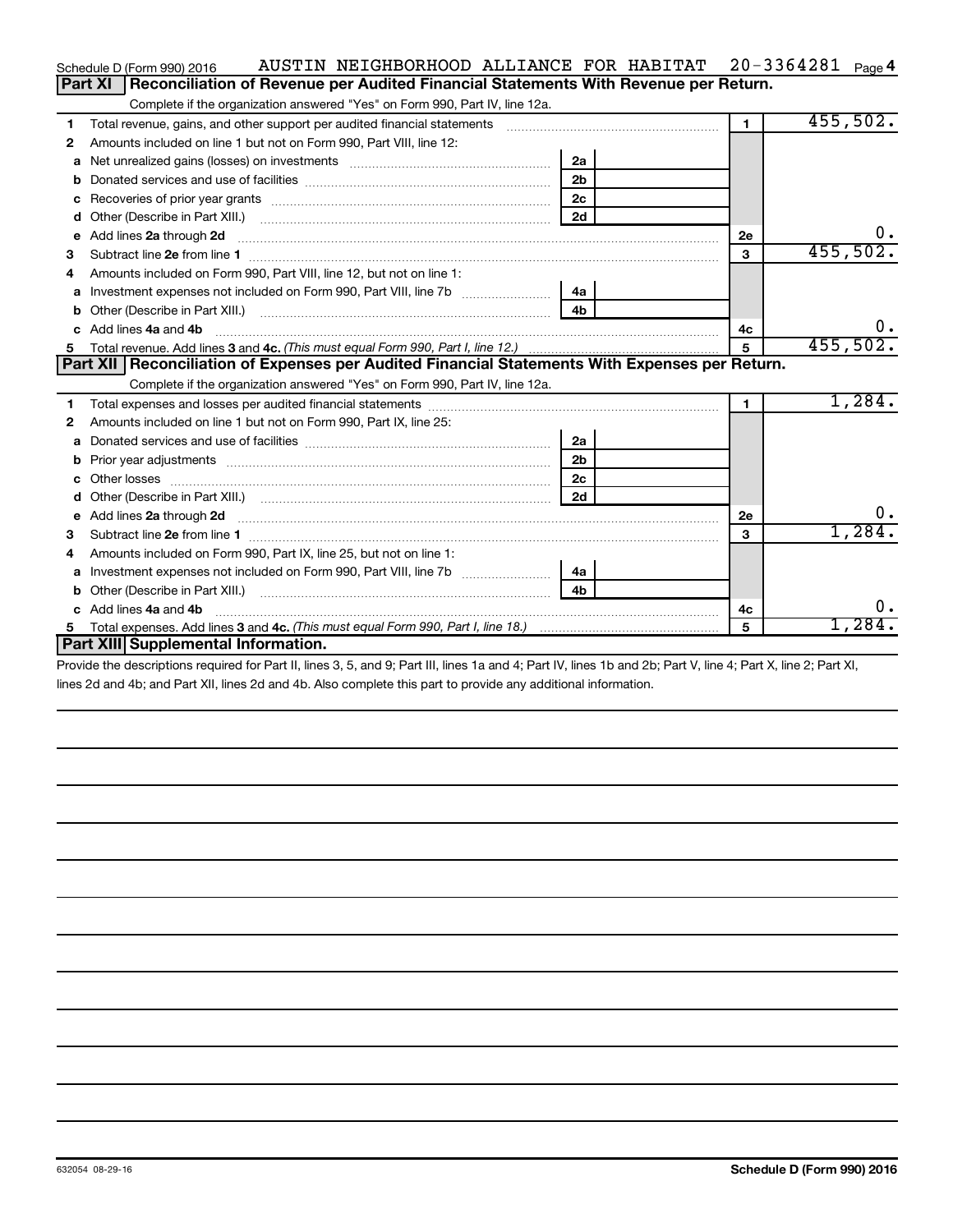|    | <b>SCHEDULE J</b>                       | <b>Compensation Information</b>                                                                                                  |                                       | OMB No. 1545-0047          |     |    |
|----|-----------------------------------------|----------------------------------------------------------------------------------------------------------------------------------|---------------------------------------|----------------------------|-----|----|
|    | (Form 990)                              | For certain Officers, Directors, Trustees, Key Employees, and Highest                                                            |                                       | 2016                       |     |    |
|    |                                         | <b>Compensated Employees</b><br>Complete if the organization answered "Yes" on Form 990, Part IV, line 23.                       |                                       |                            |     |    |
|    | Department of the Treasury              | Attach to Form 990.                                                                                                              |                                       | <b>Open to Public</b>      |     |    |
|    | Internal Revenue Service                | Information about Schedule J (Form 990) and its instructions is at www.irs.gov/form990.                                          |                                       | Inspection                 |     |    |
|    | Name of the organization                |                                                                                                                                  | <b>Employer identification number</b> |                            |     |    |
|    |                                         | AUSTIN NEIGHBORHOOD ALLIANCE FOR HABITAT                                                                                         |                                       | 20-3364281                 |     |    |
|    | Part I                                  | <b>Questions Regarding Compensation</b>                                                                                          |                                       |                            |     |    |
|    |                                         |                                                                                                                                  |                                       |                            | Yes | No |
|    |                                         | <b>1a</b> Check the appropriate box(es) if the organization provided any of the following to or for a person listed on Form 990, |                                       |                            |     |    |
|    |                                         | Part VII, Section A, line 1a. Complete Part III to provide any relevant information regarding these items.                       |                                       |                            |     |    |
|    | First-class or charter travel           | Housing allowance or residence for personal use                                                                                  |                                       |                            |     |    |
|    | Travel for companions                   | Payments for business use of personal residence                                                                                  |                                       |                            |     |    |
|    |                                         | Tax indemnification and gross-up payments<br>Health or social club dues or initiation fees                                       |                                       |                            |     |    |
|    |                                         | Discretionary spending account<br>Personal services (such as, maid, chauffeur, chef)                                             |                                       |                            |     |    |
|    |                                         |                                                                                                                                  |                                       |                            |     |    |
|    |                                         | <b>b</b> If any of the boxes on line 1a are checked, did the organization follow a written policy regarding payment or           |                                       |                            |     |    |
|    |                                         |                                                                                                                                  |                                       | 1b                         |     |    |
| 2. |                                         | Did the organization require substantiation prior to reimbursing or allowing expenses incurred by all directors,                 |                                       |                            |     |    |
|    |                                         |                                                                                                                                  |                                       | $\mathbf{2}$               |     |    |
|    |                                         |                                                                                                                                  |                                       |                            |     |    |
| з  |                                         | Indicate which, if any, of the following the filing organization used to establish the compensation of the organization's        |                                       |                            |     |    |
|    |                                         | CEO/Executive Director. Check all that apply. Do not check any boxes for methods used by a related organization to               |                                       |                            |     |    |
|    |                                         | establish compensation of the CEO/Executive Director, but explain in Part III.                                                   |                                       |                            |     |    |
|    | Compensation committee                  | Written employment contract                                                                                                      |                                       |                            |     |    |
|    |                                         | Compensation survey or study<br>Independent compensation consultant                                                              |                                       |                            |     |    |
|    |                                         | Form 990 of other organizations<br>Approval by the board or compensation committee                                               |                                       |                            |     |    |
|    |                                         |                                                                                                                                  |                                       |                            |     |    |
| 4  |                                         | During the year, did any person listed on Form 990, Part VII, Section A, line 1a, with respect to the filing                     |                                       |                            |     |    |
|    | organization or a related organization: |                                                                                                                                  |                                       |                            |     |    |
| а  |                                         | Receive a severance payment or change-of-control payment?                                                                        |                                       | 4a                         |     | х  |
| b  |                                         |                                                                                                                                  |                                       | 4b                         |     | X  |
|    |                                         |                                                                                                                                  |                                       | 4c                         |     | x  |
|    |                                         | If "Yes" to any of lines 4a-c, list the persons and provide the applicable amounts for each item in Part III.                    |                                       |                            |     |    |
|    |                                         |                                                                                                                                  |                                       |                            |     |    |
|    |                                         | Only section 501(c)(3), 501(c)(4), and 501(c)(29) organizations must complete lines 5-9.                                         |                                       |                            |     |    |
|    |                                         | For persons listed on Form 990, Part VII, Section A, line 1a, did the organization pay or accrue any compensation                |                                       |                            |     |    |
|    | contingent on the revenues of:          |                                                                                                                                  |                                       |                            |     |    |
|    |                                         |                                                                                                                                  |                                       | 5а                         |     | х  |
|    |                                         |                                                                                                                                  |                                       | 5b                         |     | x  |
|    |                                         | If "Yes" on line 5a or 5b, describe in Part III.                                                                                 |                                       |                            |     |    |
|    |                                         | 6 For persons listed on Form 990, Part VII, Section A, line 1a, did the organization pay or accrue any compensation              |                                       |                            |     |    |
|    | contingent on the net earnings of:      |                                                                                                                                  |                                       |                            |     |    |
|    |                                         |                                                                                                                                  |                                       | 6a                         |     | х  |
|    |                                         |                                                                                                                                  |                                       | 6b                         |     | X  |
|    |                                         | If "Yes" on line 6a or 6b, describe in Part III.                                                                                 |                                       |                            |     |    |
|    |                                         | 7 For persons listed on Form 990, Part VII, Section A, line 1a, did the organization provide any nonfixed payments               |                                       |                            |     |    |
|    |                                         |                                                                                                                                  |                                       | 7                          |     | x. |
| 8  |                                         | Were any amounts reported on Form 990, Part VII, paid or accrued pursuant to a contract that was subject to the                  |                                       |                            |     |    |
|    |                                         |                                                                                                                                  |                                       | 8                          |     | х  |
| 9  |                                         | If "Yes" on line 8, did the organization also follow the rebuttable presumption procedure described in                           |                                       |                            |     |    |
|    |                                         |                                                                                                                                  |                                       | 9                          |     |    |
|    |                                         | LHA For Paperwork Reduction Act Notice, see the Instructions for Form 990.                                                       |                                       | Schedule J (Form 990) 2016 |     |    |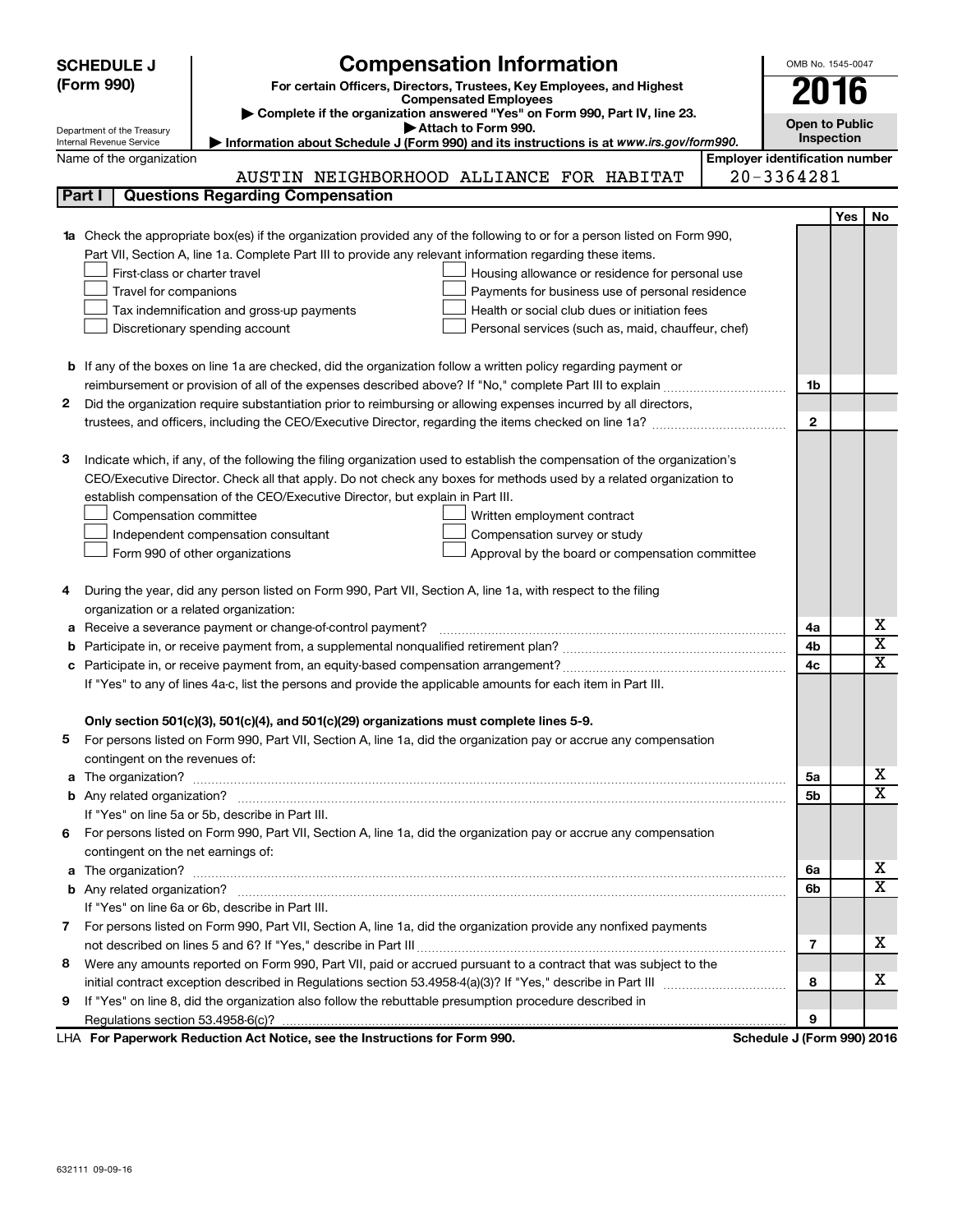### Schedule J (Form 990) 2016 Page AUSTIN NEIGHBORHOOD ALLIANCE FOR HABITAT 20-3364281

### Part II | Officers, Directors, Trustees, Key Employees, and Highest Compensated Employees. Use duplicate copies if additional space is needed.

For each individual whose compensation must be reported on Schedule J, report compensation from the organization on row (i) and from related organizations, described in the instructions, on row (ii). Do not list any individuals that aren't listed on Form 990, Part VII.

Note: The sum of columns (B)(i)-(iii) for each listed individual must equal the total amount of Form 990, Part VII, Section A, line 1a, applicable column (D) and (E) amounts for that individual.

|                              | (B) Breakdown of W-2 and/or 1099-MISC compensation |                                           | (C) Retirement and<br>(D) Nontaxable<br>other deferred<br>benefits |                  | (E) Total of columns        | (F) Compensation<br>in column (B) |                                           |
|------------------------------|----------------------------------------------------|-------------------------------------------|--------------------------------------------------------------------|------------------|-----------------------------|-----------------------------------|-------------------------------------------|
| (A) Name and Title           | (i) Base<br>compensation                           | (ii) Bonus &<br>incentive<br>compensation | (iii) Other<br>reportable<br>compensation                          | compensation     |                             | $(B)(i)-(D)$                      | reported as deferred<br>on prior Form 990 |
| (1) PHYLLIS SNODGRASS<br>(i) | $\overline{0}$ .                                   | $\overline{0}$ .                          | $\overline{\mathbf{0}}$ .                                          | $\overline{0}$ . | $\overline{\mathfrak{o}}$ . | $\overline{\mathfrak{o}}$ .       | $\overline{0}$ .                          |
| $_{\tt CEO}$<br>(i)          | 149,999.                                           | $\overline{0}$ .                          | $\overline{0}$ .                                                   | 4,500.           | 5,707.                      | 160, 206.                         | $\overline{0}$ .                          |
| (i)                          |                                                    |                                           |                                                                    |                  |                             |                                   |                                           |
| (ii)                         |                                                    |                                           |                                                                    |                  |                             |                                   |                                           |
| (i)                          |                                                    |                                           |                                                                    |                  |                             |                                   |                                           |
| $\vert$ (ii)                 |                                                    |                                           |                                                                    |                  |                             |                                   |                                           |
| (i)                          |                                                    |                                           |                                                                    |                  |                             |                                   |                                           |
| $\vert$ (ii)                 |                                                    |                                           |                                                                    |                  |                             |                                   |                                           |
| (i)                          |                                                    |                                           |                                                                    |                  |                             |                                   |                                           |
| $\vert$ (ii)                 |                                                    |                                           |                                                                    |                  |                             |                                   |                                           |
| (i)                          |                                                    |                                           |                                                                    |                  |                             |                                   |                                           |
| $\vert$ (ii)                 |                                                    |                                           |                                                                    |                  |                             |                                   |                                           |
| (i)                          |                                                    |                                           |                                                                    |                  |                             |                                   |                                           |
| (ii)                         |                                                    |                                           |                                                                    |                  |                             |                                   |                                           |
| (i)                          |                                                    |                                           |                                                                    |                  |                             |                                   |                                           |
| (ii)                         |                                                    |                                           |                                                                    |                  |                             |                                   |                                           |
| (i)                          |                                                    |                                           |                                                                    |                  |                             |                                   |                                           |
| (ii)                         |                                                    |                                           |                                                                    |                  |                             |                                   |                                           |
| (i)                          |                                                    |                                           |                                                                    |                  |                             |                                   |                                           |
| (i)                          |                                                    |                                           |                                                                    |                  |                             |                                   |                                           |
| (i)                          |                                                    |                                           |                                                                    |                  |                             |                                   |                                           |
| (i)                          |                                                    |                                           |                                                                    |                  |                             |                                   |                                           |
| (i)                          |                                                    |                                           |                                                                    |                  |                             |                                   |                                           |
| (ii)                         |                                                    |                                           |                                                                    |                  |                             |                                   |                                           |
| (i)<br>(ii)                  |                                                    |                                           |                                                                    |                  |                             |                                   |                                           |
| (i)                          |                                                    |                                           |                                                                    |                  |                             |                                   |                                           |
| $\vert$ (ii)                 |                                                    |                                           |                                                                    |                  |                             |                                   |                                           |
| (i)                          |                                                    |                                           |                                                                    |                  |                             |                                   |                                           |
| (ii)                         |                                                    |                                           |                                                                    |                  |                             |                                   |                                           |
| (i)                          |                                                    |                                           |                                                                    |                  |                             |                                   |                                           |
| (ii)                         |                                                    |                                           |                                                                    |                  |                             |                                   |                                           |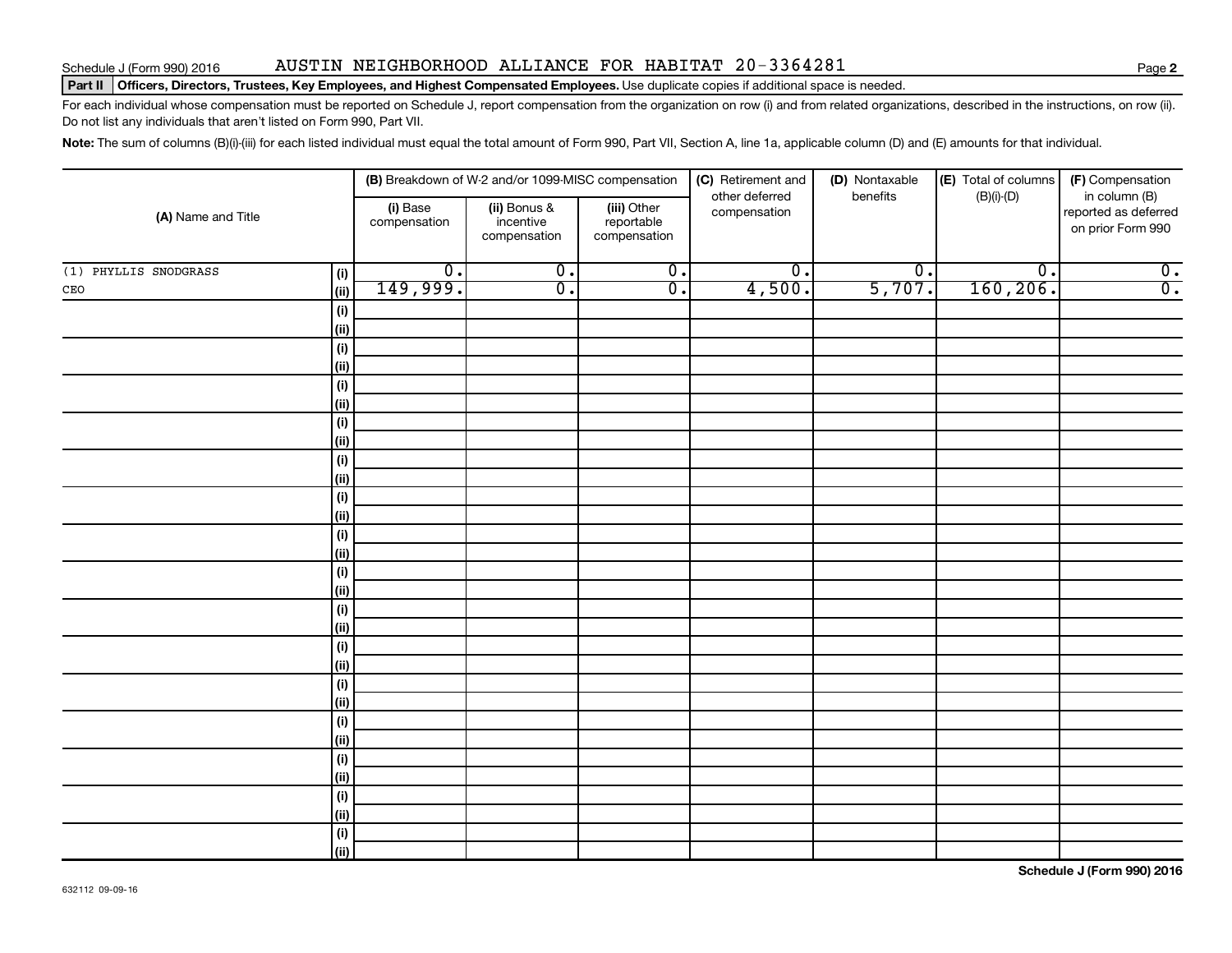### **Part III Supplemental Information**

Provide the information, explanation, or descriptions required for Part I, lines 1a, 1b, 3, 4a, 4b, 4c, 5a, 5b, 6a, 6b, 7, and 8, and for Part II. Also complete this part for any additional information.

PART I, LINE 3:

THE ALLIANCE DOES NOT HAVE EMPLOYEES, BUT IS ADMINISTERED AND RUN BY

EMPLOYEES OF AUSTIN HABITAT FOR HUMANITY AND AS SUCH DOES NOT HAVE ITS OWN

SEPARATE POLICIES, BUT RATHER USES THOSE OF AUSTIN HABITAT FOR HUMANITY.

COMPENSATION OF THE CEO IS DETERMINED BY THE COMPENSATION COMMITTEE OF THE

BOARD OF DIRECTORS. THEY PERFORM A 360 PERFORMANCE REVIEW AND COMPARE

COMPENSATION AGAINST OTHER FOR PROFIT AND NOT FOR PROFIT BUSINESS LEADERS.

COMPENSATION OF KEY EMPLOYEES IS DETERMINED BY THE CEO, WHO COMPARES

COMPENSATION AGAINST OTHER FOR PROFIT AND NOT PROFIT EMPLOYEES IN SIMILAR

ROLES.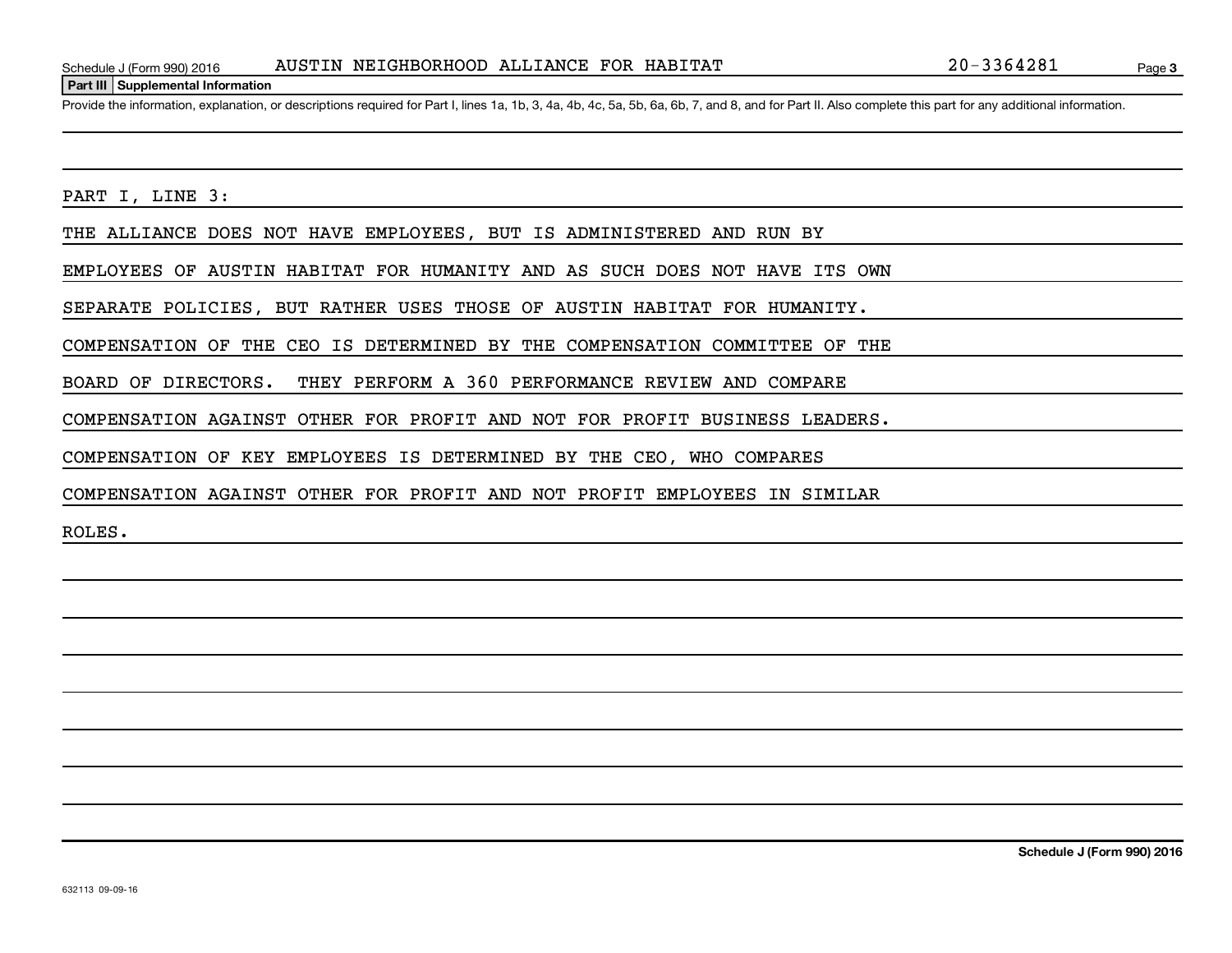**(Form 990 or 990-EZ)**

Department of the Treasury Internal Revenue Service

Name of the organization

# **SCHEDULE O Supplemental Information to Form 990 or 990-EZ 2016**

**Complete to provide information for responses to specific questions on Form 990 or 990-EZ or to provide any additional information. | Attach to Form 990 or 990-EZ.**

**Information about Schedule O (Form 990 or 990-EZ) and its instructions is at WWW.irs.gov/form990.** 

AUSTIN NEIGHBORHOOD ALLIANCE FOR HABITAT | 20-3364281

OMB No. 1545-0047

**Open to Public Inspection Employer identification number**

FORM 990, PART VI, SECTION B, LINE 11B:

THE EXECUTIVE COMMITTEE OF THE AUSTIN HABITAT FOR HUMANITY BOARD OF

DIRECTORS WILL REVIEW ALONG WITH THE AUSTIN HABITAT 990. IN ADDITION, EVERY

EFFORT WILL BE MADE TO HAVE THE ALLIANCE BOARD REVIEW BEFORE FILING,

OTHERWISE THEY WILL REVIEW THE FILED COPY.

FORM 990, PART VI, SECTION B, LINE 12C:

THE ALLIANCE DOES NOT HAVE EMPLOYEES, BUT IS ADMINISTERED AND RUN BY EMPLOYEES OF AUSTIN HABITAT FOR HUMANITY AND AS SUCH DOES NOT HAVE THEIR OWN INDEPENDENT POLICIES, BUT RATHER USES THOSE OF AUSTIN HABITAT FOR HUMANITY. THIS FOLLOWS FOR ALL OTHER POLICIES SUCH AS DOCUMENT RETENTION AND CONFLICT OF INTEREST.

FORM 990, PART VI, SECTION B, LINE 15:

THE ALLIANCE DOES NOT HAVE EMPLOYEES, BUT IS ADMINISTERED AND RUN BY EMPLOYEES OF AUSTIN HABITAT FOR HUMANITY AND AS SUCH DOES NOT HAVE ITS OWN SEPARATE POLICIES, BUT RATHER USES THOSE OF AUSTIN HABITAT FOR HUMANITY. COMPENSATION OF THE CEO IS DETERMINED BY THE COMPENSATION COMMITTEE OF THE BOARD OF DIRECTORS. THEY PERFORM A 360 PERFORMANCE REVIEW AND COMPARE COMPENSATION AGAINST OTHER FOR PROFIT AND NOT FOR PROFIT BUSINESS LEADERS. COMPENSATION OF KEY EMPLOYEES IS DETERMINED BY THE CEO, WHO COMPARES COMPENSATION AGAINST OTHER FOR PROFIT AND NOT PROFIT EMPLOYEES IN SIMILAR ROLES.

FORM 990, PART VI, SECTION C, LINE 19:

THE ORGANIZATION MAKES ITS GOVERNING DOCUMENTS, CONFLICT OF INTEREST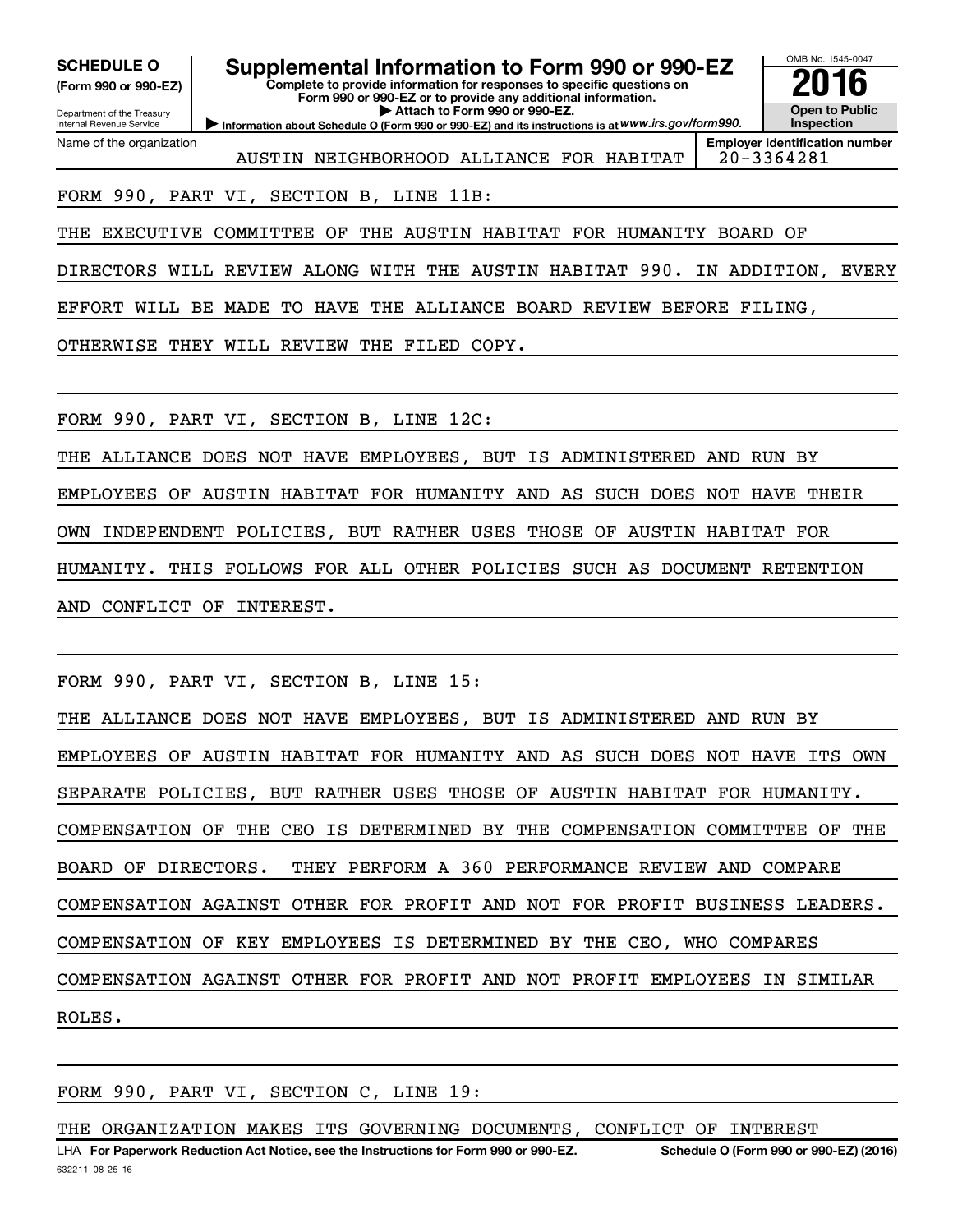| Schedule O (Form 990 or 990-EZ) (2016)                                 | Page 2                                                  |
|------------------------------------------------------------------------|---------------------------------------------------------|
| Name of the organization<br>AUSTIN NEIGHBORHOOD ALLIANCE FOR HABITAT   | <b>Employer identification number</b><br>$20 - 3364281$ |
| POLICY, AND FINANCIAL STATEMENTS AVAILABLE TO THE PUBLIC UPON REQUEST. |                                                         |
| FORM 990, PART XI, LINE 2C:                                            |                                                         |
| THE PROCESS OF SELECTING AN INDEPENDENT ACCOUNTANT AND OVERSEEING THE  |                                                         |
| AUDIT OF THE FINANCIAL STATEMENTS HAS NOT CHANGED FROM THE PRIOR YEAR. |                                                         |
|                                                                        |                                                         |
|                                                                        |                                                         |
|                                                                        |                                                         |
|                                                                        |                                                         |
|                                                                        |                                                         |
|                                                                        |                                                         |
|                                                                        |                                                         |
|                                                                        |                                                         |
|                                                                        |                                                         |
|                                                                        |                                                         |
|                                                                        |                                                         |
|                                                                        |                                                         |
|                                                                        |                                                         |
|                                                                        |                                                         |
|                                                                        |                                                         |
|                                                                        |                                                         |
|                                                                        |                                                         |
|                                                                        |                                                         |
|                                                                        |                                                         |
|                                                                        |                                                         |
| 632212 08-25-16                                                        | Schedule O (Form 990 or 990-EZ) (2016)                  |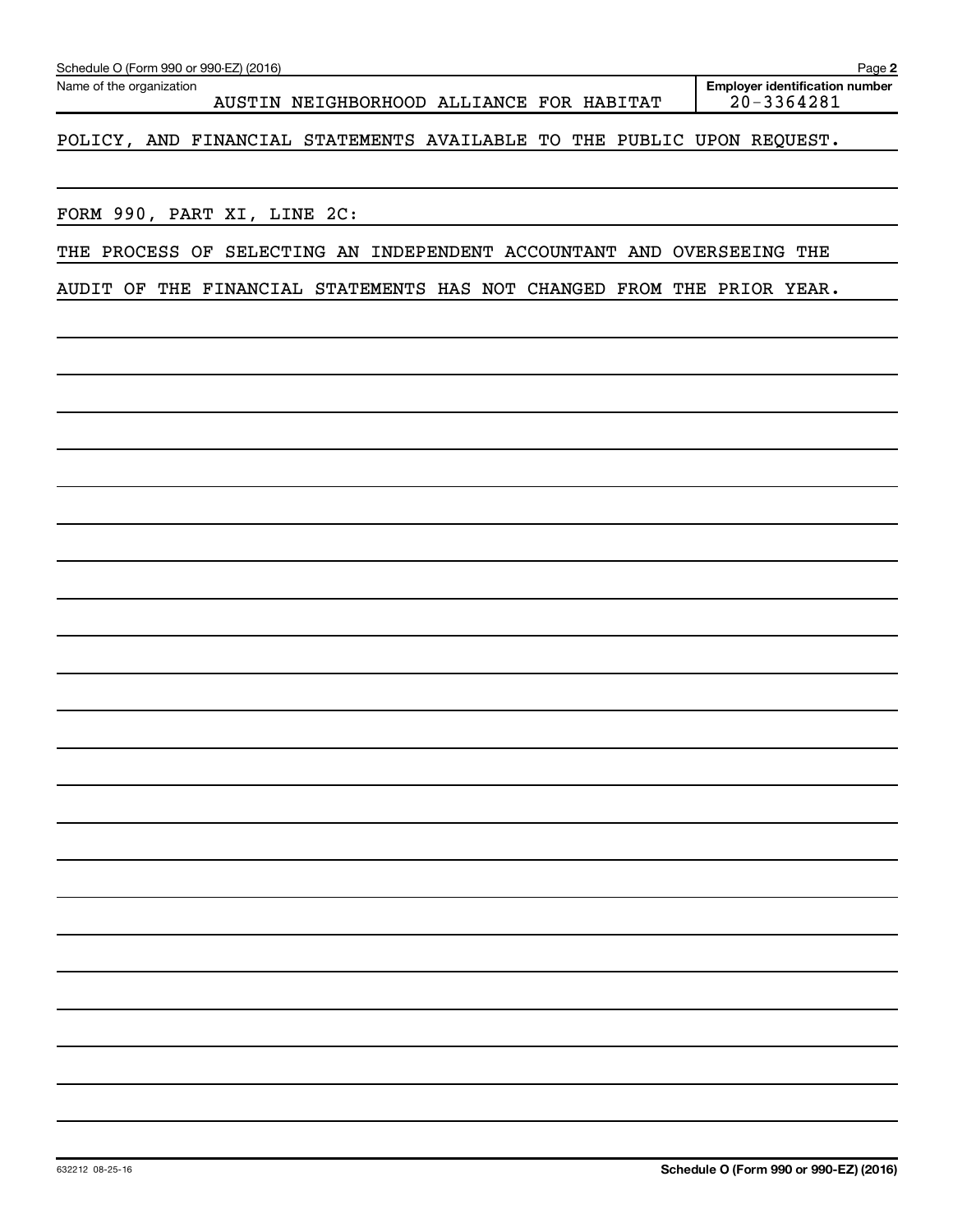| <b>SCHEDULE R</b> |  |
|-------------------|--|
|                   |  |

Department of the Treasury Internal Revenue Service

# **Related Organizations and Unrelated Partnerships**

**(Form 990) Complete if the organization answered "Yes" on Form 990, Part IV, line 33, 34, 35b, 36, or 37.** |

**Attach to Form 990. Contract to Public** 

**Most Information about Schedule R (Form 990) and its instructions is at www.irs.gov/form990.** This pection

Name of the organization

### AUSTIN NEIGHBORHOOD ALLIANCE FOR HABITAT

Part I ldentification of Disregarded Entities. Complete if the organization answered "Yes" on Form 990, Part IV, line 33.

| (a)<br>Name, address, and EIN (if applicable)<br>of disregarded entity | (b)<br>Primary activity | (c)<br>Legal domicile (state or<br>foreign country) | (d)<br>Total income | (e)<br>End-of-year assets | (f)<br>Direct controlling<br>entity |
|------------------------------------------------------------------------|-------------------------|-----------------------------------------------------|---------------------|---------------------------|-------------------------------------|
|                                                                        |                         |                                                     |                     |                           |                                     |
|                                                                        |                         |                                                     |                     |                           |                                     |
|                                                                        |                         |                                                     |                     |                           |                                     |
|                                                                        |                         |                                                     |                     |                           |                                     |

### **Part II** Identification of Related Tax-Exempt Organizations. Complete if the organization answered "Yes" on Form 990, Part IV, line 34 because it had one or more related tax-exempt<br>Complete it is a series of the two wears organizations during the tax year.

| (a)<br>Name, address, and EIN<br>of related organization | (b)<br>Primary activity | (d)<br><b>Exempt Code</b><br>section | (e)<br>Public charity<br>status (if section | (f)<br>Direct controlling<br>entity |  | $(g)$<br>Section 512(b)(13)<br>controlled<br>entity? |    |
|----------------------------------------------------------|-------------------------|--------------------------------------|---------------------------------------------|-------------------------------------|--|------------------------------------------------------|----|
|                                                          |                         |                                      |                                             | 501(c)(3))                          |  | Yes                                                  | No |
| AUSTIN HABITAT FOR HUMANITY, INC -                       |                         |                                      |                                             |                                     |  |                                                      |    |
| 74-2373217, 500 W. BEN WHITE BLVD., AUSTIN,              |                         |                                      |                                             |                                     |  |                                                      |    |
| TX 78704                                                 | LOW INCOME HOUSING      | TEXAS                                | 501(C)(3)                                   | 170(B)(1)(A)                        |  |                                                      | X  |
| HOMEBASE $-20-4467651$                                   |                         |                                      |                                             |                                     |  |                                                      |    |
| 500 W. BEN WHITE BLVD.                                   |                         |                                      |                                             | 509(A)(3)                           |  |                                                      |    |
| AUSTIN, TX 78704                                         | LOW INCOME HOUSING      | TEXAS                                | 501(C)(3)                                   | TYPE I                              |  |                                                      | х  |
|                                                          |                         |                                      |                                             |                                     |  |                                                      |    |
|                                                          |                         |                                      |                                             |                                     |  |                                                      |    |
|                                                          |                         |                                      |                                             |                                     |  |                                                      |    |
|                                                          |                         |                                      |                                             |                                     |  |                                                      |    |

**For Paperwork Reduction Act Notice, see the Instructions for Form 990. Schedule R (Form 990) 2016**

OMB No. 1545-0047

**2016**

|            | <b>Open to Public</b><br>Inspection   |
|------------|---------------------------------------|
|            | <b>Employer identification number</b> |
| 20-3364281 |                                       |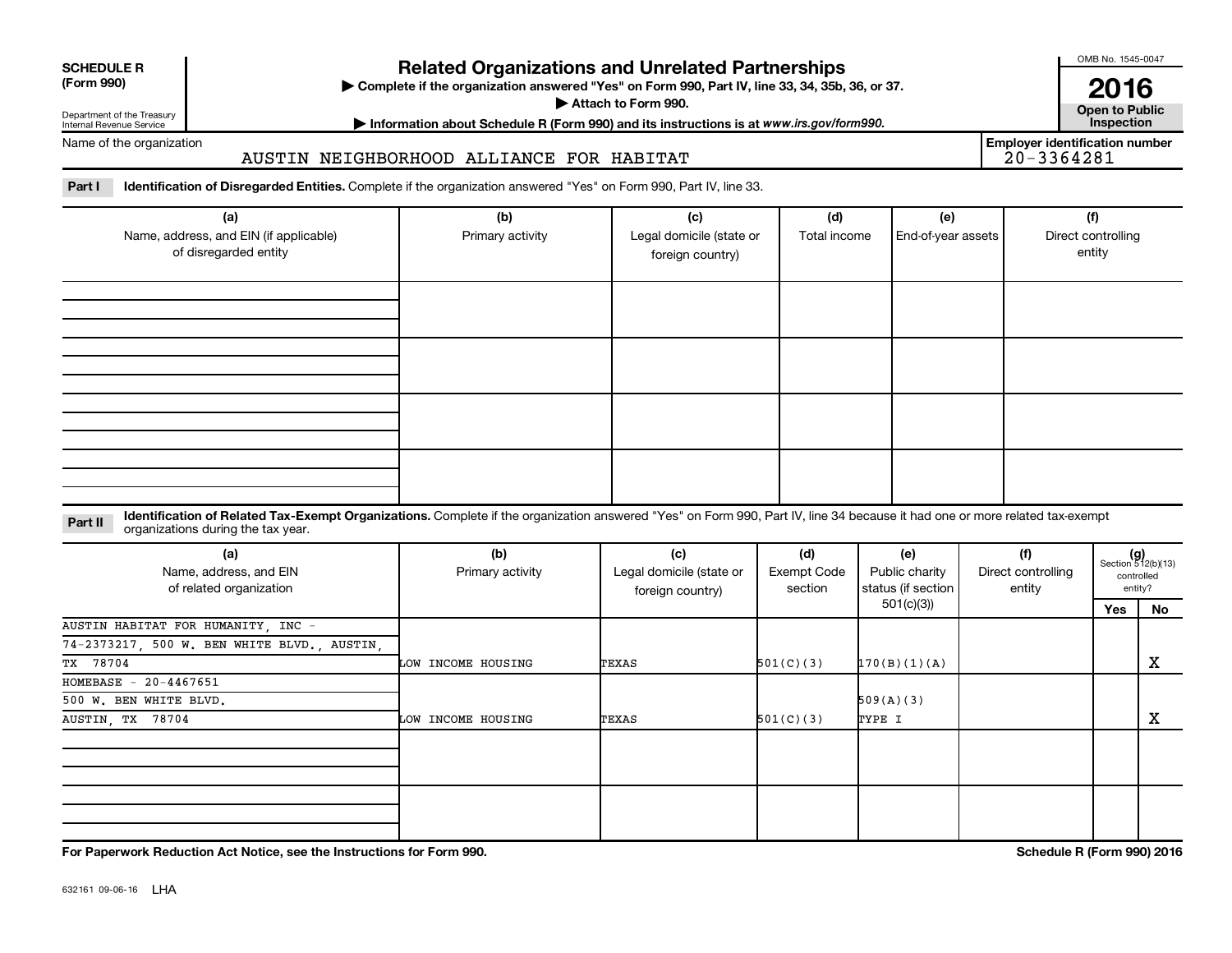### Schedule R (Form 990) 2016 AUSTIN NEIGHBORHOOD ALLIANCE FOR HABITAT  $20-3364281$  Page

**2**

Part III Identification of Related Organizations Taxable as a Partnership. Complete if the organization answered "Yes" on Form 990, Part IV, line 34 because it had one or more related<br>Read to the organizations tracted as a organizations treated as a partnership during the tax year.

| (a)                                                                                                                                                                                                                                                                        | (b)              | (c)                                                   | (d)                          |                      | (e)                                                                                        | (f)                      | (g)                               | (h)                                     |           | (i)                                                                     | (i)                                           | (k)                   |    |
|----------------------------------------------------------------------------------------------------------------------------------------------------------------------------------------------------------------------------------------------------------------------------|------------------|-------------------------------------------------------|------------------------------|----------------------|--------------------------------------------------------------------------------------------|--------------------------|-----------------------------------|-----------------------------------------|-----------|-------------------------------------------------------------------------|-----------------------------------------------|-----------------------|----|
| Name, address, and EIN<br>of related organization                                                                                                                                                                                                                          | Primary activity | Legal<br>domicile<br>(state or<br>foreign<br>country) | Direct controlling<br>entity |                      | Predominant income<br>(related, unrelated,<br>excluded from tax under<br>sections 512-514) | Share of total<br>income | Share of<br>end-of-year<br>assets | Disproportionate<br>allocations?<br>Yes | <b>No</b> | Code V-UBI<br>amount in box<br>20 of Schedule<br>K-1 (Form 1065) Yes No | General or Percentage<br>managing<br>partner? | ownership             |    |
|                                                                                                                                                                                                                                                                            |                  |                                                       |                              |                      |                                                                                            |                          |                                   |                                         |           |                                                                         |                                               |                       |    |
|                                                                                                                                                                                                                                                                            |                  |                                                       |                              |                      |                                                                                            |                          |                                   |                                         |           |                                                                         |                                               |                       |    |
|                                                                                                                                                                                                                                                                            |                  |                                                       |                              |                      |                                                                                            |                          |                                   |                                         |           |                                                                         |                                               |                       |    |
|                                                                                                                                                                                                                                                                            |                  |                                                       |                              |                      |                                                                                            |                          |                                   |                                         |           |                                                                         |                                               |                       |    |
|                                                                                                                                                                                                                                                                            |                  |                                                       |                              |                      |                                                                                            |                          |                                   |                                         |           |                                                                         |                                               |                       |    |
|                                                                                                                                                                                                                                                                            |                  |                                                       |                              |                      |                                                                                            |                          |                                   |                                         |           |                                                                         |                                               |                       |    |
|                                                                                                                                                                                                                                                                            |                  |                                                       |                              |                      |                                                                                            |                          |                                   |                                         |           |                                                                         |                                               |                       |    |
|                                                                                                                                                                                                                                                                            |                  |                                                       |                              |                      |                                                                                            |                          |                                   |                                         |           |                                                                         |                                               |                       |    |
|                                                                                                                                                                                                                                                                            |                  |                                                       |                              |                      |                                                                                            |                          |                                   |                                         |           |                                                                         |                                               |                       |    |
|                                                                                                                                                                                                                                                                            |                  |                                                       |                              |                      |                                                                                            |                          |                                   |                                         |           |                                                                         |                                               |                       |    |
|                                                                                                                                                                                                                                                                            |                  |                                                       |                              |                      |                                                                                            |                          |                                   |                                         |           |                                                                         |                                               |                       |    |
|                                                                                                                                                                                                                                                                            |                  |                                                       |                              |                      |                                                                                            |                          |                                   |                                         |           |                                                                         |                                               |                       |    |
|                                                                                                                                                                                                                                                                            |                  |                                                       |                              |                      |                                                                                            |                          |                                   |                                         |           |                                                                         |                                               |                       |    |
|                                                                                                                                                                                                                                                                            |                  |                                                       |                              |                      |                                                                                            |                          |                                   |                                         |           |                                                                         |                                               |                       |    |
|                                                                                                                                                                                                                                                                            |                  |                                                       |                              |                      |                                                                                            |                          |                                   |                                         |           |                                                                         |                                               |                       |    |
|                                                                                                                                                                                                                                                                            |                  |                                                       |                              |                      |                                                                                            |                          |                                   |                                         |           |                                                                         |                                               |                       |    |
|                                                                                                                                                                                                                                                                            |                  |                                                       |                              |                      |                                                                                            |                          |                                   |                                         |           |                                                                         |                                               |                       |    |
| Identification of Related Organizations Taxable as a Corporation or Trust. Complete if the organization answered "Yes" on Form 990, Part IV, line 34 because it had one or more related<br>Part IV<br>organizations treated as a corporation or trust during the tax year. |                  |                                                       |                              |                      |                                                                                            |                          |                                   |                                         |           |                                                                         |                                               |                       |    |
| (a)                                                                                                                                                                                                                                                                        |                  |                                                       | (b)                          | (c)                  | (d)                                                                                        | (e)                      | (f)                               |                                         |           | (g)                                                                     | (h)                                           | (i)<br>Section        |    |
| Name, address, and EIN                                                                                                                                                                                                                                                     |                  |                                                       | Primary activity             | Legal domicile       | Direct controlling                                                                         | Type of entity           | Share of total                    |                                         |           | Share of                                                                | Percentage                                    | 512(b)(13)            |    |
| of related organization                                                                                                                                                                                                                                                    |                  |                                                       |                              | (state or<br>foreign | entity                                                                                     | (C corp, S corp,         | income                            |                                         |           | end-of-year                                                             | ownership                                     | controlled<br>entity? |    |
|                                                                                                                                                                                                                                                                            |                  |                                                       |                              | country)             |                                                                                            | or trust)                |                                   |                                         |           | assets                                                                  |                                               | Yes                   | No |
|                                                                                                                                                                                                                                                                            |                  |                                                       |                              |                      |                                                                                            |                          |                                   |                                         |           |                                                                         |                                               |                       |    |
|                                                                                                                                                                                                                                                                            |                  |                                                       |                              |                      |                                                                                            |                          |                                   |                                         |           |                                                                         |                                               |                       |    |
|                                                                                                                                                                                                                                                                            |                  |                                                       |                              |                      |                                                                                            |                          |                                   |                                         |           |                                                                         |                                               |                       |    |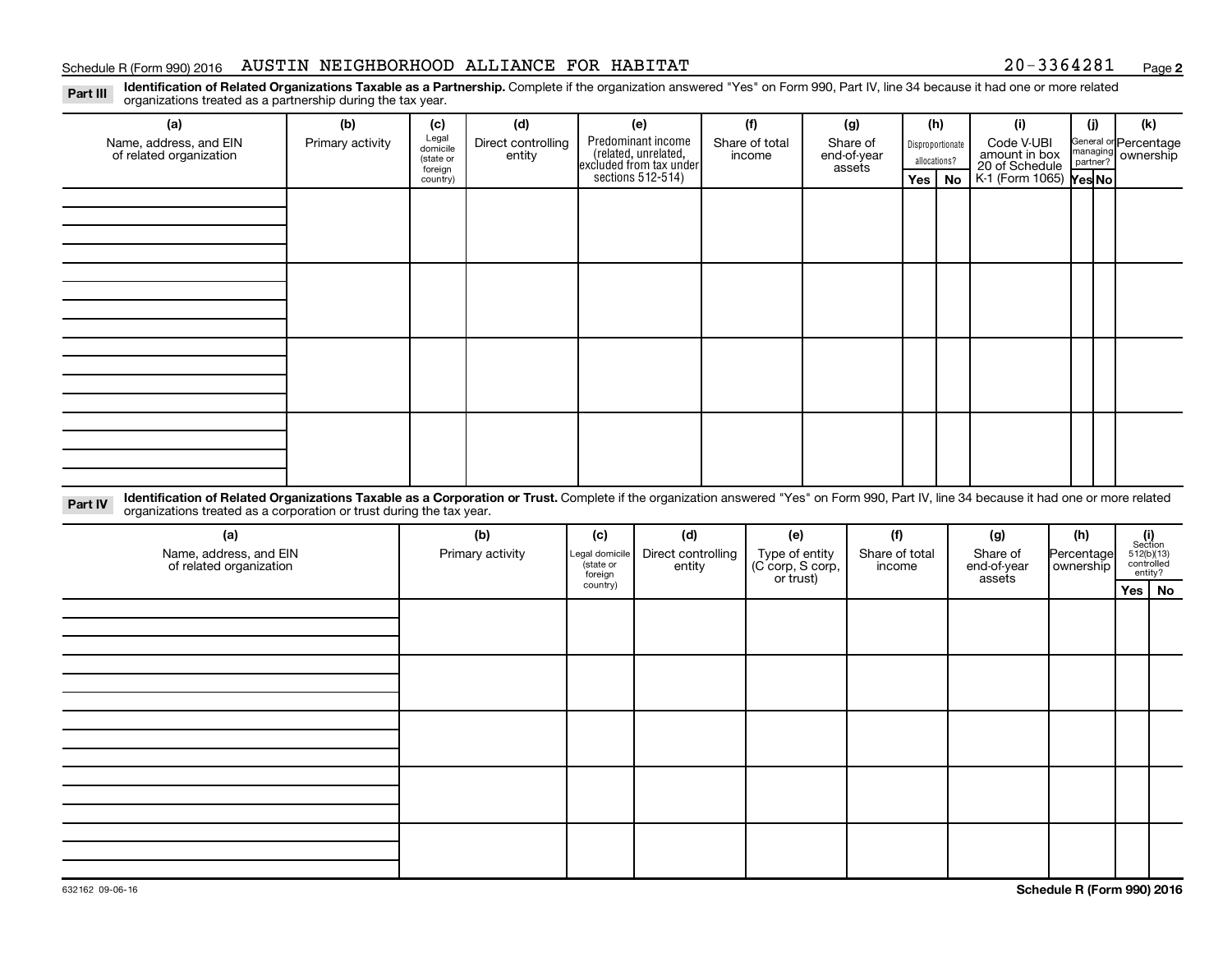### Schedule R (Form 990) 2016 AUSTIN NEIGHBORHOOD ALLIANCE FOR HABITAT  $20-3364281$  Page

### Part V Transactions With Related Organizations. Complete if the organization answered "Yes" on Form 990, Part IV, line 34, 35b, or 36.

|                                                                                                                                                                                                                                | Note: Complete line 1 if any entity is listed in Parts II, III, or IV of this schedule.                                                                                                                                              |                    |                        |                                              |                 | Yes                         | <b>No</b>               |  |
|--------------------------------------------------------------------------------------------------------------------------------------------------------------------------------------------------------------------------------|--------------------------------------------------------------------------------------------------------------------------------------------------------------------------------------------------------------------------------------|--------------------|------------------------|----------------------------------------------|-----------------|-----------------------------|-------------------------|--|
|                                                                                                                                                                                                                                | During the tax year, did the organization engage in any of the following transactions with one or more related organizations listed in Parts II-IV?                                                                                  |                    |                        |                                              |                 |                             |                         |  |
|                                                                                                                                                                                                                                |                                                                                                                                                                                                                                      |                    |                        |                                              | 1a              |                             | $\overline{\mathbf{x}}$ |  |
|                                                                                                                                                                                                                                |                                                                                                                                                                                                                                      |                    |                        |                                              | 1 <sub>b</sub>  |                             | $\overline{\mathbf{x}}$ |  |
|                                                                                                                                                                                                                                |                                                                                                                                                                                                                                      |                    |                        |                                              | 1 <sub>c</sub>  |                             | $\overline{\texttt{x}}$ |  |
| d Loans or loan guarantees to or for related organization(s) www.communities.com/www.communities.com/www.communities-                                                                                                          |                                                                                                                                                                                                                                      |                    |                        |                                              |                 |                             |                         |  |
|                                                                                                                                                                                                                                |                                                                                                                                                                                                                                      |                    |                        |                                              |                 |                             |                         |  |
|                                                                                                                                                                                                                                |                                                                                                                                                                                                                                      |                    |                        |                                              |                 |                             |                         |  |
| Dividends from related organization(s) manufactured and contract and contract or contract or contract and contract or contract or contract or contract or contract or contract or contract or contract or contract or contract |                                                                                                                                                                                                                                      |                    |                        |                                              |                 |                             |                         |  |
|                                                                                                                                                                                                                                | $g$ Sale of assets to related organization(s) with the contraction control of the control of the control of the control of the control of the control of the control of the control of the control of the control of the cont        |                    |                        |                                              | 1 <sub>g</sub>  |                             | $\overline{\textbf{X}}$ |  |
|                                                                                                                                                                                                                                | h Purchase of assets from related organization(s) manufactured and content to content the content of an architecture of assets from related organization(s) manufactured and content of the content of the content of the cont       |                    |                        |                                              | 1 <sub>h</sub>  |                             | $\overline{\texttt{x}}$ |  |
|                                                                                                                                                                                                                                | 11<br>Exchange of assets with related organization(s) manufactured and content to the content of the content of the content of the content of the content of the content of the content of the content of the content of the content |                    |                        |                                              |                 |                             |                         |  |
|                                                                                                                                                                                                                                |                                                                                                                                                                                                                                      |                    |                        |                                              |                 |                             | $\overline{\texttt{x}}$ |  |
|                                                                                                                                                                                                                                |                                                                                                                                                                                                                                      |                    |                        |                                              |                 |                             |                         |  |
|                                                                                                                                                                                                                                |                                                                                                                                                                                                                                      |                    |                        |                                              | 1k              |                             | х                       |  |
|                                                                                                                                                                                                                                |                                                                                                                                                                                                                                      |                    |                        |                                              | 11              |                             | $\overline{\texttt{x}}$ |  |
|                                                                                                                                                                                                                                |                                                                                                                                                                                                                                      |                    |                        |                                              | 1 <sub>m</sub>  |                             | $\overline{\mathtt{x}}$ |  |
|                                                                                                                                                                                                                                |                                                                                                                                                                                                                                      |                    |                        |                                              | 1n              | $\overline{\textnormal{x}}$ |                         |  |
|                                                                                                                                                                                                                                | <b>o</b> Sharing of paid employees with related organization(s)                                                                                                                                                                      |                    |                        |                                              | 10 <sub>o</sub> | X                           |                         |  |
|                                                                                                                                                                                                                                |                                                                                                                                                                                                                                      |                    |                        |                                              |                 |                             |                         |  |
|                                                                                                                                                                                                                                |                                                                                                                                                                                                                                      |                    |                        |                                              | 1p              | X                           |                         |  |
|                                                                                                                                                                                                                                |                                                                                                                                                                                                                                      |                    |                        |                                              | 1q              |                             | $\overline{\mathbf{X}}$ |  |
|                                                                                                                                                                                                                                |                                                                                                                                                                                                                                      |                    |                        |                                              |                 |                             |                         |  |
|                                                                                                                                                                                                                                |                                                                                                                                                                                                                                      |                    |                        |                                              | 1r              |                             | х                       |  |
|                                                                                                                                                                                                                                |                                                                                                                                                                                                                                      |                    |                        |                                              |                 |                             | $\overline{\mathbf{x}}$ |  |
|                                                                                                                                                                                                                                | If the answer to any of the above is "Yes," see the instructions for information on who must complete this line, including covered relationships and transaction thresholds.                                                         |                    |                        |                                              |                 |                             |                         |  |
|                                                                                                                                                                                                                                | (a)<br>Name of related organization                                                                                                                                                                                                  | (b)<br>Transaction | (c)<br>Amount involved | (d)<br>Method of determining amount involved |                 |                             |                         |  |

|     | Name of related organization                                | $\sim$<br>Transaction<br>type (a-s) | $\sqrt{2}$<br>Amount involved | $\sim$<br>Method of determining amount involved |
|-----|-------------------------------------------------------------|-------------------------------------|-------------------------------|-------------------------------------------------|
| (1) |                                                             |                                     |                               |                                                 |
| (2) |                                                             |                                     |                               |                                                 |
| (3) | <u> 1989 - Andrea Stadt Britain, amerikansk politiker (</u> |                                     |                               |                                                 |
| (4) |                                                             |                                     |                               |                                                 |
| (5) |                                                             |                                     |                               |                                                 |
| (6) |                                                             |                                     |                               |                                                 |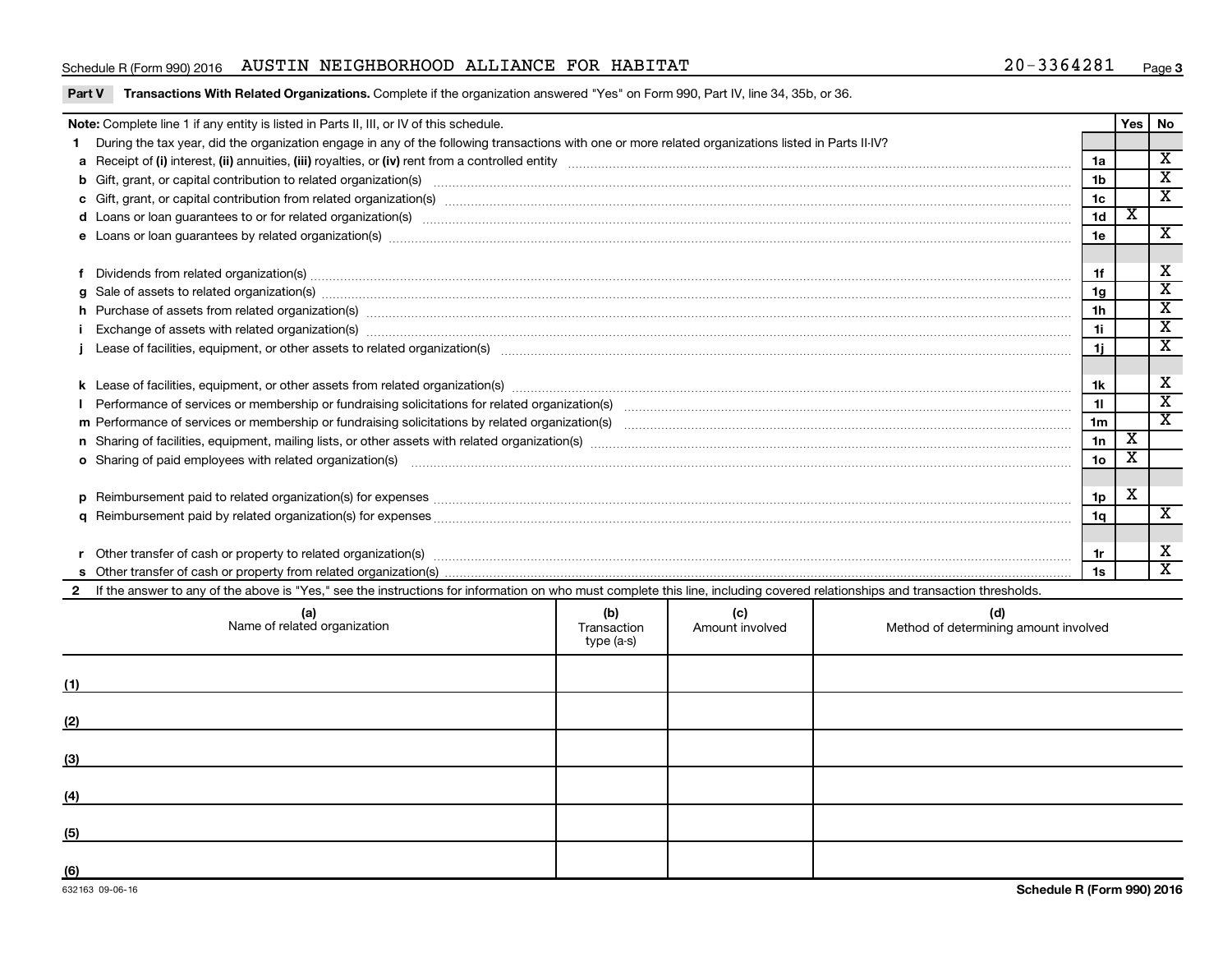### Schedule R (Form 990) 2016 AUSTIN NEIGHBORHOOD ALLIANCE FOR HABITAT  $20-3364281$  Page

### Part VI Unrelated Organizations Taxable as a Partnership. Complete if the organization answered "Yes" on Form 990, Part IV, line 37.

Provide the following information for each entity taxed as a partnership through which the organization conducted more than five percent of its activities (measured by total assets or gross revenue) that was not a related organization. See instructions regarding exclusion for certain investment partnerships.

| (e)<br>Are all<br>partners sec.<br>$501(c)(3)$<br>orgs.?<br>Code V-UBI<br>amount in box 20 managing<br><sup>22</sup> of Schedule K-1<br>(Form 1065)<br><b>Property Resolution</b><br>Predominant income<br>(related, unrelated,<br>excluded from tax under<br>sections 512-514)<br>Name, address, and EIN<br>Primary activity<br>Legal domicile<br>Share of<br>Share of<br>Disproportionate<br>allocations?<br>(state or foreign<br>of entity<br>total<br>end-of-year<br>country)<br>income<br>assets<br>Yes No<br>Yes No<br>Yes NO | that was not a related eigenization. Occ includitions regarding exclusion for cortain investment partnerships.<br>(a) | (b) | (c) | (d) |  | (f) | (g) | (h) | (i) | (i) | (k) |
|-------------------------------------------------------------------------------------------------------------------------------------------------------------------------------------------------------------------------------------------------------------------------------------------------------------------------------------------------------------------------------------------------------------------------------------------------------------------------------------------------------------------------------------|-----------------------------------------------------------------------------------------------------------------------|-----|-----|-----|--|-----|-----|-----|-----|-----|-----|
|                                                                                                                                                                                                                                                                                                                                                                                                                                                                                                                                     |                                                                                                                       |     |     |     |  |     |     |     |     |     |     |
|                                                                                                                                                                                                                                                                                                                                                                                                                                                                                                                                     |                                                                                                                       |     |     |     |  |     |     |     |     |     |     |
|                                                                                                                                                                                                                                                                                                                                                                                                                                                                                                                                     |                                                                                                                       |     |     |     |  |     |     |     |     |     |     |
|                                                                                                                                                                                                                                                                                                                                                                                                                                                                                                                                     |                                                                                                                       |     |     |     |  |     |     |     |     |     |     |
|                                                                                                                                                                                                                                                                                                                                                                                                                                                                                                                                     |                                                                                                                       |     |     |     |  |     |     |     |     |     |     |
|                                                                                                                                                                                                                                                                                                                                                                                                                                                                                                                                     |                                                                                                                       |     |     |     |  |     |     |     |     |     |     |
|                                                                                                                                                                                                                                                                                                                                                                                                                                                                                                                                     |                                                                                                                       |     |     |     |  |     |     |     |     |     |     |
|                                                                                                                                                                                                                                                                                                                                                                                                                                                                                                                                     |                                                                                                                       |     |     |     |  |     |     |     |     |     |     |
|                                                                                                                                                                                                                                                                                                                                                                                                                                                                                                                                     |                                                                                                                       |     |     |     |  |     |     |     |     |     |     |
|                                                                                                                                                                                                                                                                                                                                                                                                                                                                                                                                     |                                                                                                                       |     |     |     |  |     |     |     |     |     |     |
|                                                                                                                                                                                                                                                                                                                                                                                                                                                                                                                                     |                                                                                                                       |     |     |     |  |     |     |     |     |     |     |
|                                                                                                                                                                                                                                                                                                                                                                                                                                                                                                                                     |                                                                                                                       |     |     |     |  |     |     |     |     |     |     |
|                                                                                                                                                                                                                                                                                                                                                                                                                                                                                                                                     |                                                                                                                       |     |     |     |  |     |     |     |     |     |     |
|                                                                                                                                                                                                                                                                                                                                                                                                                                                                                                                                     |                                                                                                                       |     |     |     |  |     |     |     |     |     |     |
|                                                                                                                                                                                                                                                                                                                                                                                                                                                                                                                                     |                                                                                                                       |     |     |     |  |     |     |     |     |     |     |
|                                                                                                                                                                                                                                                                                                                                                                                                                                                                                                                                     |                                                                                                                       |     |     |     |  |     |     |     |     |     |     |
|                                                                                                                                                                                                                                                                                                                                                                                                                                                                                                                                     |                                                                                                                       |     |     |     |  |     |     |     |     |     |     |
|                                                                                                                                                                                                                                                                                                                                                                                                                                                                                                                                     |                                                                                                                       |     |     |     |  |     |     |     |     |     |     |
|                                                                                                                                                                                                                                                                                                                                                                                                                                                                                                                                     |                                                                                                                       |     |     |     |  |     |     |     |     |     |     |
|                                                                                                                                                                                                                                                                                                                                                                                                                                                                                                                                     |                                                                                                                       |     |     |     |  |     |     |     |     |     |     |
|                                                                                                                                                                                                                                                                                                                                                                                                                                                                                                                                     |                                                                                                                       |     |     |     |  |     |     |     |     |     |     |
|                                                                                                                                                                                                                                                                                                                                                                                                                                                                                                                                     |                                                                                                                       |     |     |     |  |     |     |     |     |     |     |
|                                                                                                                                                                                                                                                                                                                                                                                                                                                                                                                                     |                                                                                                                       |     |     |     |  |     |     |     |     |     |     |
|                                                                                                                                                                                                                                                                                                                                                                                                                                                                                                                                     |                                                                                                                       |     |     |     |  |     |     |     |     |     |     |
|                                                                                                                                                                                                                                                                                                                                                                                                                                                                                                                                     |                                                                                                                       |     |     |     |  |     |     |     |     |     |     |
|                                                                                                                                                                                                                                                                                                                                                                                                                                                                                                                                     |                                                                                                                       |     |     |     |  |     |     |     |     |     |     |
|                                                                                                                                                                                                                                                                                                                                                                                                                                                                                                                                     |                                                                                                                       |     |     |     |  |     |     |     |     |     |     |
|                                                                                                                                                                                                                                                                                                                                                                                                                                                                                                                                     |                                                                                                                       |     |     |     |  |     |     |     |     |     |     |
|                                                                                                                                                                                                                                                                                                                                                                                                                                                                                                                                     |                                                                                                                       |     |     |     |  |     |     |     |     |     |     |
|                                                                                                                                                                                                                                                                                                                                                                                                                                                                                                                                     |                                                                                                                       |     |     |     |  |     |     |     |     |     |     |

**Schedule R (Form 990) 2016**

**4**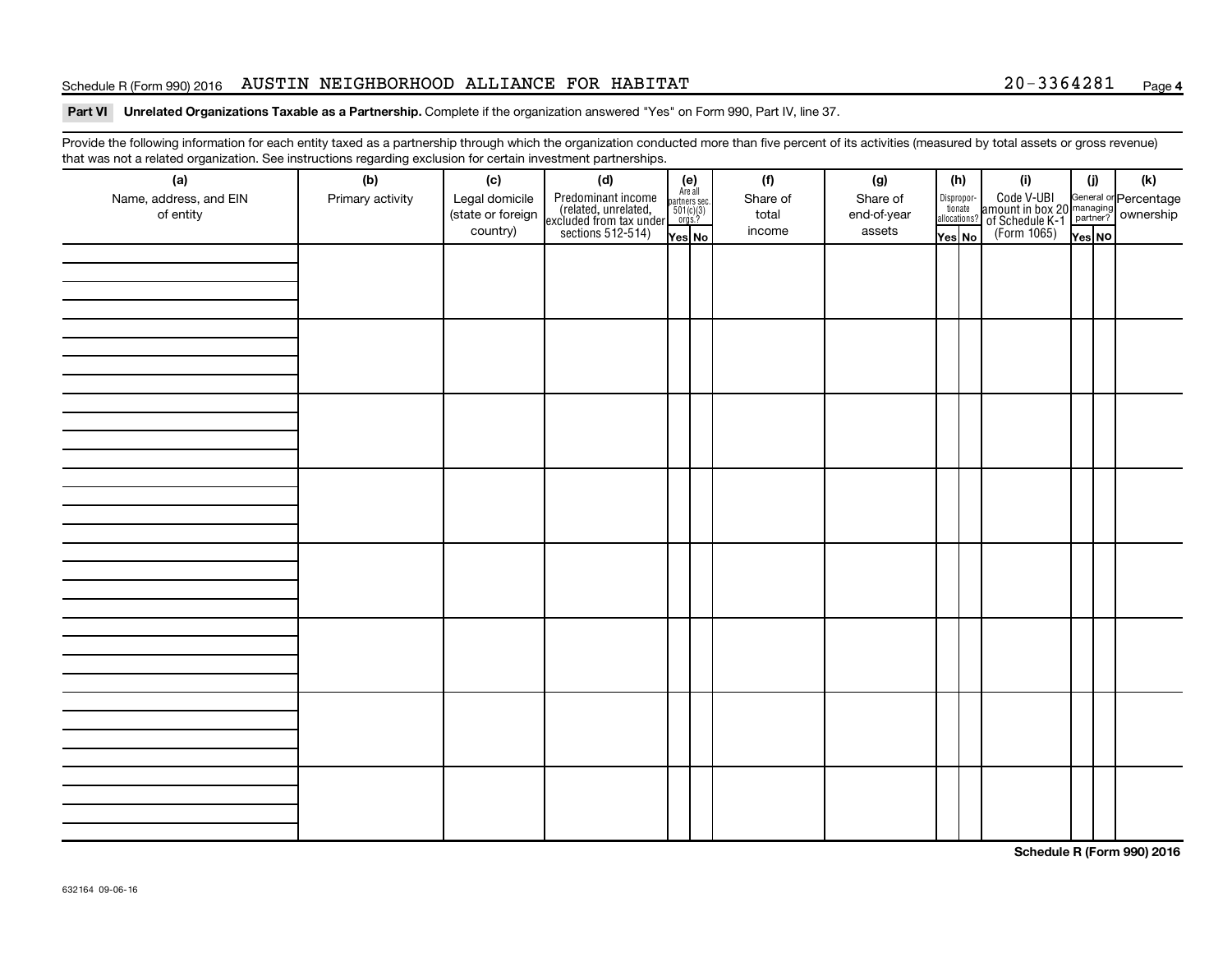# **Part VII Supplemental Information.**<br>**Part VII Supplemental Information.**

Provide additional information for responses to questions on Schedule R. See instructions.